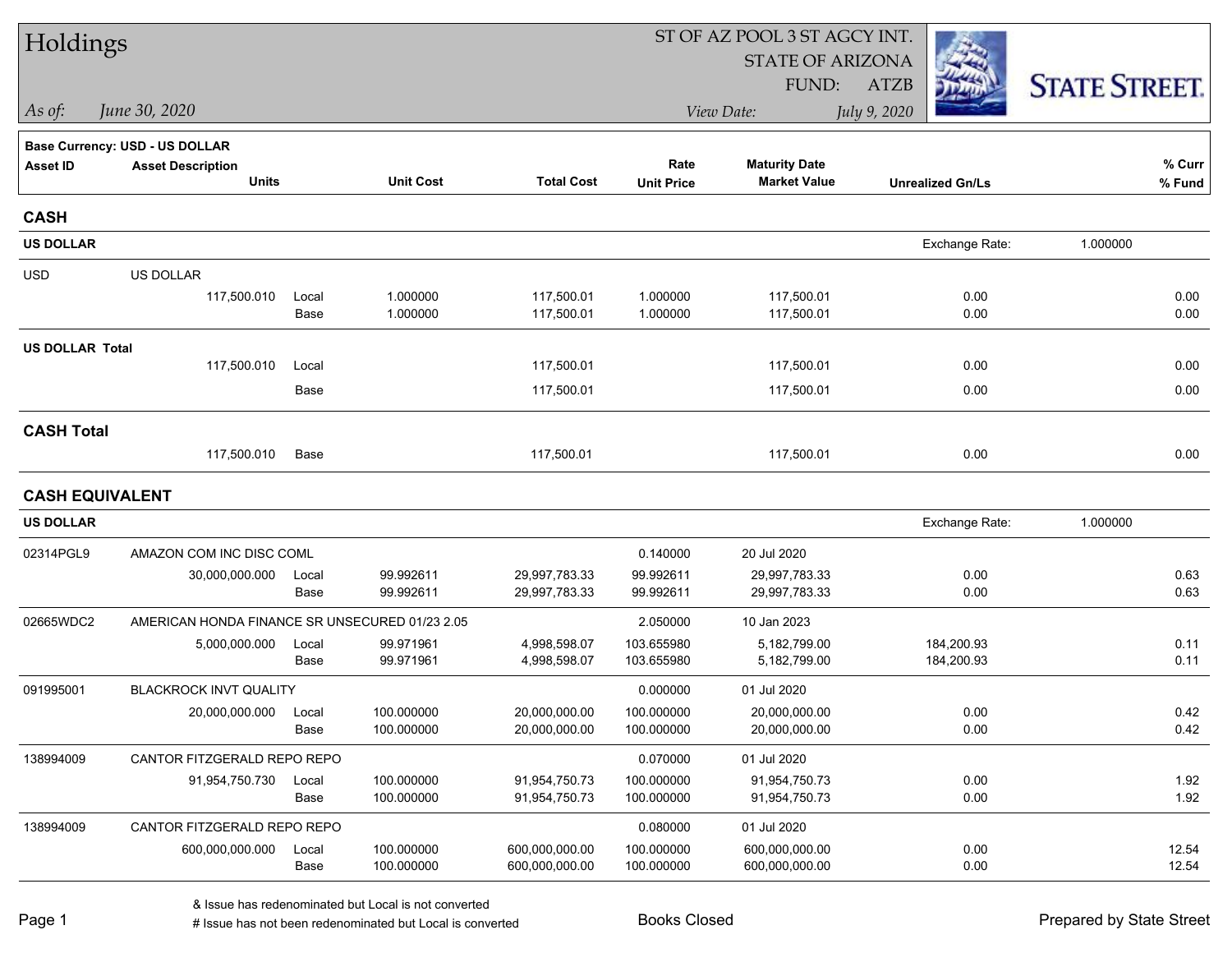| Holdings        |                                       |       |                  |                   |                   |                         |                         |                      |
|-----------------|---------------------------------------|-------|------------------|-------------------|-------------------|-------------------------|-------------------------|----------------------|
|                 |                                       |       |                  |                   |                   | <b>STATE OF ARIZONA</b> |                         |                      |
|                 |                                       |       |                  |                   |                   | FUND:                   | <b>ATZB</b>             | <b>STATE STREET.</b> |
| $\vert$ As of:  | June 30, 2020                         |       |                  |                   |                   | View Date:              | July 9, 2020            |                      |
|                 | <b>Base Currency: USD - US DOLLAR</b> |       |                  |                   |                   |                         |                         |                      |
| <b>Asset ID</b> | <b>Asset Description</b>              |       |                  |                   | Rate              | <b>Maturity Date</b>    |                         | $%$ Curr             |
|                 | <b>Units</b>                          |       | <b>Unit Cost</b> | <b>Total Cost</b> | <b>Unit Price</b> | <b>Market Value</b>     | <b>Unrealized Gn/Ls</b> | % Fund               |
| 138994009       | CANTOR FITZGERALD REPO REPO           |       |                  |                   | 0.320000          | 02 Jul 2020             |                         |                      |
|                 | 70,000,000.000                        | Local | 100.000000       | 70,000,000.00     | 100.000000        | 70,000,000.00           |                         | 0.00<br>1.46         |
|                 |                                       | Base  | 100.000000       | 70,000,000.00     | 100.000000        | 70,000,000.00           |                         | 1.46<br>0.00         |
| 138994009       | CANTOR FITZGERALD REPO REPO           |       |                  |                   | 0.320000          | 06 Jul 2020             |                         |                      |
|                 | 70,000,000.000                        | Local | 100.000000       | 70,000,000.00     | 100.000000        | 70,000,000.00           |                         | 0.00<br>1.46         |
|                 |                                       | Base  | 100.000000       | 70,000,000.00     | 100.000000        | 70,000,000.00           |                         | 1.46<br>0.00         |
| 16677JG26       | CHEVRON CORP                          |       |                  |                   | 1.620000          | 02 Jul 2020             |                         |                      |
|                 | 25,000,000.000                        | Local | 99.995500        | 24,998,875.00     | 99.995500         | 24,998,875.00           |                         | 0.52<br>0.00         |
|                 |                                       | Base  | 99.995500        | 24,998,875.00     | 99.995500         | 24,998,875.00           |                         | 0.52<br>0.00         |
| 16677JLC8       | CHEVRON CORP                          |       |                  |                   | 0.230000          | 12 Nov 2020             |                         |                      |
|                 | 20,000,000.000                        | Local | 99.914389        | 19,982,877.77     | 99.909178         | 19,981,835.60           | $-1,042.17$             | 0.42                 |
|                 |                                       | Base  | 99.914389        | 19,982,877.77     | 99.909178         | 19,981,835.60           | $-1,042.17$             | 0.42                 |
| 19121AGL9       | COCA-COLA COMPANY                     |       |                  |                   | 1.740000          | 20 Jul 2020             |                         |                      |
|                 | 20,000,000.000                        | Local | 99.908167        | 19,981,633.33     | 99.908167         | 19,981,633.33           |                         | 0.42<br>0.00         |
|                 |                                       | Base  | 99.908167        | 19,981,633.33     | 99.908167         | 19,981,633.33           |                         | 0.42<br>0.00         |
| 19121AJF9       | COCA-COLA COMPANY                     |       |                  |                   | 1.650000          | 15 Sep 2020             |                         |                      |
|                 | 15,000,000.000                        | Local | 99.651667        | 14,947,750.00     | 99.651667         | 14,947,750.00           |                         | 0.31<br>0.00         |
|                 |                                       | Base  | 99.651667        | 14,947,750.00     | 99.651667         | 14,947,750.00           |                         | 0.31<br>0.00         |
| 19121ALJ8       | COCA-COLA COMPANY                     |       |                  |                   | 0.800000          | 18 Nov 2020             |                         |                      |
|                 | 27,775,000.000                        | Local | 99.688889        | 27,688,588.89     | 99.928833         | 27,755,233.37           | 66,644.48               | 0.58                 |
|                 |                                       | Base  | 99.688889        | 27,688,588.89     | 99.928833         | 27,755,233.37           | 66,644.48               | 0.58                 |
| 23102UHH8       | <b>CUMMINS INC</b>                    |       |                  |                   | 0.320000          | 17 Aug 2020             |                         |                      |
|                 | 20,000,000.000                        | Local | 99.958222        | 19,991,644.45     | 99.958222         | 19,991,644.45           |                         | 0.00<br>0.42         |
|                 |                                       | Base  | 99.958222        | 19,991,644.45     | 99.958222         | 19,991,644.45           |                         | 0.42<br>0.00         |
| 2546R2HK5       | WALT DISNEY CO                        |       |                  |                   | 1.750000          | 19 Aug 2020             |                         |                      |
|                 | 20,000,000.000                        | Local | 99.761806        | 19,952,361.11     | 99.761806         | 19,952,361.11           |                         | 0.00<br>0.42         |
|                 |                                       | Base  | 99.761806        | 19,952,361.11     | 99.761806         | 19,952,361.11           |                         | 0.42<br>0.00         |
| 2546R2NF9       | WALT DISNEY CO                        |       |                  |                   | 0.550000          | 15 Jan 2021             |                         |                      |
|                 | 10,000,000.000                        | Local | 99.697500        | 9,969,750.00      | 99.726100         | 9,972,610.00            | 2,860.00                | 0.21                 |
|                 |                                       | Base  | 99.697500        | 9,969,750.00      | 99.726100         | 9,972,610.00            | 2,860.00                | 0.21                 |

denote the redenominated but Local is converted Books Closed Prepared by State Street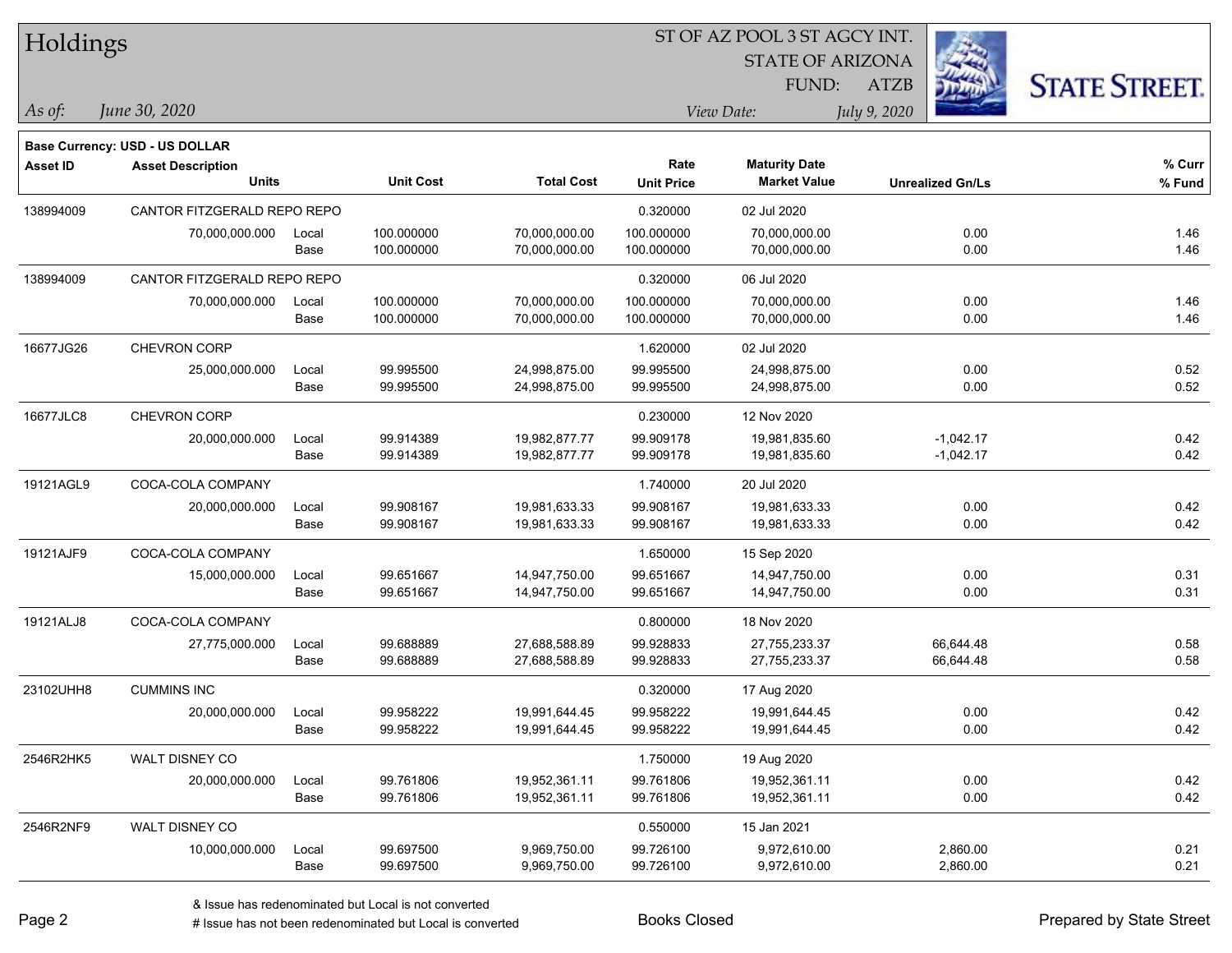| Holdings        |                                          |               |                          |                                |                           | <b>STATE OF ARIZONA</b><br>FUND:            | <b>ATZB</b>                  | <b>STATE STREET.</b> |
|-----------------|------------------------------------------|---------------|--------------------------|--------------------------------|---------------------------|---------------------------------------------|------------------------------|----------------------|
| As of:          | June 30, 2020                            |               |                          |                                |                           | View Date:                                  | July 9, 2020                 |                      |
|                 | <b>Base Currency: USD - US DOLLAR</b>    |               |                          |                                |                           |                                             |                              |                      |
| <b>Asset ID</b> | <b>Asset Description</b><br><b>Units</b> |               | <b>Unit Cost</b>         | <b>Total Cost</b>              | Rate<br><b>Unit Price</b> | <b>Maturity Date</b><br><b>Market Value</b> | <b>Unrealized Gn/Ls</b>      | % Curr<br>% Fund     |
| 30229AG60       | <b>EXXON MOBIL CORP</b>                  |               |                          |                                | 0.990000                  | 06 Jul 2020                                 |                              |                      |
|                 | 25,000,000.000                           | Local<br>Base | 99.986250<br>99.986250   | 24,996,562.50<br>24,996,562.50 | 99.986250<br>99.986250    | 24,996,562.50<br>24,996,562.50              | 0.00<br>0.00                 | 0.52<br>0.52         |
| 42786TG10       | HERSHEY FOODS CORP                       |               |                          |                                | 0.450000                  | 01 Jul 2020                                 |                              |                      |
|                 | 15,000,000.000                           | Local<br>Base | 100.000000<br>100.000000 | 15,000,000.00<br>15,000,000.00 | 100.000000<br>100.000000  | 15,000,000.00<br>15,000,000.00              | 0.00<br>0.00                 | 0.31<br>0.31         |
| 42786TGL6       | <b>HERSHEY FOODS CORP</b>                |               |                          |                                | 0.300000                  | 20 Jul 2020                                 |                              |                      |
|                 | 15,000,000.000                           | Local<br>Base | 99.984167<br>99.984167   | 14,997,625.00<br>14,997,625.00 | 99.984167<br>99.984167    | 14,997,625.00<br>14,997,625.00              | 0.00<br>0.00                 | 0.31<br>0.31         |
| 43851TKG0       | HONEYWELL INTERNATN'                     |               |                          |                                | 0.750000                  | 16 Oct 2020                                 |                              |                      |
|                 | 25,000,000.000                           | Local<br>Base | 99.777083<br>99.777083   | 24,944,270.84<br>24,944,270.84 | 99.932233<br>99.932233    | 24,983,058.25<br>24,983,058.25              | 38,787.41<br>38,787.41       | 0.52<br>0.52         |
| 46513JCE9       | <b>ISRAEL ST 03/23 1.75</b>              |               |                          |                                | 1.750000                  | 01 Mar 2023                                 |                              |                      |
|                 | 3,800,000.000                            | Local<br>Base | 100.000000<br>100.000000 | 3,800,000.00<br>3,800,000.00   | 100.000000<br>100.000000  | 3,800,000.00<br>3,800,000.00                | 0.00<br>0.00                 | 0.08<br>0.08         |
| 46513JQC8       | <b>ISRAEL ST 03/23 2.02</b>              |               |                          |                                | 2.020000                  | 01 Mar 2023                                 |                              |                      |
|                 | 1,200,000.000                            | Local<br>Base | 100.000000<br>100.000000 | 1,200,000.00<br>1,200,000.00   | 100.000000<br>100.000000  | 1,200,000.00<br>1,200,000.00                | 0.00<br>0.00                 | 0.03<br>0.03         |
| 46513JQG9       | ISRAEL ST 05/23 1.79                     |               |                          |                                | 1.790000                  | 01 May 2023                                 |                              |                      |
|                 | 5,000,000.000                            | Local<br>Base | 100.000000<br>100.000000 | 5,000,000.00<br>5,000,000.00   | 100.000000<br>100.000000  | 5,000,000.00<br>5,000,000.00                | 0.00<br>0.00                 | 0.10<br>0.10         |
| 47816FKM2       | JOHNSON & JOHNSON                        |               |                          |                                | 0.140000                  | 21 Oct 2020                                 |                              |                      |
|                 | 15,000,000.000                           | Local<br>Base | 99.956444<br>99.956444   | 14,993,466.67<br>14,993,466.67 | 99.932489<br>99.932489    | 14,989,873.35<br>14,989,873.35              | $-3,593.32$<br>$-3,593.32$   | 0.31<br>0.31         |
| 47816FM16       | JOHNSON & JOHNSON                        |               |                          |                                | 0.170000                  | 01 Dec 2020                                 |                              |                      |
|                 | 25,000,000.000                           | Local<br>Base | 99.927750<br>99.927750   | 24,981,937.50<br>24,981,937.50 | 99.879725<br>99.879725    | 24,969,931.25<br>24,969,931.25              | $-12,006.25$<br>$-12,006.25$ | 0.52<br>0.52         |
| 64106GJ87       | NESTLE FIN FRANCE S.                     |               |                          |                                | 0.150000                  | 08 Sep 2020                                 |                              |                      |
|                 | 25,000,000.000                           | Local<br>Base | 99.971250<br>99.971250   | 24,992,812.50<br>24,992,812.50 | 99.971250<br>99.971250    | 24,992,812.50<br>24,992,812.50              | 0.00<br>0.00                 | 0.52<br>0.52         |

ST OF AZ POOL 3 ST AGCY INT

**STATE AND INCOME.** 

 $TT.1.1:$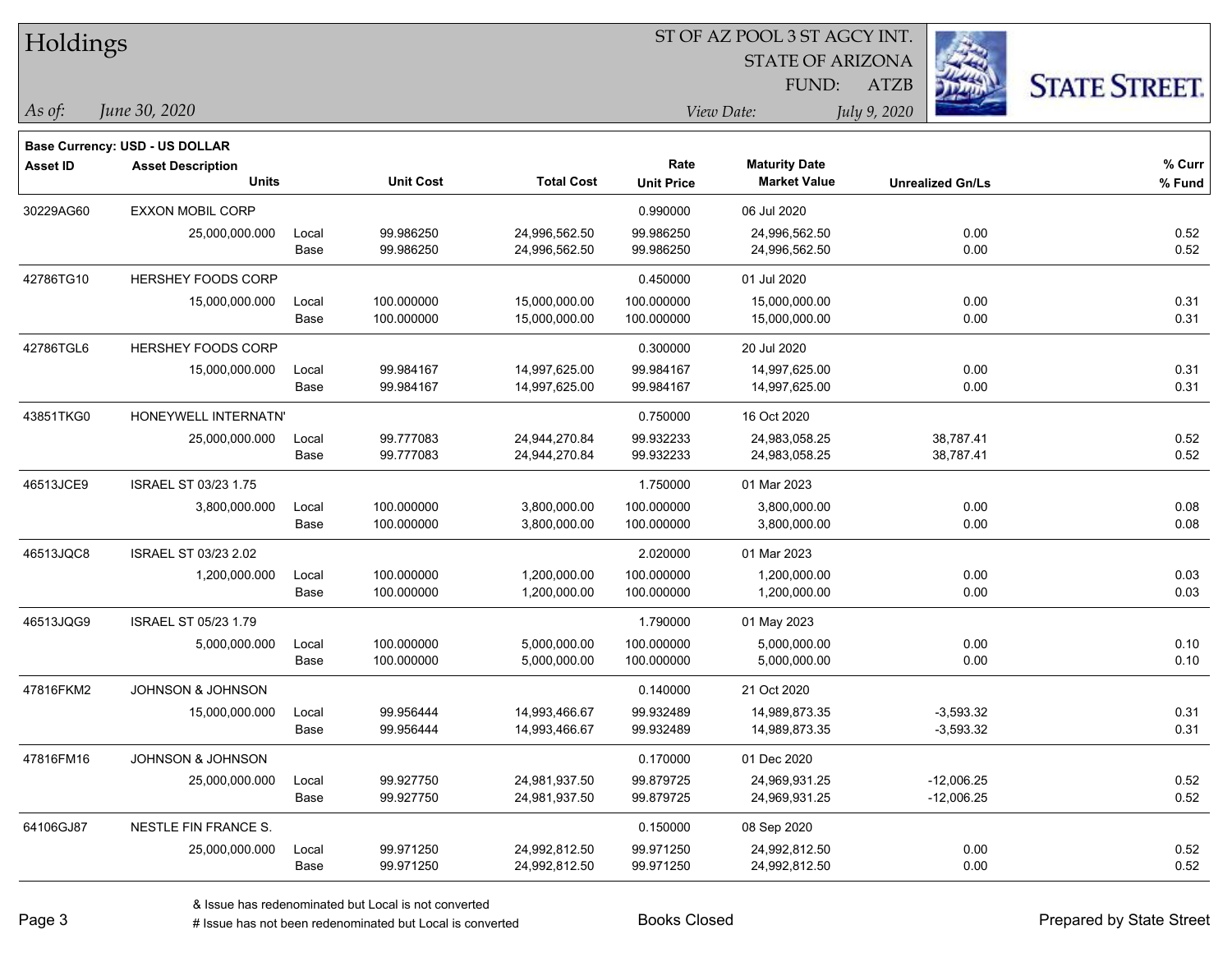| Holdings        |                                                 |       |                  |                   |                           |                                             |                         |                      |
|-----------------|-------------------------------------------------|-------|------------------|-------------------|---------------------------|---------------------------------------------|-------------------------|----------------------|
|                 |                                                 |       |                  |                   |                           | <b>STATE OF ARIZONA</b>                     |                         |                      |
|                 |                                                 |       |                  |                   |                           | FUND:                                       | <b>ATZB</b>             | <b>STATE STREET.</b> |
| $\vert$ As of:  | June 30, 2020                                   |       |                  |                   |                           | View Date:                                  | July 9, 2020            |                      |
|                 |                                                 |       |                  |                   |                           |                                             |                         |                      |
|                 | Base Currency: USD - US DOLLAR                  |       |                  |                   |                           |                                             |                         |                      |
| <b>Asset ID</b> | <b>Asset Description</b><br><b>Units</b>        |       | <b>Unit Cost</b> | <b>Total Cost</b> | Rate<br><b>Unit Price</b> | <b>Maturity Date</b><br><b>Market Value</b> | <b>Unrealized Gn/Ls</b> | % Curr<br>$%$ Fund   |
|                 |                                                 |       |                  |                   |                           |                                             |                         |                      |
| 71708EGU3       | PFIZER INC                                      |       |                  |                   | 0.450000                  | 28 Jul 2020                                 |                         |                      |
|                 | 15,000,000.000                                  | Local | 99.966250        | 14,994,937.50     | 99.966250                 | 14,994,937.50                               | 0.00                    | 0.31                 |
|                 |                                                 | Base  | 99.966250        | 14,994,937.50     | 99.966250                 | 14,994,937.50                               | 0.00                    | 0.31                 |
| 7426M4G27       | PRIVATE EXP. FUNDING                            |       |                  |                   | 1.600000                  | 02 Jul 2020                                 |                         |                      |
|                 | 20,000,000.000                                  | Local | 99.995556        | 19,999,111.11     | 99.995556                 | 19,999,111.11                               | 0.00                    | 0.42                 |
|                 |                                                 | Base  | 99.995556        | 19,999,111.11     | 99.995556                 | 19,999,111.11                               | 0.00                    | 0.42                 |
| 74271TH71       | PROCTOR GAMBLE AND CO                           |       |                  |                   | 0.250000                  | 07 Aug 2020                                 |                         |                      |
|                 | 25,000,000.000                                  | Local | 99.974306        | 24,993,576.39     | 99.974306                 | 24,993,576.39                               | 0.00                    | 0.52                 |
|                 |                                                 | Base  | 99.974306        | 24,993,576.39     | 99.974306                 | 24,993,576.39                               | 0.00                    | 0.52                 |
| 912796SZ3       | TREASURY BILL 07/20 0.00000                     |       |                  |                   | 0.071500                  | 16 Jul 2020                                 |                         |                      |
|                 | 25,000,000.000                                  | Local | 99.997021        | 24,999,255.21     | 99.997021                 | 24,999,255.21                               | 0.00                    | 0.52                 |
|                 |                                                 | Base  | 99.997021        | 24,999,255.21     | 99.997021                 | 24,999,255.21                               | 0.00                    | 0.52                 |
| 912796TD1       | TREASURY BILL 08/20 0.00000                     |       |                  |                   | 0.105000                  | 13 Aug 2020                                 |                         |                      |
|                 | 40,000,000.000                                  | Local | 99.987458        | 39,994,983.33     | 99.987458                 | 39,994,983.33                               | 0.00                    | 0.84                 |
|                 |                                                 | Base  | 99.987458        | 39,994,983.33     | 99.987458                 | 39,994,983.33                               | 0.00                    | 0.84                 |
| 912796UB3       | TREASURY BILL 07/20 0.00000                     |       |                  |                   | 0.096000                  | 02 Jul 2020                                 |                         |                      |
|                 | 160,000,000.000                                 | Local | 99.996817        | 159,994,907.77    | 99.996817                 | 159,994,907.77                              | 0.00                    | 3.34                 |
|                 |                                                 | Base  | 99.996817        | 159,994,907.77    | 99.996817                 | 159,994,907.77                              | 0.00                    | 3.34                 |
| 91514BHN6       | BOARD OF RGTS UNVST TX                          |       |                  |                   | 0.250000                  | 22 Sep 2020                                 |                         |                      |
|                 | 10,000,000.000                                  | Local | 100.000000       | 10,000,000.00     | 100.000000                | 10,000,000.00                               | 0.00                    | 0.21                 |
|                 |                                                 | Base  | 100.000000       | 10,000,000.00     | 100.000000                | 10,000,000.00                               | 0.00                    | 0.21                 |
| 921FRK000       | BMO TRIPARTY MTGE CLAS/ISIT/RTRP MATU//20121224 |       |                  |                   | 0.100000                  | 06 Jul 2020                                 |                         |                      |
|                 | 100,000,000.000                                 | Local | 100.000000       | 100,000,000.00    | 100.000000                | 100,000,000.00                              | 0.00                    | 2.09                 |
|                 |                                                 | Base  | 100.000000       | 100,000,000.00    | 100.000000                | 100,000,000.00                              | 0.00                    | 2.09                 |
| 92344LG25       | <b>VERIZON COMMNTN INC</b>                      |       |                  |                   | 1.850000                  | 02 Jul 2020                                 |                         |                      |
|                 | 25,000,000.000                                  | Local | 99.994861        | 24,998,715.28     | 99.994861                 | 24,998,715.28                               | 0.00                    | 0.52                 |
|                 |                                                 | Base  | 99.994861        | 24,998,715.28     | 99.994861                 | 24,998,715.28                               | 0.00                    | 0.52                 |
| 926NKW009       | AMHERST PIERPONT 04/15 VAR                      |       |                  |                   | 0.070000                  | 01 Jul 2020                                 |                         |                      |
|                 | 600,000,000.000                                 | Local | 100.000000       | 600,000,000.00    | 100.000000                | 600,000,000.00                              | 0.00                    | 12.54                |
|                 |                                                 | Base  | 100.000000       | 600,000,000.00    | 100.000000                | 600,000,000.00                              | 0.00                    | 12.54                |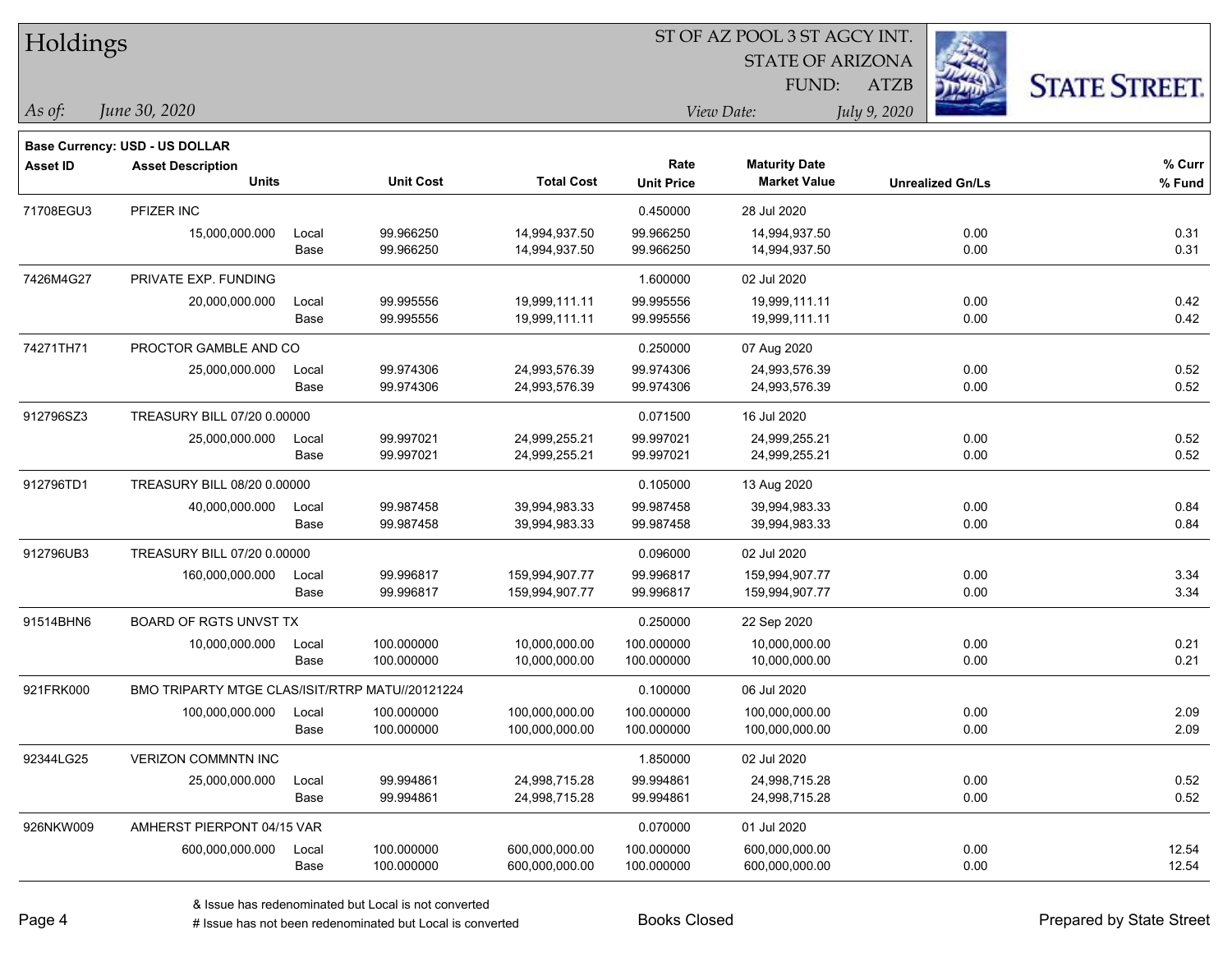| Holdings               |                                      |       |                  |                   |                   | ST OF AZ POOL 3 ST AGCY INT. |              |                         |                      |
|------------------------|--------------------------------------|-------|------------------|-------------------|-------------------|------------------------------|--------------|-------------------------|----------------------|
|                        |                                      |       |                  |                   |                   | <b>STATE OF ARIZONA</b>      |              |                         |                      |
|                        |                                      |       |                  |                   |                   | FUND:                        | <b>ATZB</b>  |                         | <b>STATE STREET.</b> |
| $\vert$ As of:         | June 30, 2020                        |       |                  |                   |                   | View Date:                   | July 9, 2020 |                         |                      |
|                        | Base Currency: USD - US DOLLAR       |       |                  |                   |                   |                              |              |                         |                      |
| <b>Asset ID</b>        | <b>Asset Description</b>             |       |                  |                   | Rate              | <b>Maturity Date</b>         |              |                         | % Curr               |
|                        | <b>Units</b>                         |       | <b>Unit Cost</b> | <b>Total Cost</b> | <b>Unit Price</b> | <b>Market Value</b>          |              | <b>Unrealized Gn/Ls</b> | % Fund               |
| 926NKW009              | AMHERST PIERPONT 04/15 VAR           |       |                  |                   | 0.110000          | 02 Jul 2020                  |              |                         |                      |
|                        | 100,000,000.000                      | Local | 100.000000       | 100,000,000.00    | 100.000000        | 100,000,000.00               |              | 0.00                    | 2.09                 |
|                        |                                      | Base  | 100.000000       | 100,000,000.00    | 100.000000        | 100,000,000.00               |              | 0.00                    | 2.09                 |
| 930ABD003              | FIDELITY INVESTMENTS MONEY           |       |                  |                   | 0.000000          | 01 Jul 2020                  |              |                         |                      |
|                        | 120,027,658.170                      | Local | 100.000000       | 120,027,658.17    | 100.000000        | 120,027,658.17               |              | 0.00                    | 2.51                 |
|                        |                                      | Base  | 100.000000       | 120,027,658.17    | 100.000000        | 120,027,658.17               |              | 0.00                    | 2.51                 |
| 95001KFY5              | <b>WELLS FARGO BANK NA</b>           |       |                  |                   | 1.361380          | 14 Oct 2020                  |              |                         |                      |
|                        | 25,000,000.000                       | Local | 100.000000       | 25,000,000.00     | 100.019000        | 25,004,750.00                |              | 4,750.00                | 0.52                 |
|                        |                                      | Base  | 100.000000       | 25,000,000.00     | 100.019000        | 25,004,750.00                |              | 4,750.00                | 0.52                 |
| 966VMM002              | JP MORGAN MONEY MARKET               |       |                  |                   | 0.000000          | 01 Jul 2020                  |              |                         |                      |
|                        | 110,024,242.390                      | Local | 100.000000       | 110,024,242.39    | 100.000000        | 110,024,242.39               |              | 0.00                    | 2.30                 |
|                        |                                      | Base  | 100.000000       | 110,024,242.39    | 100.000000        | 110,024,242.39               |              | 0.00                    | 2.30                 |
| 978UHK000              | DAIWA CAPITAL MARKETS REPO           |       |                  |                   | 0.070000          | 02 Jul 2020                  |              |                         |                      |
|                        | 75,000,000.000                       | Local | 100.000000       | 75,000,000.00     | 100.000000        | 75,000,000.00                |              | 0.00                    | 1.57                 |
|                        |                                      | Base  | 100.000000       | 75,000,000.00     | 100.000000        | 75,000,000.00                |              | 0.00                    | 1.57                 |
| 979QHR003              | SOUTH STREET REPO                    |       |                  |                   | 0.080000          | 01 Jul 2020                  |              |                         |                      |
|                        | 160,000,000.000                      | Local | 100.000000       | 160,000,000.00    | 100.000000        | 160,000,000.00               |              | 0.00                    | 3.34                 |
|                        |                                      | Base  | 100.000000       | 160,000,000.00    | 100.000000        | 160,000,000.00               |              | 0.00                    | 3.34                 |
| 979QHR003              | SOUTH STREET REPO                    |       |                  |                   | 0.130000          | 01 Jul 2020                  |              |                         |                      |
|                        | 415,025,866.360                      | Local | 100.000000       | 415,025,866.36    | 100.000000        | 415,025,866.36               |              | 0.00                    | 8.67                 |
|                        |                                      | Base  | 100.000000       | 415,025,866.36    | 100.000000        | 415,025,866.36               |              | 0.00                    | 8.67                 |
| 979QHR003              | SOUTH STREET REPO                    |       |                  |                   | 0.130000          | 02 Jul 2020                  |              |                         |                      |
|                        | 125,000,000.000                      | Local | 100.000000       | 125,000,000.00    | 100.000000        | 125,000,000.00               |              | 0.00                    | 2.61                 |
|                        |                                      | Base  | 100.000000       | 125,000,000.00    | 100.000000        | 125,000,000.00               |              | 0.00                    | 2.61                 |
| 979TUW001              | GUGGENHEIM SECURITIES REPO 08/14 VAR |       |                  |                   | 0.080000          | 02 Jul 2020                  |              |                         |                      |
|                        | 125,000,000.000                      | Local | 100.000000       | 125,000,000.00    | 100.000000        | 125,000,000.00               |              | 0.00                    | 2.61                 |
|                        |                                      | Base  | 100.000000       | 125,000,000.00    | 100.000000        | 125,000,000.00               |              | 0.00                    | 2.61                 |
| <b>US DOLLAR Total</b> |                                      |       |                  |                   |                   |                              |              |                         |                      |
|                        | 3,474,807,517.650                    | Local |                  | 3,474,424,541.20  |                   | 3,474,705,142.28             |              | 280,601.08              | 72.62                |
|                        |                                      | Base  |                  | 3,474,424,541.20  |                   | 3,474,705,142.28             |              | 280,601.08              | 72.62                |
|                        |                                      |       |                  |                   |                   |                              |              |                         |                      |

& Issue has redenominated but Local is not converted

Page 5

 $\blacksquare$ 

# Issue has not been redenominated but Local is converted Books Closed Prepared by State Street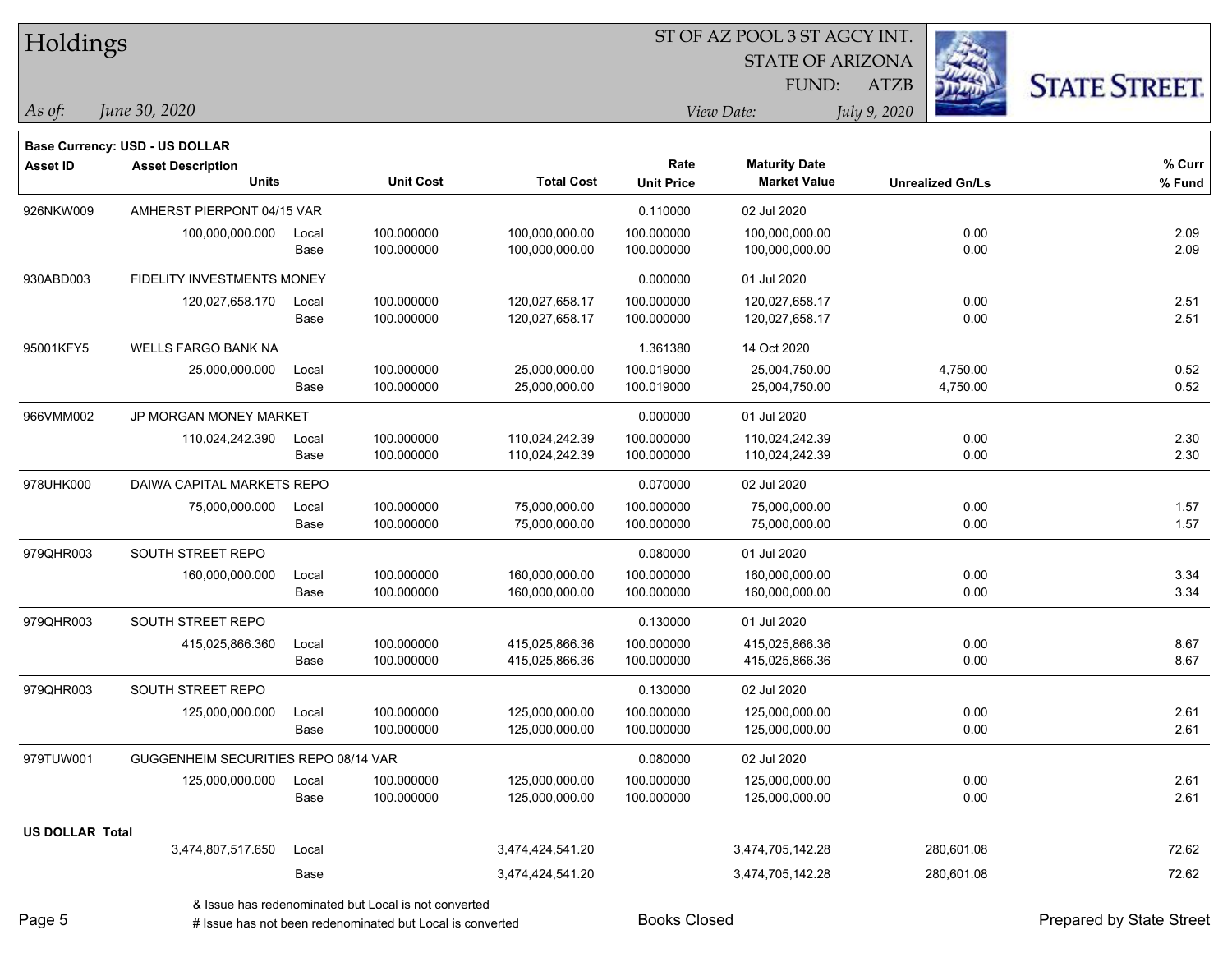| Holdings                     |                                               |       |                  |                   | ST OF AZ POOL 3 ST AGCY INT. |                         |                         |                      |  |
|------------------------------|-----------------------------------------------|-------|------------------|-------------------|------------------------------|-------------------------|-------------------------|----------------------|--|
|                              |                                               |       |                  |                   |                              | <b>STATE OF ARIZONA</b> |                         |                      |  |
|                              |                                               |       |                  |                   |                              | <b>FUND:</b>            | <b>ATZB</b>             | <b>STATE STREET.</b> |  |
| As of:                       | June 30, 2020                                 |       |                  |                   |                              | View Date:              | July 9, 2020            |                      |  |
|                              | <b>Base Currency: USD - US DOLLAR</b>         |       |                  |                   |                              |                         |                         |                      |  |
| <b>Asset ID</b>              | <b>Asset Description</b>                      |       |                  |                   | Rate                         | <b>Maturity Date</b>    |                         | % Curr               |  |
|                              | <b>Units</b>                                  |       | <b>Unit Cost</b> | <b>Total Cost</b> | <b>Unit Price</b>            | <b>Market Value</b>     | <b>Unrealized Gn/Ls</b> | % Fund               |  |
| <b>CASH EQUIVALENT Total</b> |                                               |       |                  |                   |                              |                         |                         |                      |  |
|                              | 3,474,807,517.650                             | Base  |                  | 3,474,424,541.20  |                              | 3,474,705,142.28        | 280,601.08              | 72.62                |  |
| <b>FIXED INCOME</b>          |                                               |       |                  |                   |                              |                         |                         |                      |  |
| <b>US DOLLAR</b>             |                                               |       |                  |                   |                              |                         | Exchange Rate:          | 1.000000             |  |
| 00287YBG3                    | ABBVIE INC SR UNSECURED 144A 11/21 2.15       |       |                  |                   | 2.150000                     | 19 Nov 2021             |                         |                      |  |
|                              | 7,000,000.000                                 | Local | 99.989588        | 6,999,271.19      | 101.901449                   | 7,133,101.43            | 133,830.24              | 0.15                 |  |
|                              |                                               | Base  | 99.989588        | 6,999,271.19      | 101.901449                   | 7,133,101.43            | 133,830.24              | 0.15                 |  |
| 023135AW6                    | AMAZON.COM INC SR UNSECURED 02/23 2.4         |       |                  |                   | 2.400000                     | 22 Feb 2023             |                         |                      |  |
|                              | 5,000,000.000                                 | Local | 99.127440        | 4,956,371.98      | 105.067535                   | 5,253,376.75            | 297,004.77              | 0.11                 |  |
|                              |                                               | Base  | 99.127440        | 4,956,371.98      | 105.067535                   | 5,253,376.75            | 297,004.77              | 0.11                 |  |
| 025816BY4                    | AMERICAN EXPRESS CO SR UNSECURED 11/21 3.7    |       |                  |                   | 3.700000                     | 05 Nov 2021             |                         |                      |  |
|                              | 5,000,000.000                                 | Local | 99.990115        | 4,999,505.75      | 103.995000                   | 5,199,750.00            | 200,244.25              | 0.11                 |  |
|                              |                                               | Base  | 99.990115        | 4,999,505.75      | 103.995000                   | 5,199,750.00            | 200,244.25              | 0.11                 |  |
| 025816BZ1                    | AMERICAN EXPRESS CO SR UNSECURED 11/21 VAR    |       |                  |                   | 1.140880                     | 05 Nov 2021             |                         |                      |  |
|                              | 2,000,000.000                                 | Local | 100.000000       | 2,000,000.00      | 100.321283                   | 2,006,425.66            | 6,425.66                | 0.04                 |  |
|                              |                                               | Base  | 100.000000       | 2,000,000.00      | 100.321283                   | 2,006,425.66            | 6,425.66                | 0.04                 |  |
| 025816CD9                    | AMERICAN EXPRESS CO SR UNSECURED 05/22 2.75   |       |                  |                   | 2.750000                     | 20 May 2022             |                         |                      |  |
|                              | 8,000,000.000                                 | Local | 99.924672        | 7,993,973.72      | 103.823802                   | 8,305,904.16            | 311,930.44              | 0.17                 |  |
|                              |                                               | Base  | 99.924672        | 7,993,973.72      | 103.823802                   | 8,305,904.16            | 311,930.44              | 0.17                 |  |
| 025816CG2                    | AMERICAN EXPRESS CO SR UNSECURED 07/24 2.5    |       |                  |                   | 2.500000                     | 30 Jul 2024             |                         |                      |  |
|                              | 10,000,000.000                                | Local | 99.737395        | 9,973,739.46      | 105.843242                   | 10,584,324.20           | 610,584.74              | 0.22                 |  |
|                              |                                               | Base  | 99.737395        | 9,973,739.46      | 105.843242                   | 10,584,324.20           | 610,584.74              | 0.22                 |  |
| 02587AAN4                    | AMERICAN EXPRESS CREDIT ACCOUN AMXCA 2019 2 A |       |                  |                   | 2.670000                     | 15 Nov 2024             |                         |                      |  |
|                              | 4,500,000.000                                 | Local | 99.995380        | 4,499,792.11      | 104.108740                   | 4,684,893.30            | 185,101.19              | 0.10                 |  |
| Original Face:               | 4,500,000.000                                 | Base  | 99.995380        | 4,499,792.11      | 104.108740                   | 4,684,893.30            | 185,101.19              | 0.10                 |  |
| 02588QAB4                    | AMERICAN EXPRESS CREDIT ACCOUN AMXCA 2019 1 A |       |                  |                   | 2.870000                     | 15 Oct 2024             |                         |                      |  |
|                              | 3,000,000.000                                 | Local | 99.987229        | 2,999,616.88      | 104.154990                   | 3,124,649.70            | 125,032.82              | 0.07                 |  |
| Original Face:               | 3,000,000.000                                 | Base  | 99.987229        | 2,999,616.88      | 104.154990                   | 3,124,649.70            | 125,032.82              | 0.07                 |  |

# Issue has not been redenominated but Local is converted Books Closed Prepared by State Street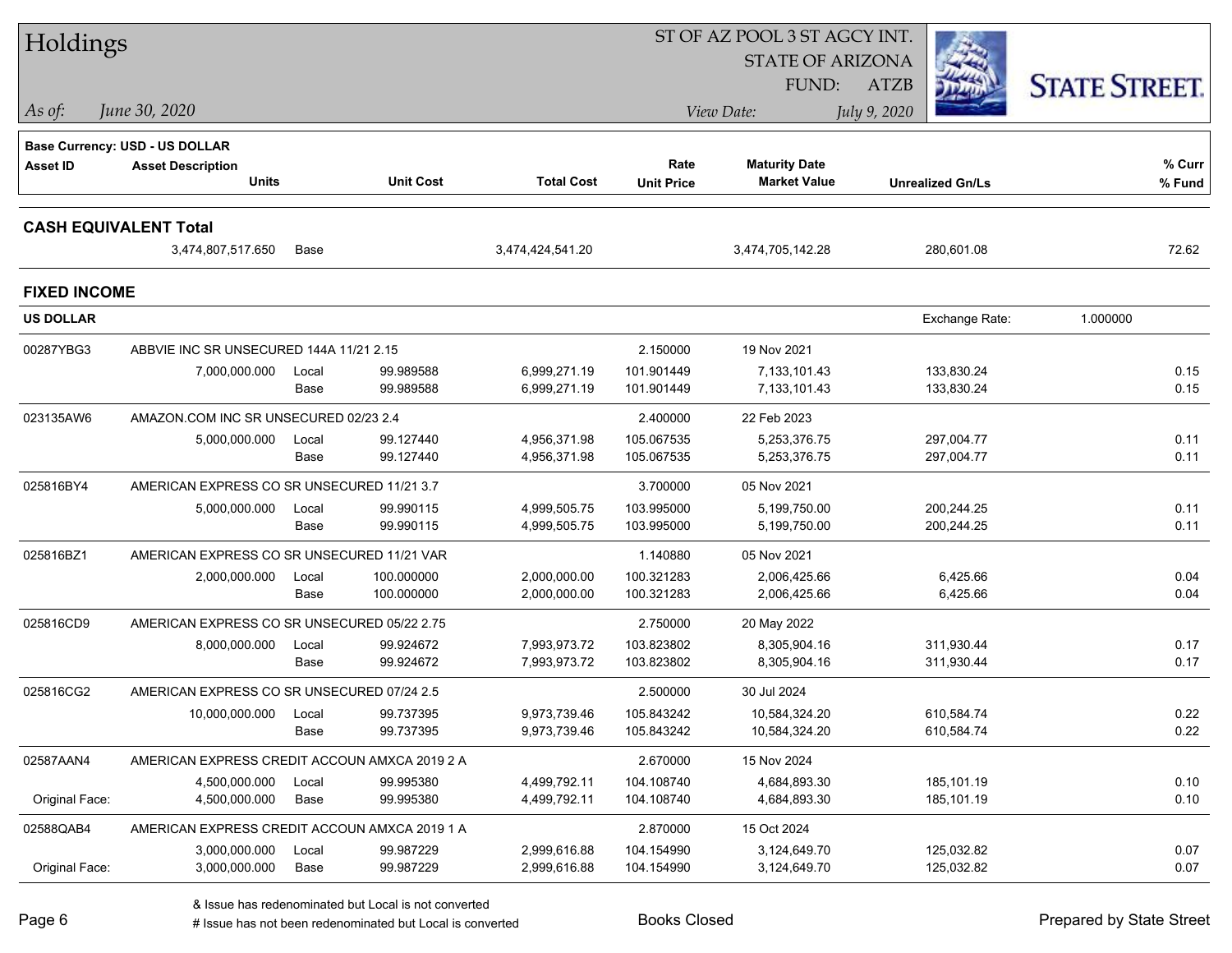| Holdings        |                                                |       |                  |                   |                   | ST OF AZ POOL 3 ST AGCY INT. |                         |                      |
|-----------------|------------------------------------------------|-------|------------------|-------------------|-------------------|------------------------------|-------------------------|----------------------|
|                 |                                                |       |                  |                   |                   | <b>STATE OF ARIZONA</b>      |                         |                      |
|                 |                                                |       |                  |                   |                   | FUND:                        | <b>ATZB</b>             | <b>STATE STREET.</b> |
| As of:          | June 30, 2020                                  |       |                  |                   |                   | View Date:                   | July 9, 2020            |                      |
|                 | Base Currency: USD - US DOLLAR                 |       |                  |                   |                   |                              |                         |                      |
| <b>Asset ID</b> | <b>Asset Description</b>                       |       |                  |                   | Rate              | <b>Maturity Date</b>         |                         | % Curr               |
|                 | <b>Units</b>                                   |       | <b>Unit Cost</b> | <b>Total Cost</b> | <b>Unit Price</b> | <b>Market Value</b>          | <b>Unrealized Gn/Ls</b> | % Fund               |
| 02665WCS8       | AMERICAN HONDA FINANCE SR UNSECURED 01/21 3.15 |       |                  |                   | 3.150000          | 08 Jan 2021                  |                         |                      |
|                 | 5,000,000.000                                  | Local | 99.984435        | 4,999,221.75      | 101.343820        | 5,067,191.00                 | 67,969.25               | 0.11                 |
|                 |                                                | Base  | 99.984435        | 4,999,221.75      | 101.343820        | 5,067,191.00                 | 67,969.25               | 0.11                 |
| 037833CC2       | APPLE INC SR UNSECURED 08/21 1.55              |       |                  |                   | 1.550000          | 04 Aug 2021                  |                         |                      |
|                 | 10,000,000.000                                 | Local | 99.742507        | 9,974,250.67      | 101.468341        | 10,146,834.10                | 172,583.43              | 0.21                 |
|                 |                                                | Base  | 99.742507        | 9,974,250.67      | 101.468341        | 10,146,834.10                | 172,583.43              | 0.21                 |
| 037833DC1       | APPLE INC SR UNSECURED 09/22 2.1               |       |                  |                   | 2.100000          | 12 Sep 2022                  |                         |                      |
|                 | 10,000,000.000                                 | Local | 100.701818       | 10,070,181.82     | 103.787644        | 10,378,764.40                | 308,582.58              | 0.22                 |
|                 |                                                | Base  | 100.701818       | 10,070,181.82     | 103.787644        | 10,378,764.40                | 308,582.58              | 0.22                 |
| 037833DV9       | APPLE INC SR UNSECURED 05/23 0.75              |       |                  |                   | 0.750000          | 11 May 2023                  |                         |                      |
|                 | 15,500,000.000                                 | Local | 99.740669        | 15,459,803.62     | 101.053519        | 15,663,295.45                | 203,491.83              | 0.33                 |
|                 |                                                | Base  | 99.740669        | 15,459,803.62     | 101.053519        | 15,663,295.45                | 203,491.83              | 0.33                 |
| 05531FBJ1       | TRUIST FINANCIAL CORP SR UNSECURED 03/23 2.2   |       |                  |                   | 2.200000          | 16 Mar 2023                  |                         |                      |
|                 | 10,000,000.000                                 | Local | 99.943164        | 9,994,316.37      | 103.816700        | 10,381,670.00                | 387,353.63              | 0.22                 |
|                 |                                                | Base  | 99.943164        | 9,994,316.37      | 103.816700        | 10,381,670.00                | 387,353.63              | 0.22                 |
| 06048WB82       | BANK OF AMERICA CORP SR UNSECURED 08/24 VAR    |       |                  |                   | 2.400000          | 23 Aug 2024                  |                         |                      |
|                 | 10,000,000.000                                 | Local | 100.000000       | 10,000,000.00     | 99.280957         | 9,928,095.70                 | $-71,904.30$            | 0.21                 |
|                 |                                                | Base  | 100.000000       | 10,000,000.00     | 99.280957         | 9,928,095.70                 | $-71,904.30$            | 0.21                 |
| 06048WG79       | BANK OF AMERICA CORP SR UNSECURED 01/25 VAR    |       |                  |                   | 2.250000          | 23 Jan 2025                  |                         |                      |
|                 | 10,000,000.000                                 | Local | 100.000000       | 10,000,000.00     | 100.048916        | 10,004,891.60                | 4,891.60                | 0.21                 |
|                 |                                                | Base  | 100.000000       | 10,000,000.00     | 100.048916        | 10,004,891.60                | 4,891.60                | 0.21                 |
| 06048WXT2       | BANK OF AMERICA CORP SR UNSECURED 09/21 VAR    |       |                  |                   | 2.000000          | 26 Sep 2021                  |                         |                      |
|                 | 10,000,000.000                                 | Local | 100.000000       | 10,000,000.00     | 100.338000        | 10,033,800.00                | 33,800.00               | 0.21                 |
|                 |                                                | Base  | 100.000000       | 10,000,000.00     | 100.338000        | 10,033,800.00                | 33,800.00               | 0.21                 |
| 06367WF99       | BANK OF MONTREAL SR UNSECURED 05/23 VAR        |       |                  |                   | 1.100000          | 12 May 2023                  |                         |                      |
|                 | 10,000,000.000                                 | Local | 100.000000       | 10,000,000.00     | 99.664446         | 9,966,444.60                 | $-33,555.40$            | 0.21                 |
|                 |                                                | Base  | 100.000000       | 10,000,000.00     | 99.664446         | 9,966,444.60                 | $-33,555.40$            | 0.21                 |
| 06367WUK7       | BANK OF MONTREAL SR UNSECURED 01/23 2          |       |                  |                   | 2.000000          | 24 Jan 2023                  |                         |                      |
|                 | 5,000,000.000                                  | Local | 100.000000       | 5,000,000.00      | 98.458479         | 4,922,923.95                 | $-77,076.05$            | 0.10                 |
|                 |                                                | Base  | 100.000000       | 5,000,000.00      | 98.458479         | 4,922,923.95                 | $-77,076.05$            | 0.10                 |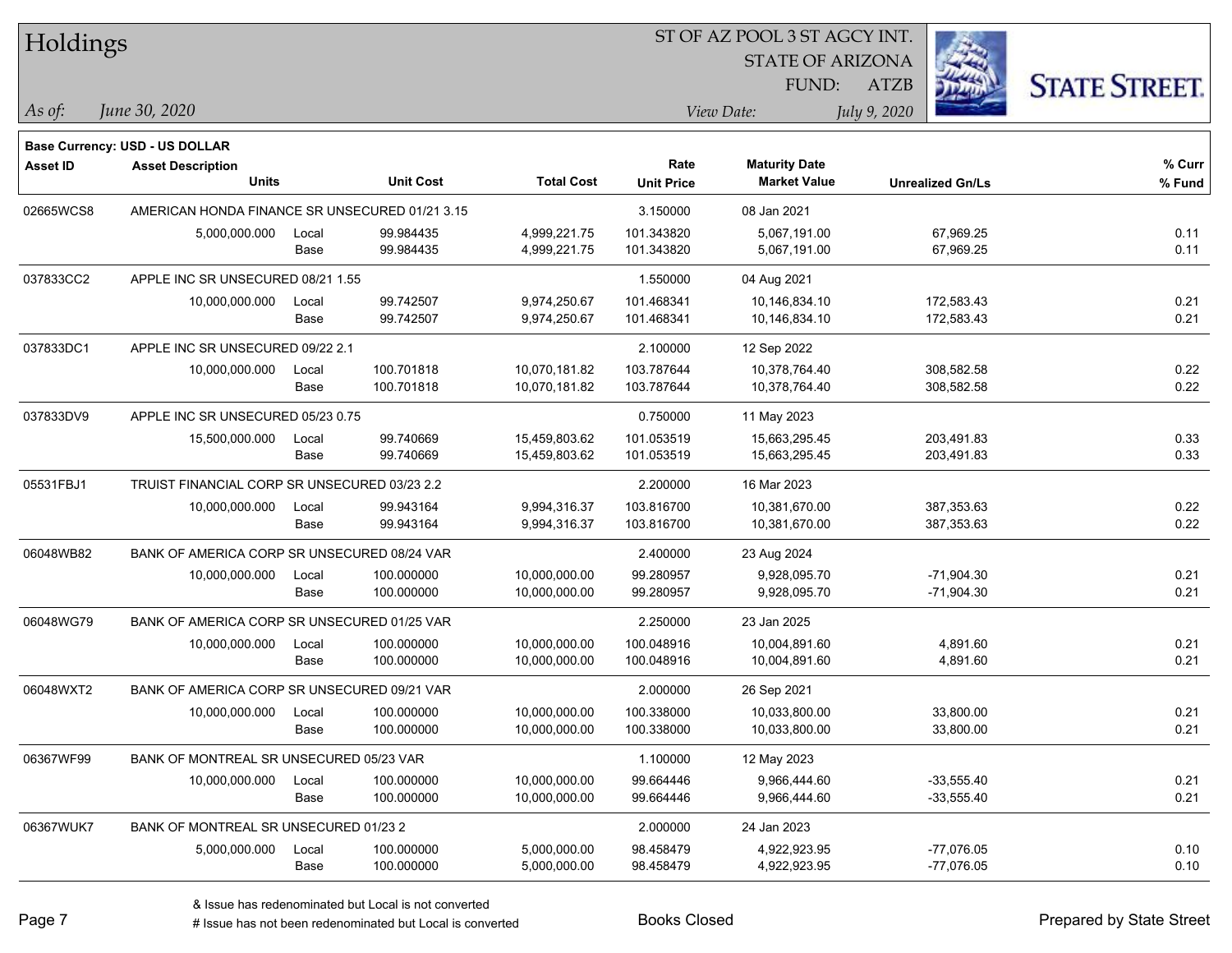| <b>Holdings</b> |                                                |       |                                                     |                   |                   | 51 OF AZ POOL 3 51 AGCY INT.                |                         |                      |
|-----------------|------------------------------------------------|-------|-----------------------------------------------------|-------------------|-------------------|---------------------------------------------|-------------------------|----------------------|
|                 |                                                |       |                                                     |                   |                   | <b>STATE OF ARIZONA</b>                     |                         |                      |
|                 |                                                |       |                                                     |                   |                   | FUND:                                       | ATZB                    | <b>STATE STREET.</b> |
| As of:          | June 30, 2020                                  |       |                                                     |                   |                   | View Date:                                  | July 9, 2020            |                      |
|                 |                                                |       |                                                     |                   |                   |                                             |                         |                      |
|                 | Base Currency: USD - US DOLLAR                 |       |                                                     |                   |                   |                                             |                         |                      |
| <b>Asset ID</b> | <b>Asset Description</b><br><b>Units</b>       |       | <b>Unit Cost</b>                                    | <b>Total Cost</b> | Rate              | <b>Maturity Date</b><br><b>Market Value</b> |                         | % Curr               |
|                 |                                                |       |                                                     |                   | <b>Unit Price</b> |                                             | <b>Unrealized Gn/Ls</b> | % Fund               |
| 06367WWB5       | BANK OF MONTREAL SR UNSECURED 02/25 2.25       |       |                                                     |                   | 2.250000          | 19 Feb 2025                                 |                         |                      |
|                 | 10,000,000.000                                 | Local | 100.000000                                          | 10,000,000.00     | 99.917688         | 9,991,768.80                                | $-8,231.20$             | 0.21                 |
|                 |                                                | Base  | 100.000000                                          | 10,000,000.00     | 99.917688         | 9,991,768.80                                | $-8,231.20$             | 0.21                 |
| 06406RAG2       | BANK OF NY MELLON CORP SR UNSECURED 04/23 3.5  |       |                                                     |                   | 3.500000          | 28 Apr 2023                                 |                         |                      |
|                 | 7,000,000.000                                  | Local | 99.938389                                           | 6,995,687.21      | 108.019665        | 7,561,376.55                                | 565,689.34              | 0.16                 |
|                 |                                                | Base  | 99.938389                                           | 6,995,687.21      | 108.019665        | 7,561,376.55                                | 565,689.34              | 0.16                 |
| 06406RAL1       | BANK OF NY MELLON CORP SR UNSECURED 10/24 2.1  |       |                                                     |                   | 2.100000          | 24 Oct 2024                                 |                         |                      |
|                 | 7,000,000.000                                  | Local | 99.849042                                           | 6,989,432.95      | 105.370909        | 7,375,963.63                                | 386,530.68              | 0.15                 |
|                 |                                                | Base  | 99.849042                                           | 6,989,432.95      | 105.370909        | 7,375,963.63                                | 386,530.68              | 0.15                 |
| 06406RAM9       | BANK OF NY MELLON CORP SR UNSECURED 01/23 1.85 |       |                                                     |                   | 1.850000          | 27 Jan 2023                                 |                         |                      |
|                 | 5,000,000.000                                  | Local | 99.940140                                           | 4,997,007.01      | 103.421576        | 5,171,078.80                                | 174,071.79              | 0.11                 |
|                 |                                                | Base  | 99.940140                                           | 4,997,007.01      | 103.421576        | 5,171,078.80                                | 174,071.79              | 0.11                 |
| 064159KD7       | BANK OF NOVA SCOTIA SR UNSECURED 09/22 2.45    |       |                                                     | 2.450000          | 19 Sep 2022       |                                             |                         |                      |
|                 | 17,000,000.000                                 | Local | 101.418253                                          | 17,241,102.97     | 104.344643        | 17,738,589.31                               | 497,486.34              | 0.37                 |
|                 |                                                | Base  | 101.418253                                          | 17,241,102.97     | 104.344643        | 17,738,589.31                               | 497,486.34              | 0.37                 |
| 064159SH0       | BANK OF NOVA SCOTIA SR UNSECURED 11/22 2       |       |                                                     |                   | 2.000000          | 15 Nov 2022                                 |                         |                      |
|                 | 15,000,000.000                                 | Local | 99.976152                                           | 14,996,422.76     | 103.177276        | 15,476,591.40                               | 480,168.64              | 0.32                 |
|                 |                                                | Base  | 99.976152                                           | 14,996,422.76     | 103.177276        | 15,476,591.40                               | 480,168.64              | 0.32                 |
| 07330NAT2       | TRUIST BANK SR UNSECURED 12/24 2.15            |       |                                                     |                   | 2.150000          | 06 Dec 2024                                 |                         |                      |
|                 | 2,000,000.000                                  | Local | 99.849688                                           | 1,996,993.76      | 105.161807        | 2,103,236.14                                | 106,242.38              | 0.04                 |
|                 |                                                | Base  | 99.849688                                           | 1,996,993.76      | 105.161807        | 2,103,236.14                                | 106,242.38              | 0.04                 |
| 097023CG8       | BOEING CO SR UNSECURED 05/22 2.7               |       |                                                     |                   | 2.700000          | 01 May 2022                                 |                         |                      |
|                 | 5,000,000.000                                  | Local | 99.891860                                           | 4,994,593.01      | 101.250576        | 5,062,528.80                                | 67,935.79               | 0.11                 |
|                 |                                                | Base  | 99.891860                                           | 4,994,593.01      | 101.250576        | 5,062,528.80                                | 67,935.79               | 0.11                 |
| 110122BY3       |                                                |       | BRISTOL MYERS SQUIBB CO SR UNSECURED 144A 05/22 2.6 |                   | 2.600000          | 16 May 2022                                 |                         |                      |
|                 | 5,000,000.000                                  | Local | 99.832120                                           | 4,991,606.02      | 103.969211        | 5,198,460.55                                | 206,854.53              | 0.11                 |
|                 |                                                | Base  | 99.832120                                           | 4,991,606.02      | 103.969211        | 5,198,460.55                                | 206,854.53              | 0.11                 |
| 126650DE7       | CVS HEALTH CORP SR UNSECURED 08/24 2.625       |       |                                                     |                   | 2.625000          | 15 Aug 2024                                 |                         |                      |
|                 | 2,000,000.000                                  | Local | 99.577046                                           | 1,991,540.92      | 106.775329        | 2,135,506.58                                | 143,965.66              | 0.04                 |
|                 |                                                | Base  | 99.577046                                           | 1,991,540.92      | 106.775329        | 2,135,506.58                                | 143,965.66              | 0.04                 |
|                 |                                                |       |                                                     |                   |                   |                                             |                         |                      |

 $\overline{S}$ 

denote the redenominated but Local is converted Books Closed Prepared by State Street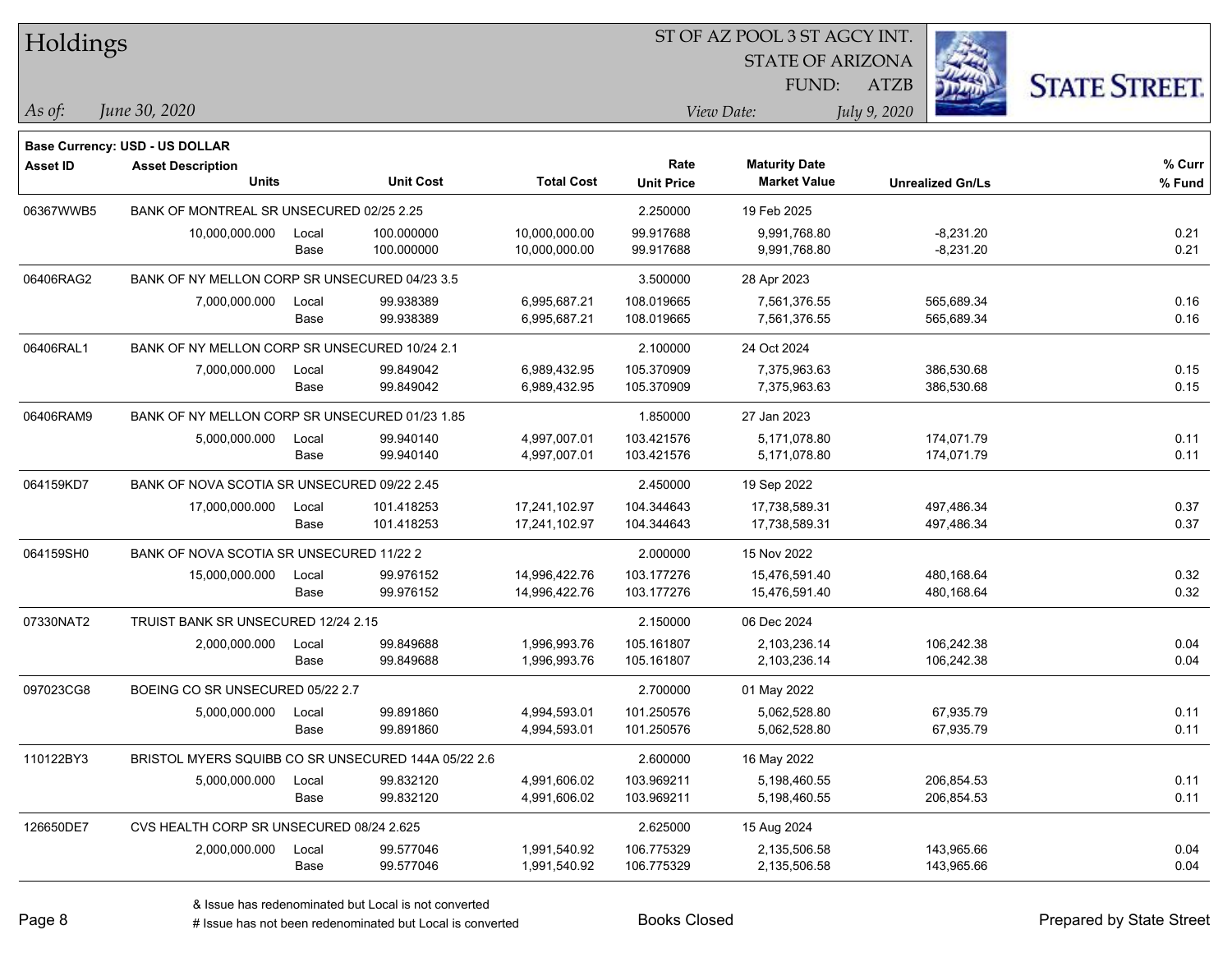| Holdings        |                                                            |       |                                                     |                   | ST OF AZ POOL 3 ST AGCY INT. |                         |                         |                      |  |  |
|-----------------|------------------------------------------------------------|-------|-----------------------------------------------------|-------------------|------------------------------|-------------------------|-------------------------|----------------------|--|--|
|                 |                                                            |       |                                                     |                   |                              | <b>STATE OF ARIZONA</b> |                         |                      |  |  |
|                 |                                                            |       |                                                     |                   |                              | FUND:                   | <b>ATZB</b>             | <b>STATE STREET.</b> |  |  |
| As of:          | June 30, 2020                                              |       |                                                     |                   |                              | View Date:              | July 9, 2020            |                      |  |  |
|                 |                                                            |       |                                                     |                   |                              |                         |                         |                      |  |  |
| <b>Asset ID</b> | Base Currency: USD - US DOLLAR<br><b>Asset Description</b> |       |                                                     |                   | Rate                         | <b>Maturity Date</b>    |                         | % Curr               |  |  |
|                 | Units                                                      |       | <b>Unit Cost</b>                                    | <b>Total Cost</b> | <b>Unit Price</b>            | <b>Market Value</b>     | <b>Unrealized Gn/Ls</b> | % Fund               |  |  |
| 126802CL9       |                                                            |       | CABELA S MASTER CREDIT CARD TR CABMT 2013 1A A 144A |                   | 2.710000                     | 17 Feb 2026             |                         |                      |  |  |
|                 | 10,000,000.000                                             | Local | 102.240017                                          | 10,224,001.66     | 105.204670                   | 10,520,467.00           | 296,465.34              | 0.22                 |  |  |
| Original Face:  | 10,000,000.000                                             | Base  | 102.240017                                          | 10,224,001.66     | 105.204670                   | 10,520,467.00           | 296,465.34              | 0.22                 |  |  |
| 13605WWG2       | CANADIAN IMPERIAL BANK SR UNSECURED 03/25 VAR              |       |                                                     |                   | 1.750000                     | 06 Mar 2025             |                         |                      |  |  |
|                 | 10,000,000.000                                             | Local | 100.000000                                          | 10,000,000.00     | 100.913810                   | 10,091,381.00           | 91,381.00               | 0.21                 |  |  |
|                 |                                                            | Base  | 100.000000                                          | 10,000,000.00     | 100.913810                   | 10,091,381.00           | 91,381.00               | 0.21                 |  |  |
| 14040HBR5       | CAPITAL ONE FINANCIAL CO SR UNSECURED 10/20 2.4            |       |                                                     |                   | 2.400000                     | 30 Oct 2020             |                         |                      |  |  |
|                 | 13,226,000.000                                             | Local | 99.808293                                           | 13,200,644.87     | 100.438808                   | 13,284,036.75           | 83,391.88               | 0.28                 |  |  |
|                 |                                                            | Base  | 99.808293                                           | 13,200,644.87     | 100.438808                   | 13,284,036.75           | 83,391.88               | 0.28                 |  |  |
| 14040HBY0       | CAPITAL ONE FINANCIAL CO SR UNSECURED 04/21 3.45           |       |                                                     |                   | 3.450000                     | 30 Apr 2021             |                         |                      |  |  |
|                 | 15,000,000.000                                             | Local | 99.978146                                           | 14,996,721.89     | 102.092972                   | 15,313,945.80           | 317,223.91              | 0.32                 |  |  |
|                 |                                                            | Base  | 99.978146                                           | 14,996,721.89     | 102.092972                   | 15,313,945.80           | 317,223.91              | 0.32                 |  |  |
| 14042RHB0       | CAPITAL ONE NA SR UNSECURED 08/22 VAR                      |       |                                                     |                   | 1.267630                     | 08 Aug 2022             |                         |                      |  |  |
|                 | 10,000,000.000                                             | Local | 100.000000                                          | 10,000,000.00     | 99.600442                    | 9,960,044.20            | $-39,955.80$            | 0.21                 |  |  |
|                 |                                                            | Base  | 100.000000                                          | 10,000,000.00     | 99.600442                    | 9,960,044.20            | $-39,955.80$            | 0.21                 |  |  |
| 14315EAB6       | CARMAX AUTO OWNER TRUST CARMX 2018 4 A2A                   |       |                                                     |                   | 3.110000                     | 15 Feb 2022             |                         |                      |  |  |
|                 | 1,283,687.600                                              | Local | 99.999554                                           | 1,283,681.87      | 100.292120                   | 1,287,437.51            | 3,755.64                | 0.03                 |  |  |
| Original Face:  | 6,500,000.000                                              | Base  | 99.999554                                           | 1,283,681.87      | 100.292120                   | 1,287,437.51            | 3,755.64                | 0.03                 |  |  |
| 14315XAA6       | CARMAX AUTO OWNER TRUST CARMX 2020 1 A1                    |       |                                                     |                   | 1.776130                     | 15 Jan 2021             |                         |                      |  |  |
|                 | 1,343,891.690                                              | Local | 100.000000                                          | 1,343,891.69      | 100.215360                   | 1,346,785.90            | 2,894.21                | 0.03                 |  |  |
| Original Face:  | 5,000,000.000                                              | Base  | 100.000000                                          | 1,343,891.69      | 100.215360                   | 1,346,785.90            | 2,894.21                | 0.03                 |  |  |
| 161571HN7       | CHASE ISSUANCE TRUST CHAIT 2018 A1 A1                      |       |                                                     |                   | 0.384750                     | 17 Apr 2023             |                         |                      |  |  |
|                 | 10,000,000.000                                             | Local | 100.000000                                          | 10,000,000.00     | 100.079140                   | 10,007,914.00           | 7,914.00                | 0.21                 |  |  |
| Original Face:  | 10,000,000.000                                             | Base  | 100.000000                                          | 10,000,000.00     | 100.079140                   | 10,007,914.00           | 7,914.00                | 0.21                 |  |  |
| 17298CGH5       | CITIGROUP INC SR UNSECURED 11/21 VAR                       |       |                                                     |                   | 0.892380                     | 15 Nov 2021             |                         |                      |  |  |
|                 | 10,000,000.000                                             | Local | 100.000000                                          | 10,000,000.00     | 102.718463                   | 10,271,846.30           | 271,846.30              | 0.21                 |  |  |
|                 |                                                            | Base  | 100.000000                                          | 10,000,000.00     | 102.718463                   | 10,271,846.30           | 271,846.30              | 0.21                 |  |  |
| 17298CHQ4       | CITIGROUP INC SR UNSECURED 12/24 VAR                       |       |                                                     |                   | 2.350000                     | 30 Dec 2024             |                         |                      |  |  |
|                 | 10,000,000.000                                             | Local | 100.000000                                          | 10,000,000.00     | 103.133984                   | 10,313,398.40           | 313,398.40              | 0.22                 |  |  |
|                 |                                                            | Base  | 100.000000                                          | 10,000,000.00     | 103.133984                   | 10,313,398.40           | 313,398.40              | 0.22                 |  |  |

ST OF AZ POOL 3 ST AGCY INT.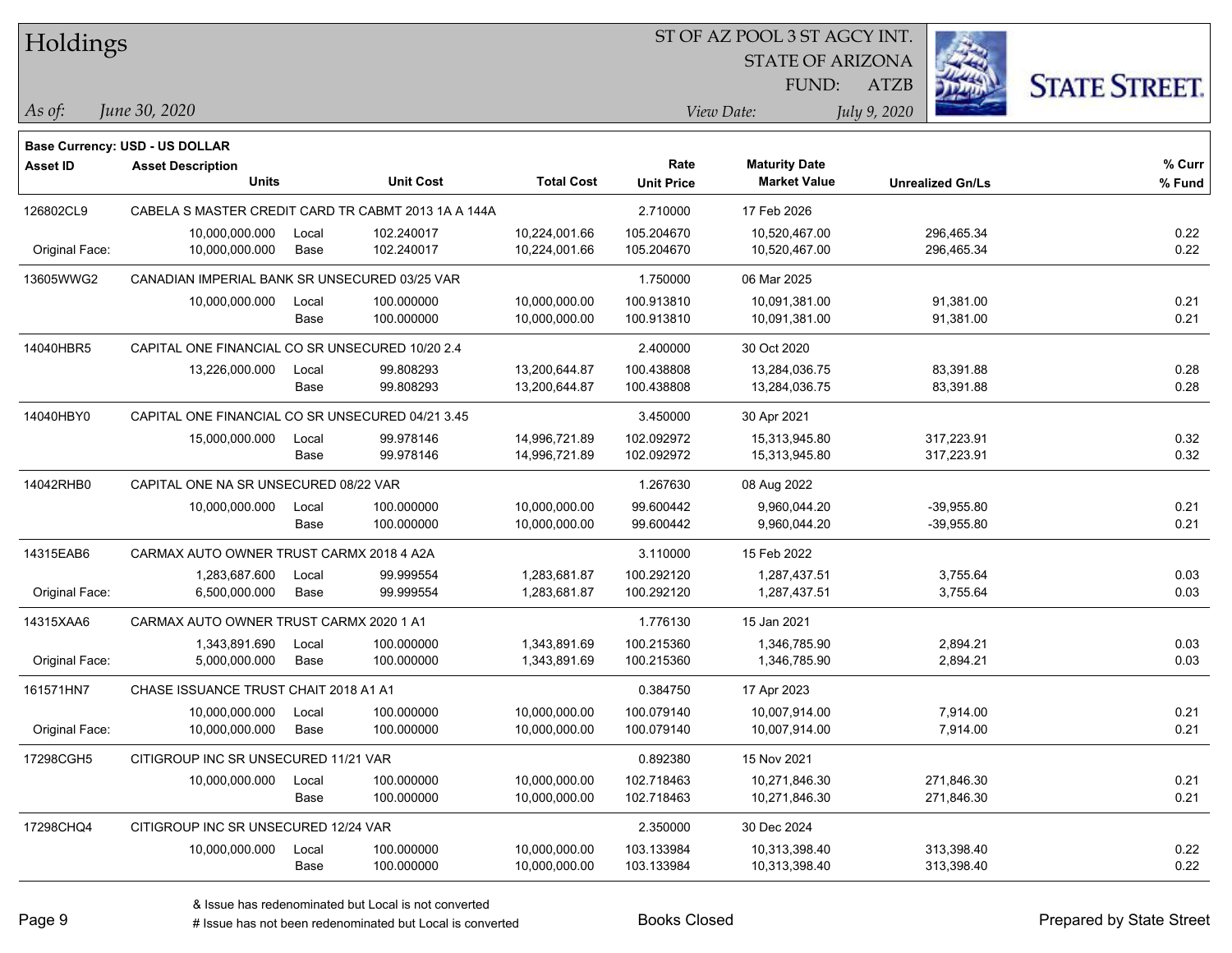| Holdings        |                                                  |       |                  |                   |                   | ST OF AZ POOL 3 ST AGCY INT. |              |                         |                      |
|-----------------|--------------------------------------------------|-------|------------------|-------------------|-------------------|------------------------------|--------------|-------------------------|----------------------|
|                 |                                                  |       |                  |                   |                   | <b>STATE OF ARIZONA</b>      |              |                         |                      |
|                 |                                                  |       |                  |                   |                   | FUND:                        | <b>ATZB</b>  |                         | <b>STATE STREET.</b> |
| As of:          | June 30, 2020                                    |       |                  |                   |                   | View Date:                   | July 9, 2020 |                         |                      |
|                 | <b>Base Currency: USD - US DOLLAR</b>            |       |                  |                   |                   |                              |              |                         |                      |
| <b>Asset ID</b> | <b>Asset Description</b>                         |       |                  |                   | Rate              | <b>Maturity Date</b>         |              |                         | % Curr               |
|                 | <b>Units</b>                                     |       | <b>Unit Cost</b> | <b>Total Cost</b> | <b>Unit Price</b> | <b>Market Value</b>          |              | <b>Unrealized Gn/Ls</b> | % Fund               |
| 17298CJN9       | CITIGROUP INC SR UNSECURED 06/25 1.4             |       |                  |                   | 1.400000          | 19 Jun 2025                  |              |                         |                      |
|                 | 5,000,000.000                                    | Local | 100.000000       | 5,000,000.00      | 99.682574         | 4,984,128.70                 |              | $-15,871.30$            | 0.10                 |
|                 |                                                  | Base  | 100.000000       | 5,000,000.00      | 99.682574         | 4,984,128.70                 |              | $-15,871.30$            | 0.10                 |
| 17298CJP4       | CITIGROUP INC SR UNSECURED 06/25 VAR             |       |                  |                   | 1.250000          | 30 Jun 2025                  |              |                         |                      |
|                 | 10,000,000.000                                   | Local | 100.000000       | 10,000,000.00     | 99.603594         | 9,960,359.40                 |              | $-39,640.60$            | 0.21                 |
|                 |                                                  | Base  | 100.000000       | 10,000,000.00     | 99.603594         | 9,960,359.40                 |              | $-39,640.60$            | 0.21                 |
| 17327TGZ3       | CITIGROUP GLOBAL MARKETS COMPANY GUAR 11/22 VAR  |       |                  |                   | 2.000000          | 25 Nov 2022                  |              |                         |                      |
|                 | 15,000,000.000                                   | Local | 100.000000       | 15,000,000.00     | 100.194724        | 15,029,208.60                |              | 29,208.60               | 0.31                 |
|                 |                                                  | Base  | 100.000000       | 15,000,000.00     | 100.194724        | 15,029,208.60                |              | 29,208.60               | 0.31                 |
| 17327TSA5       | CITIGROUP GLOBAL MARKETS COMPANY GUAR 07/24 VAR  |       |                  |                   | 2.500000          | 31 Jul 2024                  |              |                         |                      |
|                 | 15,000,000.000                                   | Local | 100.000000       | 15,000,000.00     | 100.157540        | 15,023,631.00                |              | 23,631.00               | 0.31                 |
|                 |                                                  | Base  | 100.000000       | 15,000,000.00     | 100.157540        | 15,023,631.00                |              | 23,631.00               | 0.31                 |
| 191216AR1       | COCA COLA CO/THE SR UNSECURED 11/20 3.15         |       |                  |                   | 3.150000          | 15 Nov 2020                  |              |                         |                      |
|                 | 2,000,000.000                                    | Local | 100.084321       | 2,001,686.41      | 101.013374        | 2,020,267.48                 |              | 18,581.07               | 0.04                 |
|                 |                                                  | Base  | 100.084321       | 2,001,686.41      | 101.013374        | 2,020,267.48                 |              | 18,581.07               | 0.04                 |
| 191216CL2       | COCA COLA CO/THE SR UNSECURED 09/24 1.75         |       |                  |                   | 1.750000          | 06 Sep 2024                  |              |                         |                      |
|                 | 5,000,000.000                                    | Local | 99.848622        | 4,992,431.09      | 104.743553        | 5,237,177.65                 |              | 244,746.56              | 0.11                 |
|                 |                                                  | Base  | 99.848622        | 4,992,431.09      | 104.743553        | 5,237,177.65                 |              | 244,746.56              | 0.11                 |
| 254683CG8       | DISCOVER CARD EXECUTION NOTE T DCENT 2018 A4 A4  |       |                  |                   | 3.110000          | 16 Jan 2024                  |              |                         |                      |
|                 | 18,000,000.000                                   | Local | 99.982383        | 17,996,829.01     | 102.843140        | 18,511,765.20                |              | 514,936.19              | 0.39                 |
| Original Face:  | 18,000,000.000                                   | Base  | 99.982383        | 17,996,829.01     | 102.843140        | 18,511,765.20                |              | 514,936.19              | 0.39                 |
| 254683CK9       | DISCOVER CARD EXECUTION NOTE T DCENT 2019 A1 A1  |       |                  |                   | 3.040000          | 15 Jul 2024                  |              |                         |                      |
|                 | 4,000,000.000                                    | Local | 99.998430        | 3,999,937.18      | 104.056540        | 4,162,261.60                 |              | 162,324.42              | 0.09                 |
| Original Face:  | 4,000,000.000                                    | Base  | 99.998430        | 3,999,937.18      | 104.056540        | 4,162,261.60                 |              | 162,324.42              | 0.09                 |
| 278642AV5       | EBAY INC SR UNSECURED 03/25 1.9                  |       |                  |                   | 1.900000          | 11 Mar 2025                  |              |                         |                      |
|                 | 4,000,000.000                                    | Local | 103.355160       | 4,134,206.40      | 103.193092        | 4,127,723.68                 |              | $-6,482.72$             | 0.09                 |
|                 |                                                  | Base  | 103.355160       | 4,134,206.40      | 103.193092        | 4,127,723.68                 |              | $-6,482.72$             | 0.09                 |
| 30231GAV4       | EXXON MOBIL CORPORATION SR UNSECURED 03/21 2.222 |       |                  |                   | 2.222000          | 01 Mar 2021                  |              |                         |                      |
|                 | 5,250,000.000                                    | Local | 100.379446       | 5,269,920.89      | 101.149432        | 5,310,345.18                 |              | 40,424.29               | 0.11                 |
|                 |                                                  | Base  | 100.379446       | 5,269,920.89      | 101.149432        | 5,310,345.18                 |              | 40,424.29               | 0.11                 |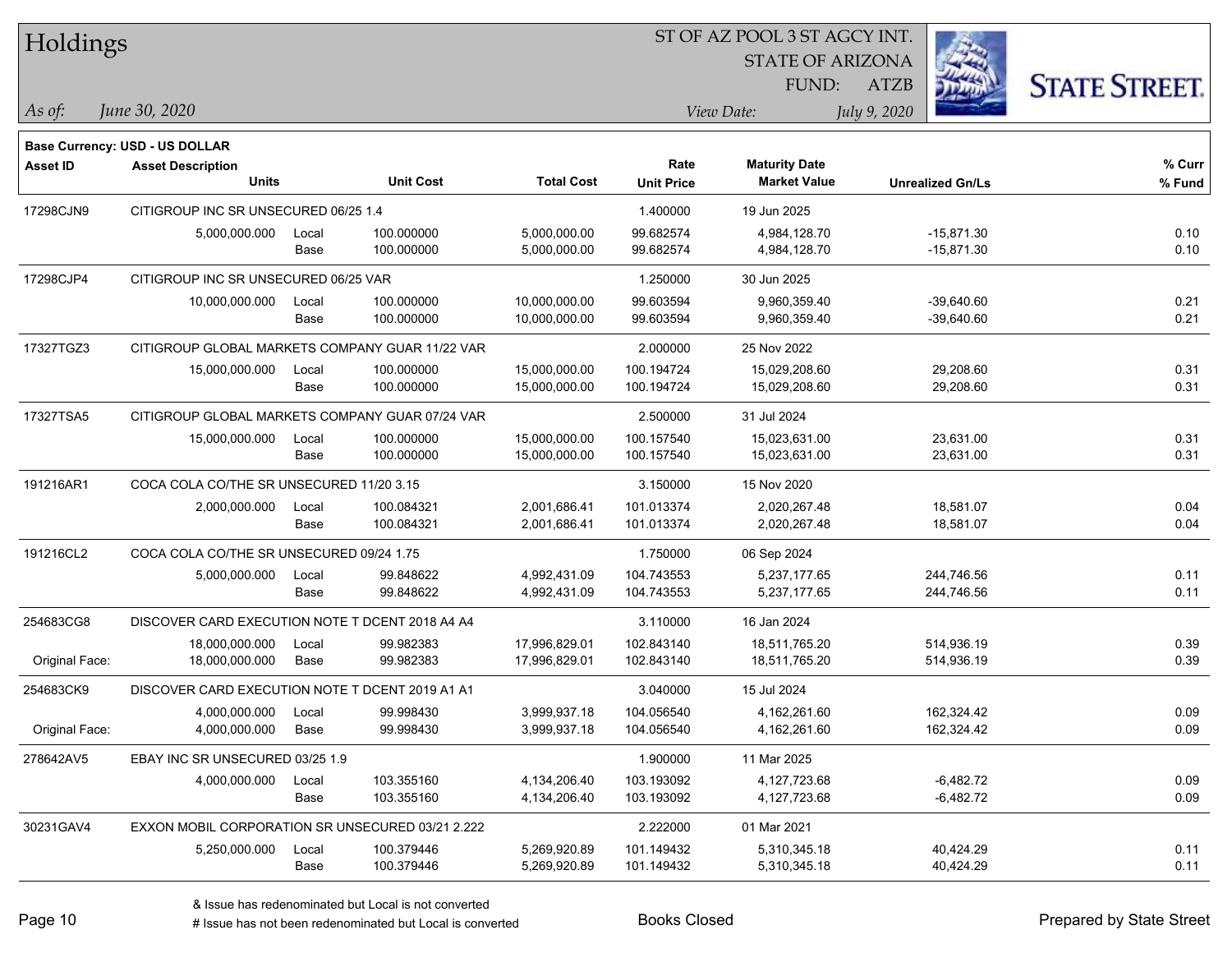| Holdings        |                                           |       |                  |                   |                           | 51 OF AZ POOL 3 51 AGCY INT.                |              |                         |                      |
|-----------------|-------------------------------------------|-------|------------------|-------------------|---------------------------|---------------------------------------------|--------------|-------------------------|----------------------|
|                 |                                           |       |                  |                   |                           | <b>STATE OF ARIZONA</b>                     |              | i.                      |                      |
|                 |                                           |       |                  |                   |                           | FUND:                                       | ATZB         |                         | <b>STATE STREET.</b> |
| As of:          | June 30, 2020                             |       |                  |                   |                           | View Date:                                  | July 9, 2020 |                         |                      |
|                 |                                           |       |                  |                   |                           |                                             |              |                         |                      |
|                 | Base Currency: USD - US DOLLAR            |       |                  |                   |                           |                                             |              |                         |                      |
| <b>Asset ID</b> | <b>Asset Description</b><br><b>Units</b>  |       | <b>Unit Cost</b> | <b>Total Cost</b> | Rate<br><b>Unit Price</b> | <b>Maturity Date</b><br><b>Market Value</b> |              | <b>Unrealized Gn/Ls</b> | % Curr<br>% Fund     |
|                 |                                           |       |                  |                   |                           |                                             |              |                         |                      |
| 3130AGKE4       | FEDERAL HOME LOAN BANK BONDS 08/20 VAR    |       |                  |                   | 0.120000                  | 25 Aug 2020                                 |              |                         |                      |
|                 | 3,000,000.000                             | Local | 100.000000       | 3,000,000.00      | 99.989784                 | 2,999,693.52                                |              | $-306.48$               | 0.06                 |
|                 |                                           | Base  | 100.000000       | 3,000,000.00      | 99.989784                 | 2,999,693.52                                |              | $-306.48$               | 0.06                 |
| 3130AHXE8       | FEDERAL HOME LOAN BANK BONDS 01/25 1.95   |       |                  |                   | 1.950000                  | 23 Jan 2025                                 |              |                         |                      |
|                 | 8,800,000.000                             | Local | 99.998283        | 8,799,848.90      | 100.098004                | 8,808,624.35                                |              | 8,775.45                | 0.18                 |
|                 |                                           | Base  | 99.998283        | 8,799,848.90      | 100.098004                | 8,808,624.35                                |              | 8,775.45                | 0.18                 |
| 3130AJ5F2       | FEDERAL HOME LOAN BANK BONDS 02/25 1.75   |       |                  |                   | 1.750000                  | 12 Feb 2025                                 |              |                         |                      |
|                 | 5,000,000.000                             | Local | 100.000000       | 5,000,000.00      | 100.685310                | 5,034,265.50                                |              | 34,265.50               | 0.11                 |
|                 |                                           | Base  | 100.000000       | 5,000,000.00      | 100.685310                | 5,034,265.50                                |              | 34,265.50               | 0.11                 |
| 3133EFWB9       | FEDERAL FARM CREDIT BANK BONDS 01/21 VAR  |       |                  |                   | 0.530000                  | 22 Jan 2021                                 |              |                         |                      |
|                 | 20,000,000.000                            | Local | 99.997756        | 19,999,551.17     | 100.125945                | 20,025,189.00                               |              | 25,637.83               | 0.42                 |
|                 |                                           | Base  | 99.997756        | 19,999,551.17     | 100.125945                | 20,025,189.00                               |              | 25,637.83               | 0.42                 |
| 3133EJDG1       | FEDERAL FARM CREDIT BANK BONDS 02/23 VAR  |       |                  |                   | 0.260000                  | 21 Feb 2023                                 |              |                         |                      |
|                 | 10,000,000.000                            | Local | 100.000000       | 10,000,000.00     | 99.610759                 | 9,961,075.90                                |              | $-38,924.10$            | 0.21                 |
|                 |                                           | Base  | 100.000000       | 10,000,000.00     | 99.610759                 | 9,961,075.90                                |              | $-38,924.10$            | 0.21                 |
| 3133EKTT3       | FEDERAL FARM CREDIT BANK BONDS 07/24 2.23 |       |                  |                   | 2.230000                  | 08 Jul 2024                                 |              |                         |                      |
|                 | 10,000,000.000                            | Local | 100.000000       | 10,000,000.00     | 100.040720                | 10,004,072.00                               |              | 4,072.00                | 0.21                 |
|                 |                                           | Base  | 100.000000       | 10,000,000.00     | 100.040720                | 10,004,072.00                               |              | 4,072.00                | 0.21                 |
| 3133EKWZ5       | FEDERAL FARM CREDIT BANK BONDS 07/23 2.2  |       |                  |                   | 2.200000                  | 24 Jul 2023                                 |              |                         |                      |
|                 | 10,000,000.000                            | Local | 100.000000       | 10,000,000.00     | 100.081280                | 10,008,128.00                               |              | 8,128.00                | 0.21                 |
|                 |                                           | Base  | 100.000000       | 10,000,000.00     | 100.081280                | 10,008,128.00                               |              | 8,128.00                | 0.21                 |
| 3133ELAU8       | FEDERAL FARM CREDIT BANK BONDS 11/22 1.71 |       |                  |                   | 1.710000                  | 25 Nov 2022                                 |              |                         |                      |
|                 | 10,000,000.000                            | Local | 99.959726        | 9,995,972.60      | 100.266029                | 10,026,602.90                               |              | 30,630.30               | 0.21                 |
|                 |                                           | Base  | 99.959726        | 9,995,972.60      | 100.266029                | 10,026,602.90                               |              | 30,630.30               | 0.21                 |
| 3133ELH56       | FEDERAL FARM CREDIT BANK BONDS 06/22 0.27 |       |                  |                   | 0.270000                  | 09 Jun 2022                                 |              |                         |                      |
|                 | 5,000,000.000                             | Local | 99.861538        | 4,993,076.92      | 99.952919                 | 4,997,645.95                                |              | 4,569.03                | 0.10                 |
|                 |                                           | Base  | 99.861538        | 4,993,076.92      | 99.952919                 | 4,997,645.95                                |              | 4,569.03                | 0.10                 |
| 3133ELRN6       | FEDERAL FARM CREDIT BANK BONDS 03/25 1.5  |       |                  |                   | 1.500000                  | 05 Mar 2025                                 |              |                         |                      |
|                 | 20,000,000.000                            | Local | 100.000000       | 20,000,000.00     | 100.180150                | 20,036,030.00                               |              | 36,030.00               | 0.42                 |
|                 |                                           | Base  | 100.000000       | 20,000,000.00     | 100.180150                | 20,036,030.00                               |              | 36,030.00               | 0.42                 |
|                 |                                           |       |                  |                   |                           |                                             |              |                         |                      |

 $\overline{\text{SUSP}}$ 

denote the redenominated but Local is converted Books Closed Prepared by State Street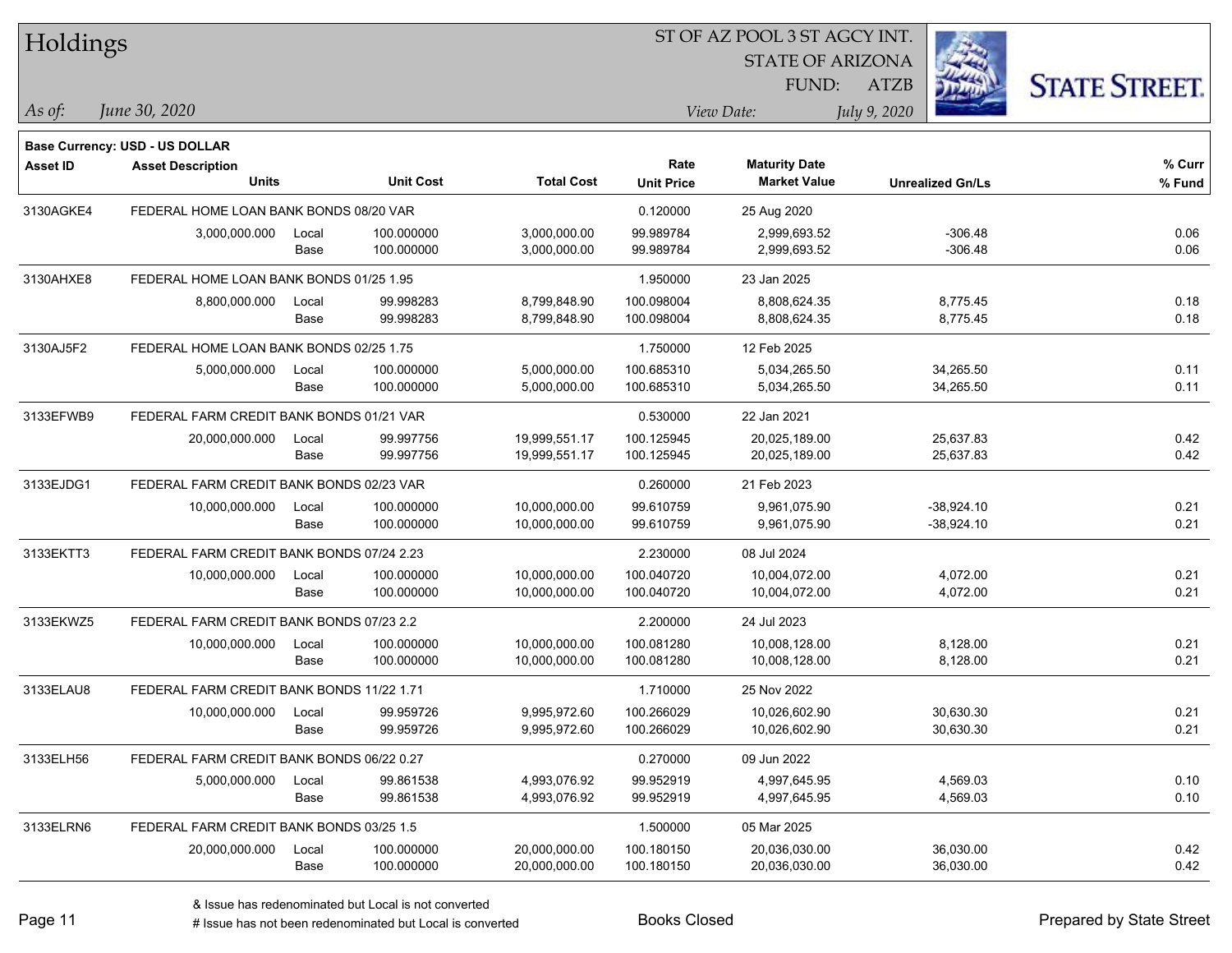| Holdings        |                                            |       |                  |                   |                   | ST OF AZ POOL 3 ST AGCY INT. |                         |           |                      |
|-----------------|--------------------------------------------|-------|------------------|-------------------|-------------------|------------------------------|-------------------------|-----------|----------------------|
|                 |                                            |       |                  |                   |                   | <b>STATE OF ARIZONA</b>      |                         |           |                      |
|                 |                                            |       |                  |                   |                   | FUND:                        | <b>ATZB</b>             |           | <b>STATE STREET.</b> |
| $\vert$ As of:  | June 30, 2020                              |       |                  |                   |                   | View Date:                   | July 9, 2020            |           |                      |
|                 | <b>Base Currency: USD - US DOLLAR</b>      |       |                  |                   |                   |                              |                         |           |                      |
| <b>Asset ID</b> | <b>Asset Description</b>                   |       |                  |                   | Rate              | <b>Maturity Date</b>         |                         |           | % Curr               |
|                 | <b>Units</b>                               |       | <b>Unit Cost</b> | <b>Total Cost</b> | <b>Unit Price</b> | <b>Market Value</b>          | <b>Unrealized Gn/Ls</b> |           | % Fund               |
| 3133ELSL9       | FEDERAL FARM CREDIT BANK BONDS 03/24 1.05  |       |                  |                   | 1.050000          | 12 Mar 2024                  |                         |           |                      |
|                 | 5,000,000.000                              | Local | 100.000000       | 5,000,000.00      | 100.283114        | 5,014,155.70                 | 14,155.70               |           | 0.10                 |
|                 |                                            | Base  | 100.000000       | 5,000,000.00      | 100.283114        | 5,014,155.70                 | 14,155.70               |           | 0.10                 |
| 3133ELTC8       | FEDERAL FARM CREDIT BANK BONDS 03/25 1.125 |       |                  |                   | 1.125000          | 17 Mar 2025                  |                         |           |                      |
|                 | 10,000,000.000                             | Local | 100.000000       | 10,000,000.00     | 100.232463        | 10,023,246.30                | 23,246.30               |           | 0.21                 |
|                 |                                            | Base  | 100.000000       | 10,000,000.00     | 100.232463        | 10,023,246.30                | 23,246.30               |           | 0.21                 |
| 3133ELXC3       | FEDERAL FARM CREDIT BANK BONDS 04/24 0.8   |       |                  |                   | 0.800000          | 22 Apr 2024                  |                         |           |                      |
|                 | 10,000,000.000                             | Local | 100.000000       | 10,000,000.00     | 100.055299        | 10,005,529.90                | 5,529.90                |           | 0.21                 |
|                 |                                            | Base  | 100.000000       | 10,000,000.00     | 100.055299        | 10,005,529.90                | 5,529.90                |           | 0.21                 |
| 3134GU6G0       | FREDDIE MAC NOTES 08/24 1.7                |       |                  |                   | 1.700000          | 05 Aug 2024                  |                         |           |                      |
|                 | 5,000,000.000                              | Local | 100.000000       | 5,000,000.00      | 101.322402        | 5,066,120.10                 | 66,120.10               |           | 0.11                 |
|                 |                                            | Base  | 100.000000       | 5,000,000.00      | 101.322402        | 5,066,120.10                 | 66,120.10               |           | 0.11                 |
| 3134GVB31       | FREDDIE MAC NOTES 05/25 0.75               |       |                  |                   | 0.750000          | 28 May 2025                  |                         |           |                      |
|                 | 10,000,000.000                             | Local | 100.000000       | 10,000,000.00     | 100.022060        | 10,002,206.00                | 2,206.00                |           | 0.21                 |
|                 |                                            | Base  | 100.000000       | 10,000,000.00     | 100.022060        | 10,002,206.00                | 2,206.00                |           | 0.21                 |
| 3134GVCH9       | FREDDIE MAC NOTES 02/25 1.875              |       |                  |                   | 1.875000          | 14 Feb 2025                  |                         |           |                      |
|                 | 10,000,000.000                             | Local | 100.000000       | 10,000,000.00     | 100.137767        | 10,013,776.70                | 13,776.70               |           | 0.21                 |
|                 |                                            | Base  | 100.000000       | 10,000,000.00     | 100.137767        | 10,013,776.70                | 13,776.70               |           | 0.21                 |
| 3134GVDA3       | FREDDIE MAC NOTES 02/25 1.875              |       |                  |                   | 1.875000          | 18 Feb 2025                  |                         |           |                      |
|                 | 10,000,000.000                             | Local | 100.000000       | 10,000,000.00     | 100.145919        | 10,014,591.90                | 14,591.90               |           | 0.21                 |
|                 |                                            | Base  | 100.000000       | 10,000,000.00     | 100.145919        | 10,014,591.90                | 14,591.90               |           | 0.21                 |
| 3135G0T45       | <b>FANNIE MAE NOTES 04/22 1.875</b>        |       |                  |                   | 1.875000          | 05 Apr 2022                  |                         |           |                      |
|                 | 15,243,000.000                             | Local | 100.470372       | 15,314,698.79     | 102.951416        | 15,692,884.34                | 378,185.55              |           | 0.33                 |
|                 |                                            | Base  | 100.470372       | 15,314,698.79     | 102.951416        | 15,692,884.34                | 378,185.55              |           | 0.33                 |
| 3135G0V26       | FANNIE MAE NOTES 07/20 VAR                 |       |                  |                   | 0.140000          | 30 Jul 2020                  |                         |           |                      |
|                 | 5,000,000.000                              | Local | 100.000000       | 5,000,000.00      | 100.000389        | 5,000,019.45                 |                         | 19.45     | 0.10                 |
|                 |                                            | Base  | 100.000000       | 5,000,000.00      | 100.000389        | 5,000,019.45                 |                         | 19.45     | 0.10                 |
| 3135G0V67       | FANNIE MAE NOTES 10/20 VAR                 |       |                  |                   | 0.155000          | 30 Oct 2020                  |                         |           |                      |
|                 | 10,000,000.000                             | Local | 100.000000       | 10,000,000.00     | 99.991544         | 9,999,154.40                 |                         | $-845.60$ | 0.21                 |
|                 |                                            | Base  | 100.000000       | 10,000,000.00     | 99.991544         | 9,999,154.40                 |                         | $-845.60$ | 0.21                 |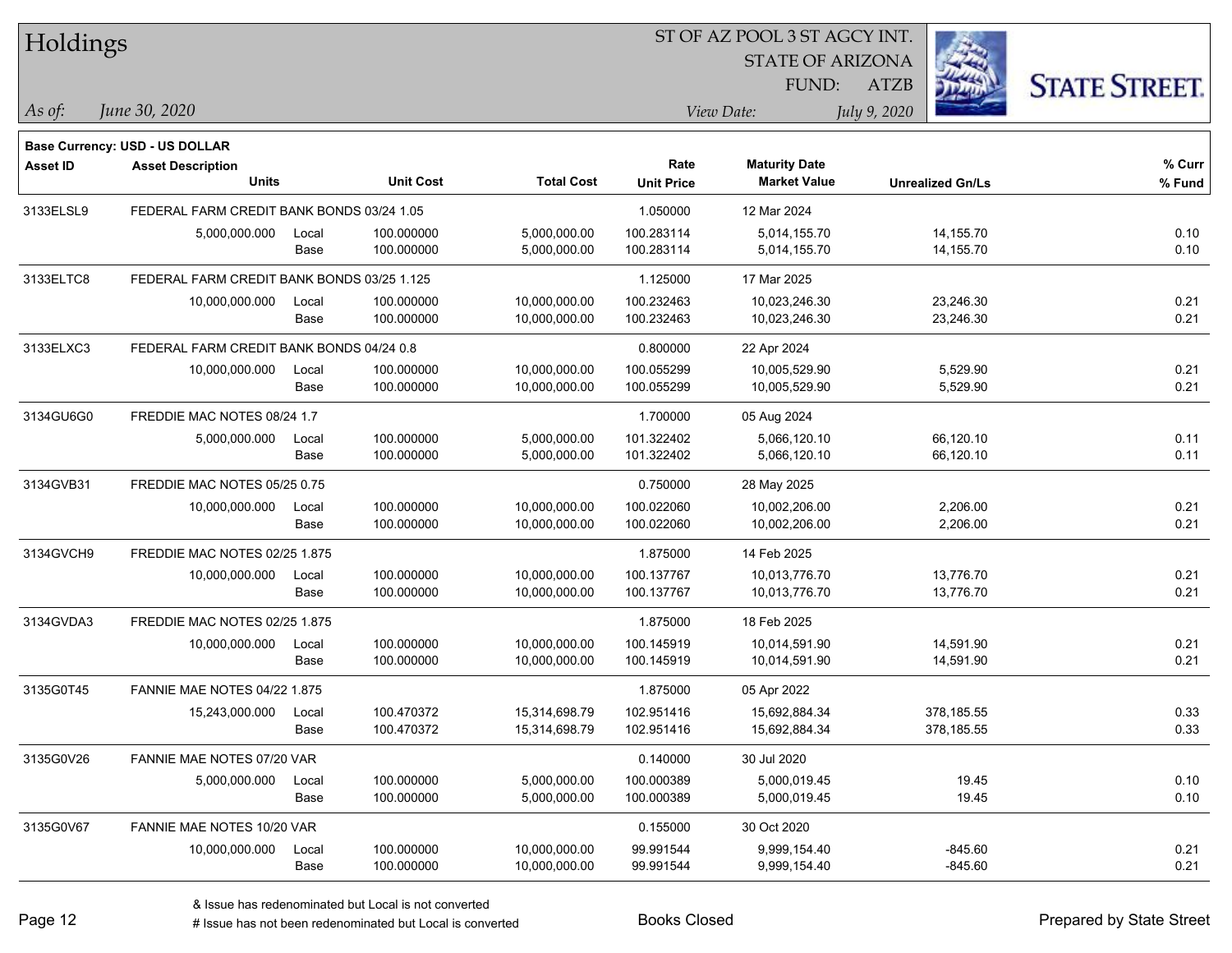| Holdings        |                                |       |                  |                   |                   | ST OF AZ POOL 3 ST AGCY INT. |                         |                      |
|-----------------|--------------------------------|-------|------------------|-------------------|-------------------|------------------------------|-------------------------|----------------------|
|                 |                                |       |                  |                   |                   | <b>STATE OF ARIZONA</b>      |                         |                      |
|                 |                                |       |                  |                   |                   | FUND:                        | <b>ATZB</b>             | <b>STATE STREET.</b> |
| $\vert$ As of:  | June 30, 2020                  |       |                  |                   |                   | View Date:                   | July 9, 2020            |                      |
|                 | Base Currency: USD - US DOLLAR |       |                  |                   |                   |                              |                         |                      |
| <b>Asset ID</b> | <b>Asset Description</b>       |       |                  |                   | Rate              | <b>Maturity Date</b>         |                         | % Curr               |
|                 | <b>Units</b>                   |       | <b>Unit Cost</b> | <b>Total Cost</b> | <b>Unit Price</b> | <b>Market Value</b>          | <b>Unrealized Gn/Ls</b> | % Fund               |
| 3135G0Y49       | FANNIE MAE NOTES 02/23 1.7     |       |                  |                   | 1.700000          | 21 Feb 2023                  |                         |                      |
|                 | 10,000,000.000                 | Local | 100.000000       | 10,000,000.00     | 100.214931        | 10,021,493.10                | 21,493.10               | 0.21                 |
|                 |                                | Base  | 100.000000       | 10,000,000.00     | 100.214931        | 10,021,493.10                | 21,493.10               | 0.21                 |
| 3136A0GS0       | FANNIE MAE FNR 2011 75 HP      |       |                  |                   | 2.500000          | 25 Jul 2040                  |                         |                      |
|                 | 138,078.350                    | Local | 102.771890       | 141,905.73        | 101.800450        | 140,564.38                   | $-1,341.35$             | 0.00                 |
| Original Face:  | 2,838,688.000                  | Base  | 102.771890       | 141,905.73        | 101.800450        | 140,564.38                   | $-1,341.35$             | 0.00                 |
| 3136A6JR6       | FANNIE MAE FNR 2012 58 PA      |       |                  |                   | 2.000000          | 25 Apr 2042                  |                         |                      |
|                 | 1,158,475.840                  | Local | 101.478264       | 1,175,601.17      | 103.546860        | 1,199,565.36                 | 23,964.19               | 0.03                 |
| Original Face:  | 5,677,376.000                  | Base  | 101.478264       | 1,175,601.17      | 103.546860        | 1,199,565.36                 | 23,964.19               | 0.03                 |
| 3136A76N7       | FANNIE MAE FNR 2012 101 B      |       |                  |                   | 2.000000          | 25 May 2039                  |                         |                      |
|                 | 1,423,038.560                  | Local | 101.529386       | 1,444,802.31      | 100.504340        | 1,430,215.51                 | $-14,586.80$            | 0.03                 |
| Original Face:  | 11,275,256.000                 | Base  | 101.529386       | 1,444,802.31      | 100.504340        | 1,430,215.51                 | $-14,586.80$            | 0.03                 |
| 3136AAEK7       | FANNIE MAE FNR 2012 129 TD     |       |                  |                   | 2.000000          | 25 May 2040                  |                         |                      |
|                 | 1,105,884.430                  | Local | 101.397380       | 1,121,337.84      | 103.721180        | 1,147,036.38                 | 25,698.54               | 0.02                 |
| Original Face:  | 5,677,376.000                  | Base  | 101.397380       | 1,121,337.84      | 103.721180        | 1,147,036.38                 | 25,698.54               | 0.02                 |
| 3136ABRK1       | FANNIE MAE FNR 2013 9 PH       |       |                  |                   | 1.750000          | 25 Jul 2041                  |                         |                      |
|                 | 2,273,289.110                  | Local | 100.792754       | 2,291,310.69      | 101.567810        | 2,308,929.96                 | 17,619.27               | 0.05                 |
| Original Face:  | 6,713,909.000                  | Base  | 100.792754       | 2,291,310.69      | 101.567810        | 2,308,929.96                 | 17,619.27               | 0.05                 |
| 3136ABUD3       | FANNIE MAE FNR 2013 7 AC       |       |                  |                   | 1.250000          | 25 Feb 2028                  |                         |                      |
|                 | 1,462,214.320                  | Local | 99.754563        | 1,458,625.51      | 101.047360        | 1,477,528.97                 | 18,903.46               | 0.03                 |
| Original Face:  | 5,677,376.000                  | Base  | 99.754563        | 1,458,625.51      | 101.047360        | 1,477,528.97                 | 18,903.46               | 0.03                 |
| 3136ABUY7       | FANNIE MAE FNR 2013 7 GB       |       |                  |                   | 2.000000          | 25 Mar 2042                  |                         |                      |
|                 | 2,262,032.240                  | Local | 101.503932       | 2,296,051.67      | 102.271400        | 2.313.412.04                 | 17,360.37               | 0.05                 |
| Original Face:  | 6,995,663.000                  | Base  | 101.503932       | 2,296,051.67      | 102.271400        | 2,313,412.04                 | 17,360.37               | 0.05                 |
| 3136ABUZ4       | FANNIE MAE FNR 2013 7 AD       |       |                  |                   | 1.500000          | 25 Feb 2028                  |                         |                      |
|                 | 1,462,214.320                  | Local | 100.237519       | 1,465,687.36      | 101.807580        | 1,488,645.01                 | 22,957.65               | 0.03                 |
| Original Face:  | 5,677,376.000                  | Base  | 100.237519       | 1,465,687.36      | 101.807580        | 1,488,645.01                 | 22,957.65               | 0.03                 |
| 3136ABW74       | FANNIE MAE FNR 2013 6 AB       |       |                  |                   | 2.000000          | 25 Dec 2042                  |                         |                      |
|                 | 2,782,082.310                  | Local | 100.681826       | 2,801,051.26      | 103.161770        | 2,870,045.35                 | 68,994.09               | 0.06                 |
| Original Face:  | 11,354,753.000                 | Base  | 100.681826       | 2,801,051.26      | 103.161770        | 2,870,045.35                 | 68,994.09               | 0.06                 |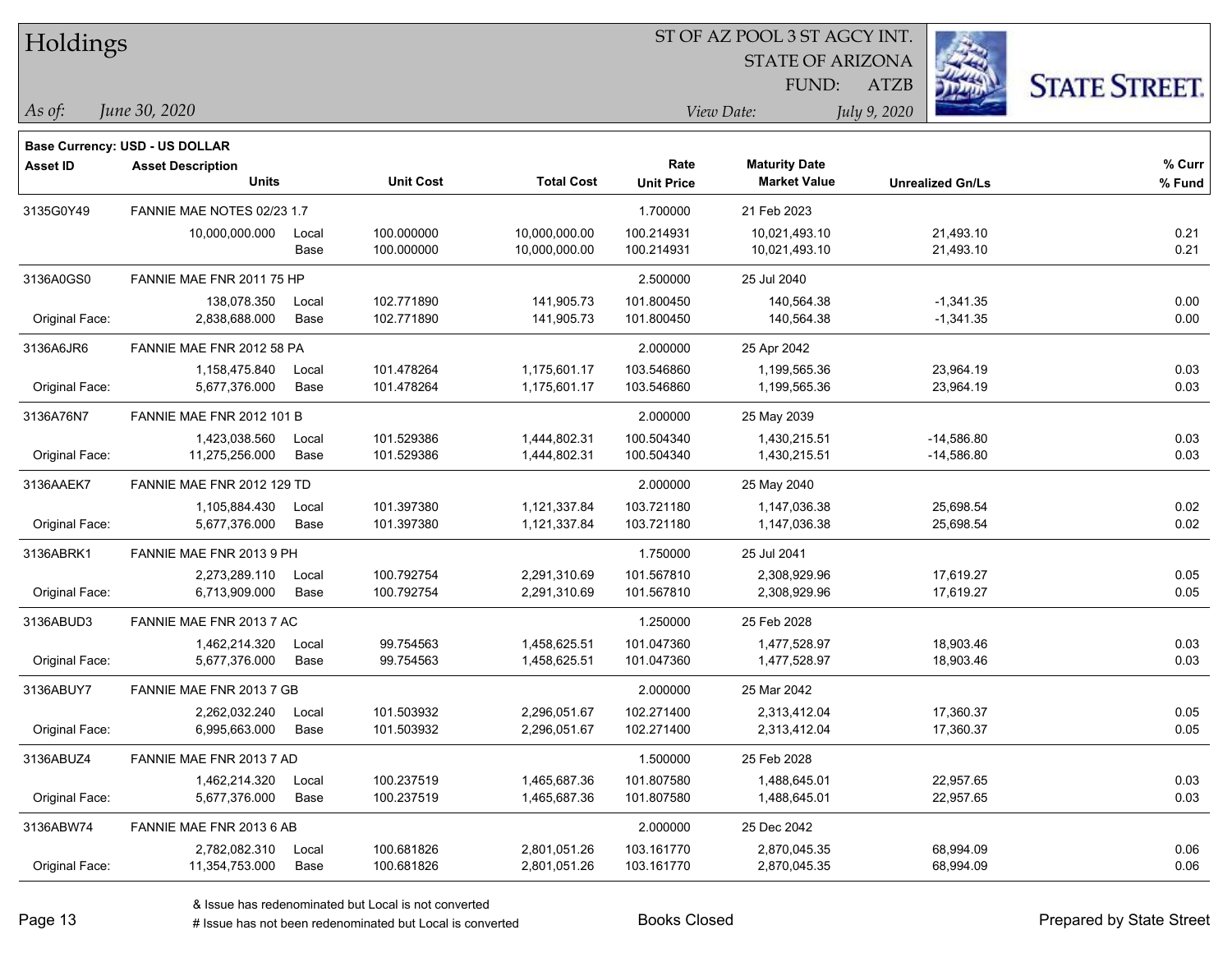| Holdings        |                                |       |                  |                   |                   |                         |                         |                      |
|-----------------|--------------------------------|-------|------------------|-------------------|-------------------|-------------------------|-------------------------|----------------------|
|                 |                                |       |                  |                   |                   | <b>STATE OF ARIZONA</b> |                         |                      |
|                 |                                |       |                  |                   |                   | FUND:                   | <b>ATZB</b>             | <b>STATE STREET.</b> |
| As of:          | June 30, 2020                  |       |                  |                   |                   | View Date:              | July 9, 2020            |                      |
|                 | Base Currency: USD - US DOLLAR |       |                  |                   |                   |                         |                         |                      |
| <b>Asset ID</b> | <b>Asset Description</b>       |       |                  |                   | Rate              | <b>Maturity Date</b>    |                         | % Curr               |
|                 | <b>Units</b>                   |       | <b>Unit Cost</b> | <b>Total Cost</b> | <b>Unit Price</b> | <b>Market Value</b>     | <b>Unrealized Gn/Ls</b> | % Fund               |
| 3136ACJX0       | FANNIE MAE FNR 2013 17 PB      |       |                  |                   | 1.750000          | 25 Mar 2039             |                         |                      |
|                 | 736,988.070                    | Local | 100.395475       | 739,902.67        | 100.283170        | 739,075.00              | $-827.67$               | 0.02                 |
| Original Face:  | 5,677,376.000                  | Base  | 100.395475       | 739,902.67        | 100.283170        | 739,075.00              | $-827.67$               | 0.02                 |
| 3136AD2H1       | FANNIE MAE FNR 2013 43 XP      |       |                  |                   | 1.500000          | 25 Aug 2041             |                         |                      |
|                 | 683,575.380                    | Local | 98.611517        | 674,084.05        | 101.614970        | 694,614.92              | 20,530.87               | 0.01                 |
| Original Face:  | 2,000,000.000                  | Base  | 98.611517        | 674,084.05        | 101.614970        | 694,614.92              | 20,530.87               | 0.01                 |
| 3136AEBJ5       | FANNIE MAE FNR 2013 47 YA      |       |                  |                   | 2.000000          | 25 May 2040             |                         |                      |
|                 | 2,025,100.670                  | Local | 101.585236       | 2,057,203.29      | 103.721180        | 2,100,458.31            | 43,255.02               | 0.04                 |
| Original Face:  | 8,516,065.000                  | Base  | 101.585236       | 2,057,203.29      | 103.721180        | 2,100,458.31            | 43,255.02               | 0.04                 |
| 3136AELZ8       | FANNIE MAE FNR 2013 62 DB      |       |                  |                   | 1.250000          | 25 Jun 2028             |                         |                      |
|                 | 1,295,405.860                  | Local | 99.884171        | 1,293,905.40      | 100.843530        | 1,306,333.00            | 12,427.60               | 0.03                 |
| Original Face:  | 5,677,376.000                  | Base  | 99.884171        | 1,293,905.40      | 100.843530        | 1,306,333.00            | 12,427.60               | 0.03                 |
| 3136AJ2X3       | FANNIE MAE FNR 2014 25 WA      |       |                  |                   | 1.500000          | 25 May 2029             |                         |                      |
|                 | 2,212,177.230                  | Local | 98.484769        | 2,178,657.64      | 101.972740        | 2,255,817.74            | 77,160.10               | 0.05                 |
| Original Face:  | 6,060,416.000                  | Base  | 98.484769        | 2,178,657.64      | 101.972740        | 2,255,817.74            | 77,160.10               | 0.05                 |
| 3137A1UN1       | FREDDIE MAC FHR 3725 PC        |       |                  |                   | 2.250000          | 15 Jan 2040             |                         |                      |
|                 | 329,542.720                    | Local | 98.272354        | 323,849.39        | 102.970700        | 339,332.45              | 15,483.06               | 0.01                 |
| Original Face:  | 2,838,688.000                  | Base  | 98.272354        | 323,849.39        | 102.970700        | 339,332.45              | 15,483.06               | 0.01                 |
| 3137A2PF2       | FREDDIE MAC FHR 3766 HE        |       |                  |                   | 3.000000          | 15 Nov 2020             |                         |                      |
|                 | 2.790.460                      | Local | 100.208568       | 2,796.28          | 100.187600        | 2,795.69                | $-0.59$                 | 0.00                 |
| Original Face:  | 648,587.000                    | Base  | 100.208568       | 2,796.28          | 100.187600        | 2,795.69                | $-0.59$                 | 0.00                 |
| 3137A62S0       | FREDDIE MAC FHR 3796 PE        |       |                  |                   | 2.000000          | 15 Feb 2040             |                         |                      |
|                 | 582,691.560                    | Local | 100.130325       | 583,450.95        | 101.230380        | 589,860.88              | 6,409.93                | 0.01                 |
| Original Face:  | 5,946,910.000                  | Base  | 100.130325       | 583,450.95        | 101.230380        | 589,860.88              | 6,409.93                | 0.01                 |
| 3137A7HC7       | FREDDIE MAC FHR 3800 KE        |       |                  |                   | 3.500000          | 15 Feb 2026             |                         |                      |
|                 | 101,334.250                    | Local | 103.211362       | 104,588.46        | 105.018830        | 106,420.04              | 1,831.58                | 0.00                 |
| Original Face:  | 500,000.000                    | Base  | 103.211362       | 104,588.46        | 105.018830        | 106,420.04              | 1,831.58                | 0.00                 |
| 3137ADHX8       | FREDDIE MAC FHR 3890 BA        |       |                  |                   | 2.500000          | 15 Nov 2040             |                         |                      |
|                 | 768,088.180                    | Local | 101.360216       | 778,535.84        | 102.183450        | 784,859.00              | 6,323.16                | 0.02                 |
| Original Face:  | 11,354,753.000                 | Base  | 101.360216       | 778,535.84        | 102.183450        | 784,859.00              | 6,323.16                | 0.02                 |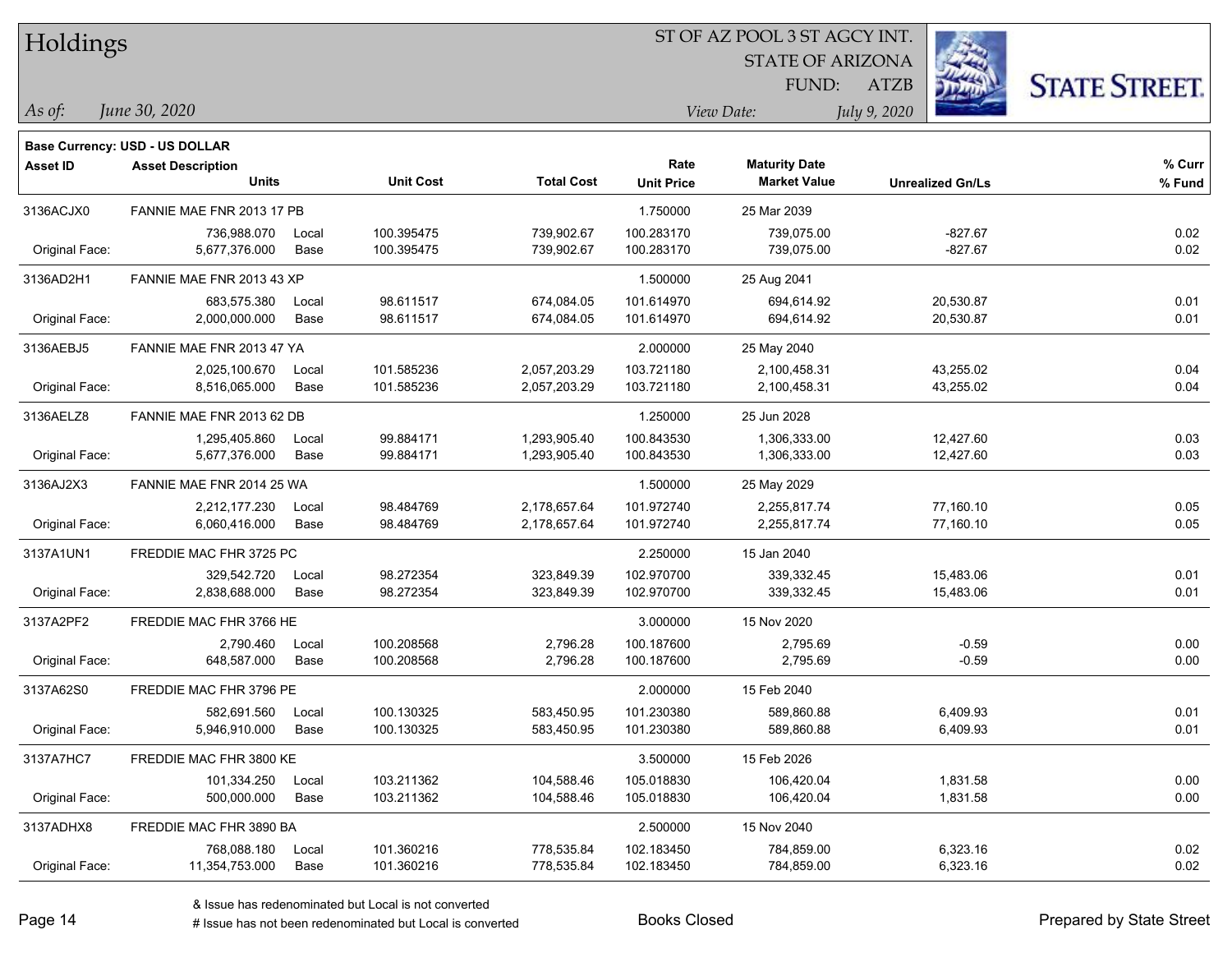| Holdings        |                                       |       |                  |                   |                   | <b>STATE OF ARIZONA</b><br>FUND: | <b>ATZB</b>             | <b>STATE STREET.</b> |
|-----------------|---------------------------------------|-------|------------------|-------------------|-------------------|----------------------------------|-------------------------|----------------------|
| As of:          | June 30, 2020                         |       |                  |                   |                   | View Date:                       | July 9, 2020            |                      |
|                 | <b>Base Currency: USD - US DOLLAR</b> |       |                  |                   |                   |                                  |                         |                      |
| <b>Asset ID</b> | <b>Asset Description</b>              |       |                  |                   | Rate              | <b>Maturity Date</b>             |                         | % Curr               |
|                 | <b>Units</b>                          |       | <b>Unit Cost</b> | <b>Total Cost</b> | <b>Unit Price</b> | <b>Market Value</b>              | <b>Unrealized Gn/Ls</b> | % Fund               |
| 3137AFPD8       | FREDDIE MAC FHR 3919 CD               |       |                  |                   | 2.500000          | 15 Oct 2040                      |                         |                      |
|                 | 399,217.520                           | Local | 99.410018        | 396,862.21        | 102.321660        | 408,485.99                       | 11,623.78               | 0.01                 |
| Original Face:  | 2,838,688.000                         | Base  | 99.410018        | 396,862.21        | 102.321660        | 408,485.99                       | 11,623.78               | 0.01                 |
| 3137AGAB6       | FREDDIE MAC FHR 3934 PB               |       |                  |                   | 2.000000          | 15 Jul 2041                      |                         |                      |
|                 | 554,630.100                           | Local | 99.977814        | 554,507.05        | 102.907920        | 570.758.30                       | 16,251.25               | 0.01                 |
| Original Face:  | 2,838,688.000                         | Base  | 99.977814        | 554,507.05        | 102.907920        | 570,758.30                       | 16,251.25               | 0.01                 |
| 3137AGRX0       | FREDDIE MAC FHR 3935 JA               |       |                  |                   | 2.000000          | 15 May 2041                      |                         |                      |
|                 | 375,167.700                           | Local | 99.955734        | 375,001.63        | 102.807710        | 385,701.32                       | 10,699.69               | 0.01                 |
| Original Face:  | 3,247,459.000                         | Base  | 99.955734        | 375,001.63        | 102.807710        | 385,701.32                       | 10,699.69               | 0.01                 |
| 3137ANK95       | FREDDIE MAC FHR 4024 C                |       |                  |                   | 3.000000          | 15 Mar 2027                      |                         |                      |
|                 | 1,307,962.170                         | Local | 100.196264       | 1,310,529.23      | 105.805890        | 1,383,901.01                     | 73,371.78               | 0.03                 |
| Original Face:  | 5,677,376.000                         | Base  | 100.196264       | 1,310,529.23      | 105.805890        | 1,383,901.01                     | 73,371.78               | 0.03                 |
| 3137AR5L6       | FREDDIE MAC FHR 4060 JC               |       |                  |                   | 2.000000          | 15 Feb 2041                      |                         |                      |
|                 | 1,857,112.090                         | Local | 100.360549       | 1,863,807.88      | 102.504790        | 1,903,628.85                     | 39,820.97               | 0.04                 |
| Original Face:  | 8,516,065.000                         | Base  | 100.360549       | 1,863,807.88      | 102.504790        | 1,903,628.85                     | 39,820.97               | 0.04                 |
| 3137AXMZ3       | FREDDIE MAC FHR 4152 AG               |       |                  |                   | 1.500000          | 15 Jan 2028                      |                         |                      |
|                 | 1,842,969.750                         | Local | 100.064096       | 1,844,151.02      | 101.094050        | 1,863,132.76                     | 18,981.74               | 0.04                 |
| Original Face:  | 7,380,589.000                         | Base  | 100.064096       | 1,844,151.02      | 101.094050        | 1,863,132.76                     | 18,981.74               | 0.04                 |
| 3137AYLB5       | FREDDIE MAC FHR 4161 CD               |       |                  |                   | 2.000000          | 15 Feb 2043                      |                         |                      |
|                 | 2,265,541.960                         | Local | 101.257789       | 2,294,037.69      | 102.832350        | 2,329,710.04                     | 35,672.35               | 0.05                 |
| Original Face:  | 5,677,376.000                         | Base  | 101.257789       | 2,294,037.69      | 102.832350        | 2,329,710.04                     | 35,672.35               | 0.05                 |
| 3137AYSG7       | FREDDIE MAC FHR 4165 TD               |       |                  |                   | 1.500000          | 15 Dec 2042                      |                         |                      |
|                 | 1,468,731.610                         | Local | 100.023688       | 1,469,079.52      | 100.648400        | 1,478,254.87                     | 9,175.35                | 0.03                 |
| Original Face:  | 5,677,376.000                         | Base  | 100.023688       | 1,469,079.52      | 100.648400        | 1,478,254.87                     | 9,175.35                | 0.03                 |
| 3137AYSH5       | FREDDIE MAC FHR 4165 TE               |       |                  |                   | 1.750000          | 15 Dec 2042                      |                         |                      |
|                 | 3,671,829.280                         | Local | 100.734420       | 3,698,795.92      | 101.475650        | 3,726,012.63                     | 27,216.71               | 0.08                 |
| Original Face:  | 14, 193, 441.000                      | Base  | 100.734420       | 3,698,795.92      | 101.475650        | 3,726,012.63                     | 27,216.71               | 0.08                 |
| 3137B0GK4       | FREDDIE MAC FHR 4173 AG               |       |                  |                   | 2.000000          | 15 Mar 2043                      |                         |                      |

2,899,750.090 Local 100.467882 2,913,317.50 102.003120 2,957,835.56 44,518.06 0.06

Original Face: 14,193,441.000 Base 100.467882 2,913,317.50 102.003120 2,957,835.56 44,518.06 0.06

ST OF AZ POOL 3 ST AGCY INT.

**COMPANY AND INCOME.** 

 $TT.1.1$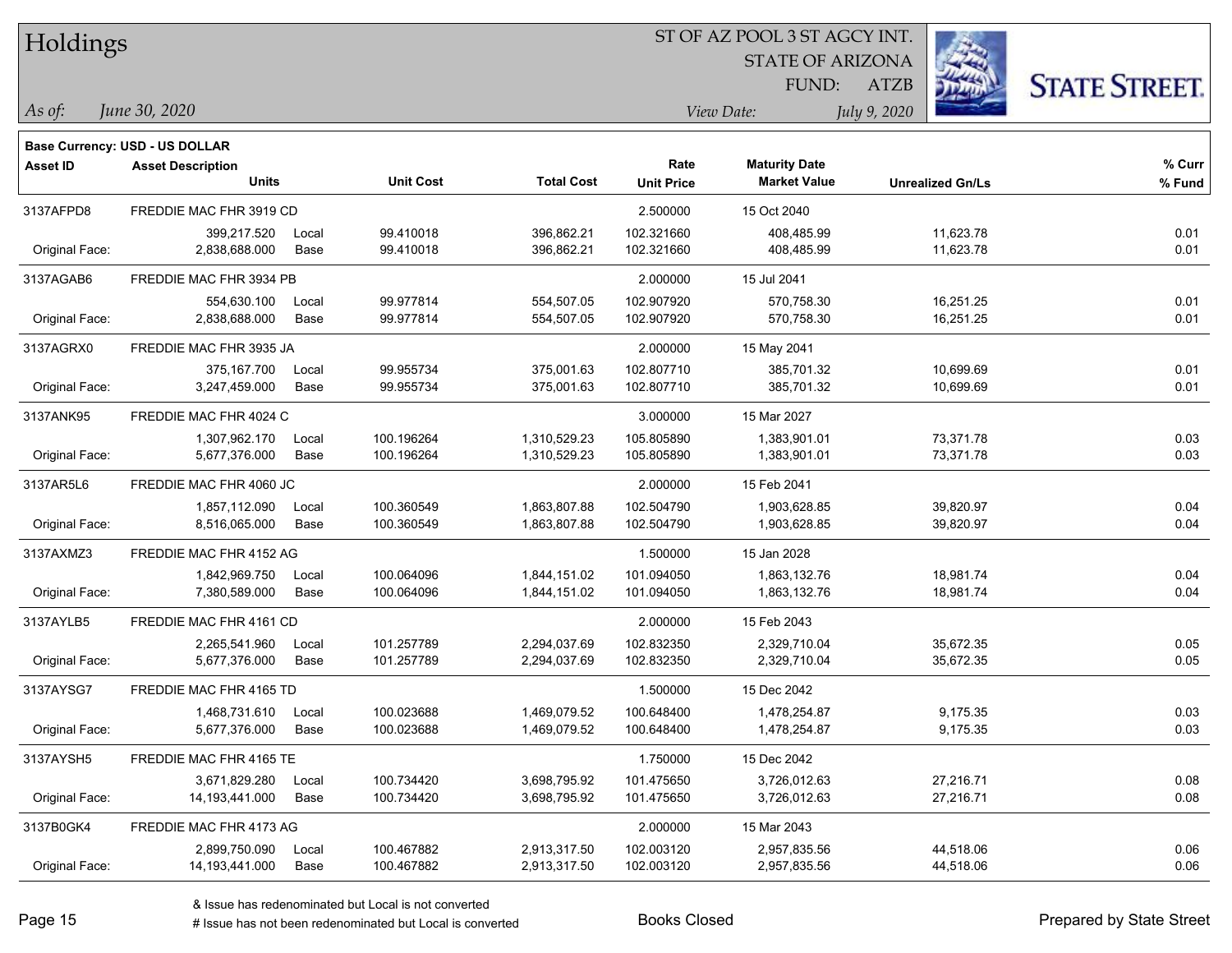| Holdings        |                                       |       |                  |                   |                   |                         |                         |                      |
|-----------------|---------------------------------------|-------|------------------|-------------------|-------------------|-------------------------|-------------------------|----------------------|
|                 |                                       |       |                  |                   |                   | <b>STATE OF ARIZONA</b> |                         |                      |
|                 |                                       |       |                  |                   |                   | FUND:                   | <b>ATZB</b>             | <b>STATE STREET.</b> |
| $\vert$ As of:  | June 30, 2020                         |       |                  |                   |                   | View Date:              | July 9, 2020            |                      |
|                 | <b>Base Currency: USD - US DOLLAR</b> |       |                  |                   |                   |                         |                         |                      |
| <b>Asset ID</b> | <b>Asset Description</b>              |       |                  |                   | Rate              | <b>Maturity Date</b>    |                         | $%$ Curr             |
|                 | <b>Units</b>                          |       | <b>Unit Cost</b> | <b>Total Cost</b> | <b>Unit Price</b> | <b>Market Value</b>     | <b>Unrealized Gn/Ls</b> | % Fund               |
| 3137B1EM0       | FREDDIE MAC FHR 4191 AP               |       |                  |                   | 2.000000          | 15 Mar 2043             |                         |                      |
|                 | 861,266.450                           | Local | 99.894962        | 860,361.79        | 103.108720        | 888,040.81              | 27,679.02               | 0.02                 |
| Original Face:  | 3,250,000.000                         | Base  | 99.894962        | 860,361.79        | 103.108720        | 888,040.81              | 27,679.02               | 0.02                 |
| 3137B1VH2       | FREDDIE MAC FHR 4210 AC               |       |                  |                   | 2.000000          | 15 Mar 2040             |                         |                      |
|                 | 1,534,409.140                         | Local | 100.517001       | 1,542,342.05      | 101.139280        | 1,551,890.36            | 9,548.31                | 0.03                 |
| Original Face:  | 5,677,376.000                         | Base  | 100.517001       | 1,542,342.05      | 101.139280        | 1,551,890.36            | 9,548.31                | 0.03                 |
| 3137B1ZD7       | FREDDIE MAC FHR 4204 QA               |       |                  |                   | 1.500000          | 15 Jul 2042             |                         |                      |
|                 | 2,511,261.960                         | Local | 99.905439        | 2,508,887.29      | 101.962070        | 2,560,534.68            | 51,647.39               | 0.05                 |
| Original Face:  | 8,516,065.000                         | Base  | 99.905439        | 2,508,887.29      | 101.962070        | 2,560,534.68            | 51,647.39               | 0.05                 |
| 3137B2CF5       | FREDDIE MAC FHR 4203 DC               |       |                  |                   | 1.750000          | 15 Apr 2033             |                         |                      |
|                 | 615,051.750                           | Local | 97.913606        | 602,219.35        | 102.114560        | 628,057.39              | 25,838.04               | 0.01                 |
| Original Face:  | 2,500,000.000                         | Base  | 97.913606        | 602,219.35        | 102.114560        | 628,057.39              | 25,838.04               | 0.01                 |
| 3137BUFZ6       | FREDDIE MAC FHR 4646 TB               |       |                  |                   | 3.500000          | 15 Apr 2028             |                         |                      |
|                 | 3,146,198.400                         | Local | 102.672403       | 3,230,277.49      | 105.541920        | 3,320,558.20            | 90,280.71               | 0.07                 |
| Original Face:  | 10,000,000.000                        | Base  | 102.672403       | 3,230,277.49      | 105.541920        | 3,320,558.20            | 90,280.71               | 0.07                 |
| 3137BVEP7       | FREDDIE MAC FHR 4655 JA               |       |                  |                   | 3.000000          | 15 Oct 2040             |                         |                      |
|                 | 2,219,576.650                         | Local | 101.744333       | 2,258,293.46      | 101.544560        | 2,253,859.34            | $-4,434.12$             | 0.05                 |
| Original Face:  | 5,000,000.000                         | Base  | 101.744333       | 2,258,293.46      | 101.544560        | 2,253,859.34            | $-4,434.12$             | 0.05                 |
| 3137F4VC3       | FREDDIE MAC FHR 4774 G                |       |                  |                   | 4.000000          | 15 Aug 2042             |                         |                      |
|                 | 3,340,099.200                         | Local | 102.438518       | 3,421,548.11      | 101.041110        | 3,374,873.31            | $-46,674.80$            | 0.07                 |
| Original Face:  | 10,000,000.000                        | Base  | 102.438518       | 3,421,548.11      | 101.041110        | 3,374,873.31            | -46,674.80              | 0.07                 |
| 3137F4ZH8       | FREDDIE MAC FHR 4791 GA               |       |                  |                   | 3.500000          | 15 Sep 2040             |                         |                      |
|                 | 769,417.300                           | Local | 101.043956       | 777,449.68        | 100.422570        | 772,668.63              | $-4,781.05$             | 0.02                 |
| Original Face:  | 5,000,000.000                         | Base  | 101.043956       | 777,449.68        | 100.422570        | 772,668.63              | $-4,781.05$             | 0.02                 |
| 3137FEVG2       | FREDDIE MAC FHR 4800 TA               |       |                  |                   | 4.000000          | 15 Apr 2042             |                         |                      |
|                 | 1,182,985.400                         | Local | 101.768191       | 1,203,902.84      | 100.653410        | 1,190,715.14            | $-13,187.70$            | 0.02                 |
| Original Face:  | 5,000,000.000                         | Base  | 101.768191       | 1,203,902.84      | 100.653410        | 1,190,715.14            | $-13,187.70$            | 0.02                 |
| 3137FGYY5       | FREDDIE MAC FHR 4819 MA               |       |                  |                   | 4.000000          | 15 Apr 2040             |                         |                      |
|                 | 214,856.670                           | Local | 101.908644       | 218,957.52        | 100.199160        | 215,284.58              | $-3,672.94$             | 0.00                 |
| Original Face:  | 7,000,000.000                         | Base  | 101.908644       | 218,957.52        | 100.199160        | 215,284.58              | $-3,672.94$             | 0.00                 |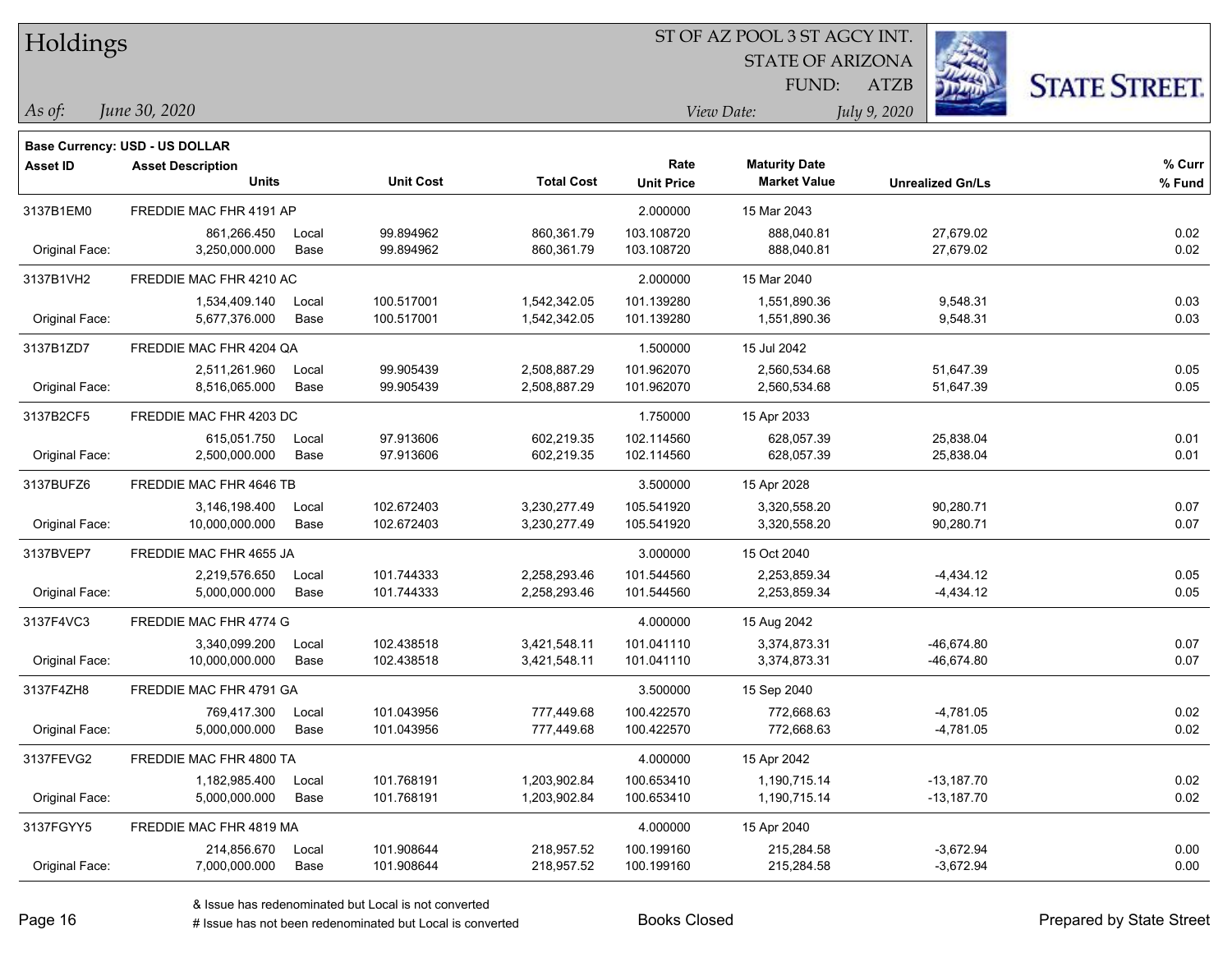| Holdings        |                                                 |       |                  |                   | ST OF AZ POOL 3 ST AGCY INT. |                         |                         |                      |
|-----------------|-------------------------------------------------|-------|------------------|-------------------|------------------------------|-------------------------|-------------------------|----------------------|
|                 |                                                 |       |                  |                   |                              | <b>STATE OF ARIZONA</b> |                         |                      |
|                 |                                                 |       |                  |                   |                              | FUND:                   | ATZB                    | <b>STATE STREET.</b> |
| As of:          | June 30, 2020                                   |       |                  |                   |                              | View Date:              | July 9, 2020            |                      |
|                 | <b>Base Currency: USD - US DOLLAR</b>           |       |                  |                   |                              |                         |                         |                      |
| <b>Asset ID</b> | <b>Asset Description</b>                        |       |                  |                   | Rate                         | <b>Maturity Date</b>    |                         | $%$ Curr             |
|                 | <b>Units</b>                                    |       | <b>Unit Cost</b> | <b>Total Cost</b> | <b>Unit Price</b>            | <b>Market Value</b>     | <b>Unrealized Gn/Ls</b> | % Fund               |
| 31393DDG3       | FANNIE MAE FNR 2003 58 M                        |       |                  |                   | 3.500000                     | 25 Jul 2033             |                         |                      |
|                 | 591,035.990                                     | Local | 101.157923       | 597,879.73        | 108.724720                   | 642,602.23              | 44,722.50               | 0.01                 |
| Original Face:  | 44,567,405.000                                  | Base  | 101.157923       | 597,879.73        | 108.724720                   | 642,602.23              | 44,722.50               | 0.01                 |
| 31396WBV7       | FANNIE MAE FNR 2007 56 EP                       |       |                  |                   | 5.500000                     | 25 Jun 2027             |                         |                      |
|                 | 23,220.170                                      | Local | 107.171308       | 24,885.36         | 110.460950                   | 25,649.22               | 763.86                  | 0.00                 |
| Original Face:  | 1,000,000.000                                   | Base  | 107.171308       | 24,885.36         | 110.460950                   | 25,649.22               | 763.86                  | 0.00                 |
| 31397NJ30       | FANNIE MAE FNR 2009 29 PA                       |       |                  |                   | 5.000000                     | 25 May 2049             |                         |                      |
|                 | 766,693.720                                     | Local | 105.786582       | 811,059.08        | 118.260970                   | 906,699.43              | 95,640.35               | 0.02                 |
| Original Face:  | 24,898,134.000                                  | Base  | 105.786582       | 811,059.08        | 118.260970                   | 906,699.43              | 95,640.35               | 0.02                 |
| 31398SP80       | FANNIE MAE FNR 2010 135 EA                      |       |                  |                   | 3.000000                     | 25 Jan 2040             |                         |                      |
|                 | 442,956.370                                     | Local | 99.233209        | 439,559.82        | 102.796220                   | 455,342.40              | 15,782.58               | 0.01                 |
| Original Face:  | 5,677,376.000                                   | Base  | 99.233209        | 439,559.82        | 102.796220                   | 455,342.40              | 15,782.58               | 0.01                 |
| 31398WC36       | FREDDIE MAC FHR 3620 PA                         |       |                  |                   | 4.500000                     | 15 Dec 2039             |                         |                      |
|                 | 342,935.210                                     | Local | 104.979882       | 360,012.98        | 109.264820                   | 374,707.54              | 14,694.56               | 0.01                 |
| Original Face:  | 8,516,065.000                                   | Base  | 104.979882       | 360,012.98        | 109.264820                   | 374,707.54              | 14,694.56               | 0.01                 |
| 31422BGX2       | FARMER MAC NOTES 07/21 2.16                     |       |                  |                   | 2.160000                     | 02 Jul 2021             |                         |                      |
|                 | 5,000,000.000                                   | Local | 100.000000       | 5,000,000.00      | 100.004832                   | 5,000,241.60            | 241.60                  | 0.10                 |
|                 |                                                 | Base  | 100.000000       | 5,000,000.00      | 100.004832                   | 5,000,241.60            | 241.60                  | 0.10                 |
| 31422BTG5       | FARMER MAC NOTES 01/24 1.82                     |       |                  |                   | 1.820000                     | 29 Jan 2024             |                         |                      |
|                 | 5,000,000.000                                   | Local | 100.000000       | 5,000,000.00      | 100.789860                   | 5,039,493.00            | 39,493.00               | 0.11                 |
|                 |                                                 | Base  | 100.000000       | 5,000,000.00      | 100.789860                   | 5,039,493.00            | 39,493.00               | 0.11                 |
| 31677QBP3       | FIFTH THIRD BANK SR UNSECURED 07/21 VAR         |       |                  |                   | 1.431380                     | 26 Jul 2021             |                         |                      |
|                 | 2,000,000.000                                   | Local | 100.000000       | 2,000,000.00      | 100.202970                   | 2,004,059.40            | 4,059.40                | 0.04                 |
|                 |                                                 | Base  | 100.000000       | 2,000,000.00      | 100.202970                   | 2,004,059.40            | 4,059.40                | 0.04                 |
| 345397YP2       | FORD MOTOR CREDIT CO LLC SR UNSECURED 08/22 VAR |       |                  |                   | 1.636130                     | 03 Aug 2022             |                         |                      |
|                 | 20,000,000.000                                  | Local | 100.000000       | 20,000,000.00     | 91.264458                    | 18,252,891.60           | $-1,747,108.40$         | 0.38                 |
|                 |                                                 | Base  | 100.000000       | 20,000,000.00     | 91.264458                    | 18,252,891.60           | $-1,747,108.40$         | 0.38                 |
| 36241KJZ2       | GNMA POOL 782080 GN 02/21 FIXED 4.5             |       |                  |                   | 4.500000                     | 15 Feb 2021             |                         |                      |
|                 | 845.680                                         | Local | 100.601883       | 850.77            | 101.512180                   | 858.47                  | 7.70                    | 0.00                 |
| Original Face:  | 1,675,000.000                                   | Base  | 100.601883       | 850.77            | 101.512180                   | 858.47                  | 7.70                    | 0.00                 |

 $\overline{\phantom{0}}$ 

 $\overline{\phantom{a}}$ 

 $\overline{\phantom{0}}$ 

 $\overline{\phantom{a}}$ 

 $\overline{\phantom{0}}$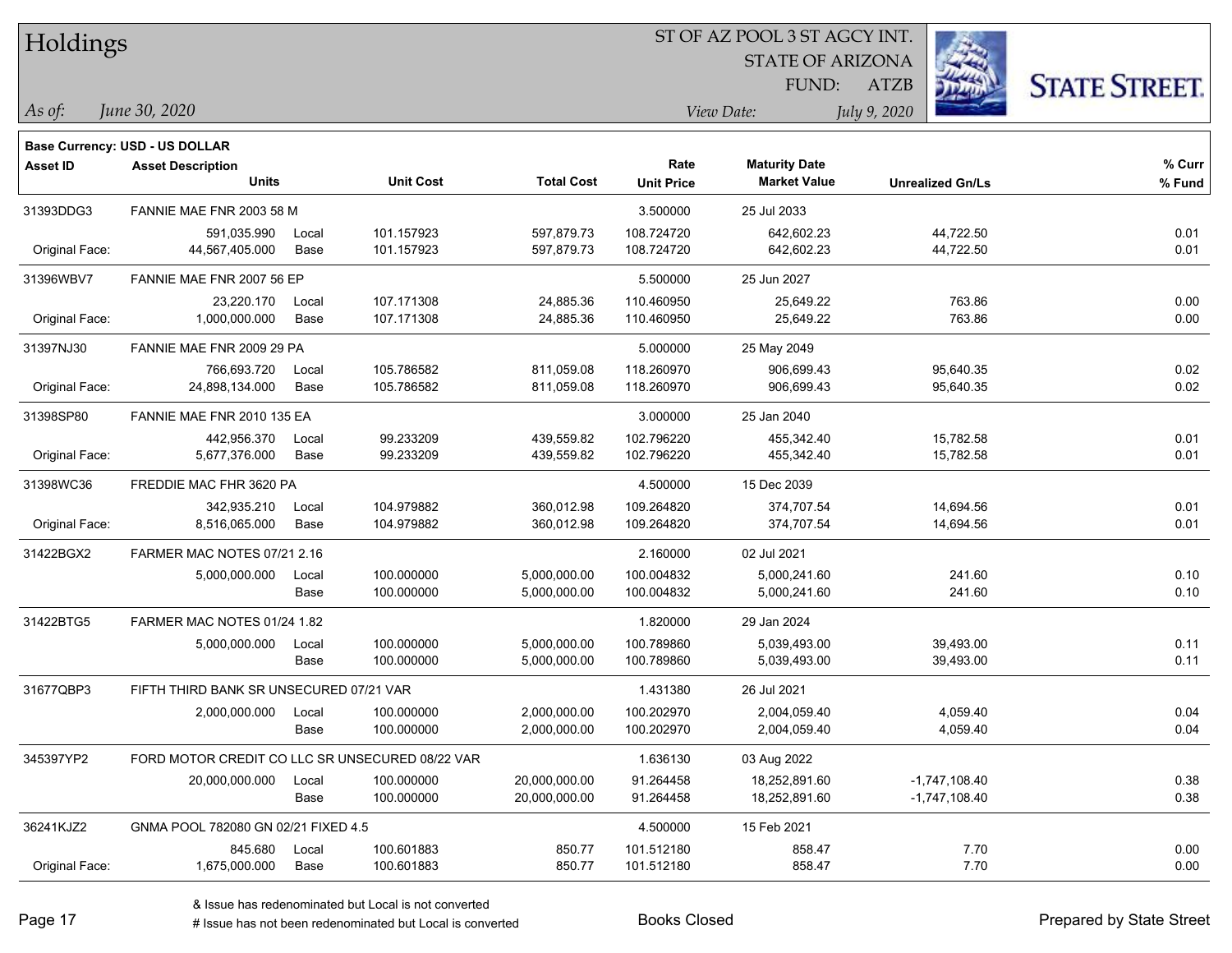| Holdings        |                                                |       |                  |                   | ST OF AZ POOL 3 ST AGCY INT. |                         |                         |            |                      |
|-----------------|------------------------------------------------|-------|------------------|-------------------|------------------------------|-------------------------|-------------------------|------------|----------------------|
|                 |                                                |       |                  |                   |                              | <b>STATE OF ARIZONA</b> |                         |            |                      |
|                 |                                                |       |                  |                   |                              | FUND:                   | <b>ATZB</b>             |            | <b>STATE STREET.</b> |
| As of:          | June 30, 2020                                  |       |                  |                   |                              | View Date:              | July 9, 2020            |            |                      |
|                 | <b>Base Currency: USD - US DOLLAR</b>          |       |                  |                   |                              |                         |                         |            |                      |
| <b>Asset ID</b> | <b>Asset Description</b>                       |       |                  |                   | Rate                         | <b>Maturity Date</b>    |                         |            | % Curr               |
|                 | <b>Units</b>                                   |       | <b>Unit Cost</b> | <b>Total Cost</b> | <b>Unit Price</b>            | <b>Market Value</b>     | <b>Unrealized Gn/Ls</b> |            | % Fund               |
| 369550BF4       | GENERAL DYNAMICS CORP COMPANY GUAR 05/21 VAR   |       |                  |                   | 0.827630                     | 11 May 2021             |                         |            |                      |
|                 | 5,000,000.000                                  | Local | 100.000000       | 5,000,000.00      | 100.236917                   | 5,011,845.85            |                         | 11,845.85  | 0.10                 |
|                 |                                                | Base  | 100.000000       | 5,000,000.00      | 100.236917                   | 5,011,845.85            |                         | 11,845.85  | 0.10                 |
| 370334CB8       | GENERAL MILLS INC SR UNSECURED 04/21 VAR       |       |                  |                   | 1.716130                     | 16 Apr 2021             |                         |            |                      |
|                 | 3,000,000.000                                  | Local | 100.000000       | 3,000,000.00      | 100.207000                   | 3,006,210.00            |                         | 6,210.00   | 0.06                 |
|                 |                                                | Base  | 100.000000       | 3,000,000.00      | 100.207000                   | 3,006,210.00            |                         | 6,210.00   | 0.06                 |
| 38150AD28       | GOLDMAN SACHS GROUP INC SR UNSECURED 07/24 VAR |       |                  |                   | 2.500000                     | 31 Jul 2024             |                         |            |                      |
|                 | 10,000,000.000                                 | Local | 100.000000       | 10,000,000.00     | 100.126740                   | 10,012,674.00           |                         | 12,674.00  | 0.21                 |
|                 |                                                | Base  | 100.000000       | 10,000,000.00     | 100.126740                   | 10,012,674.00           |                         | 12,674.00  | 0.21                 |
| 38376JFP4       | GOVERNMENT NATIONAL MORTGAGE A GNR 2009 106 HA |       |                  |                   | 4.000000                     | 16 Nov 2039             |                         |            |                      |
|                 | 59,593.200                                     | Local | 105.316294       | 62,761.35         | 111.942080                   | 66,709.87               |                         | 3,948.52   | 0.00                 |
| Original Face:  | 877,500.000                                    | Base  | 105.316294       | 62,761.35         | 111.942080                   | 66,709.87               |                         | 3,948.52   | 0.00                 |
| 38378BWR6       | GOVERNMENT NATIONAL MORTGAGE A GNR 2012 83 AC  |       |                  |                   | 1.718500                     | 16 May 2045             |                         |            |                      |
|                 | 2,144,855.970                                  | Local | 98.877736        | 2,120,785.03      | 99.586290                    | 2,135,982.49            |                         | 15,197.46  | 0.04                 |
| Original Face:  | 3,000,000.000                                  | Base  | 98.877736        | 2,120,785.03      | 99.586290                    | 2,135,982.49            |                         | 15,197.46  | 0.04                 |
| 38378BX38       | GOVERNMENT NATIONAL MORTGAGE A GNR 2012 132 AC |       |                  |                   | 1.619870                     | 16 Jun 2053             |                         |            |                      |
|                 | 3,400,271.000                                  | Local | 95.486914        | 3,246,813.86      | 100.506310                   | 3,417,486.91            |                         | 170,673.05 | 0.07                 |
| Original Face:  | 10,000,000.000                                 | Base  | 95.486914        | 3,246,813.86      | 100.506310                   | 3,417,486.91            |                         | 170,673.05 | 0.07                 |
| 38378EQC0       | GOVERNMENT NATIONAL MORTGAGE A GNR 2012 69 QC  |       |                  |                   | 2.000000                     | 16 Mar 2041             |                         |            |                      |
|                 | 2,932,373.700                                  | Local | 102.069600       | 2,993,062.11      | 103.629150                   | 3,038,793.94            |                         | 45,731.83  | 0.06                 |
| Original Face:  | 10,493,495.000                                 | Base  | 102.069600       | 2,993,062.11      | 103.629150                   | 3,038,793.94            |                         | 45,731.83  | 0.06                 |
| 38379UW28       | GOVERNMENT NATIONAL MORTGAGE A GNR 2016 158 AE |       |                  |                   | 2.050000                     | 16 Aug 2057             |                         |            |                      |
|                 | 4,317,931.000                                  | Local | 96.421823        | 4, 163, 427. 77   | 102.172230                   | 4,411,726.39            |                         | 248,298.62 | 0.09                 |
| Original Face:  | 5,000,000.000                                  | Base  | 96.421823        | 4, 163, 427. 77   | 102.172230                   | 4,411,726.39            |                         | 248,298.62 | 0.09                 |
| 38380GPY4       | GOVERNMENT NATIONAL MORTGAGE A GNR 2017 118 KH |       |                  |                   | 2.250000                     | 20 Oct 2046             |                         |            |                      |
|                 | 2,659,293.300                                  | Local | 99.901141        | 2,656,664.35      | 102.993510                   | 2,738,899.51            |                         | 82,235.16  | 0.06                 |
| Original Face:  | 5,000,000.000                                  | Base  | 99.901141        | 2,656,664.35      | 102.993510                   | 2,738,899.51            |                         | 82,235.16  | 0.06                 |
| 38381YQU1       | GOVERNMENT NATIONAL MORTGAGE A GNR 2019 111 BG |       |                  |                   | 2.500000                     | 20 Apr 2049             |                         |            |                      |
|                 | 2,935,425.750                                  | Local | 100.687506       | 2,955,606.97      | 100.913200                   | 2,962,232.06            |                         | 6,625.09   | 0.06                 |
| Original Face:  | 5,000,000.000                                  | Base  | 100.687506       | 2,955,606.97      | 100.913200                   | 2,962,232.06            |                         | 6,625.09   | 0.06                 |

 $\overline{\phantom{0}}$ 

 $\overline{\phantom{a}}$ 

 $\overline{\phantom{0}}$ 

 $\overline{\phantom{0}}$ 

 $\overline{\phantom{0}}$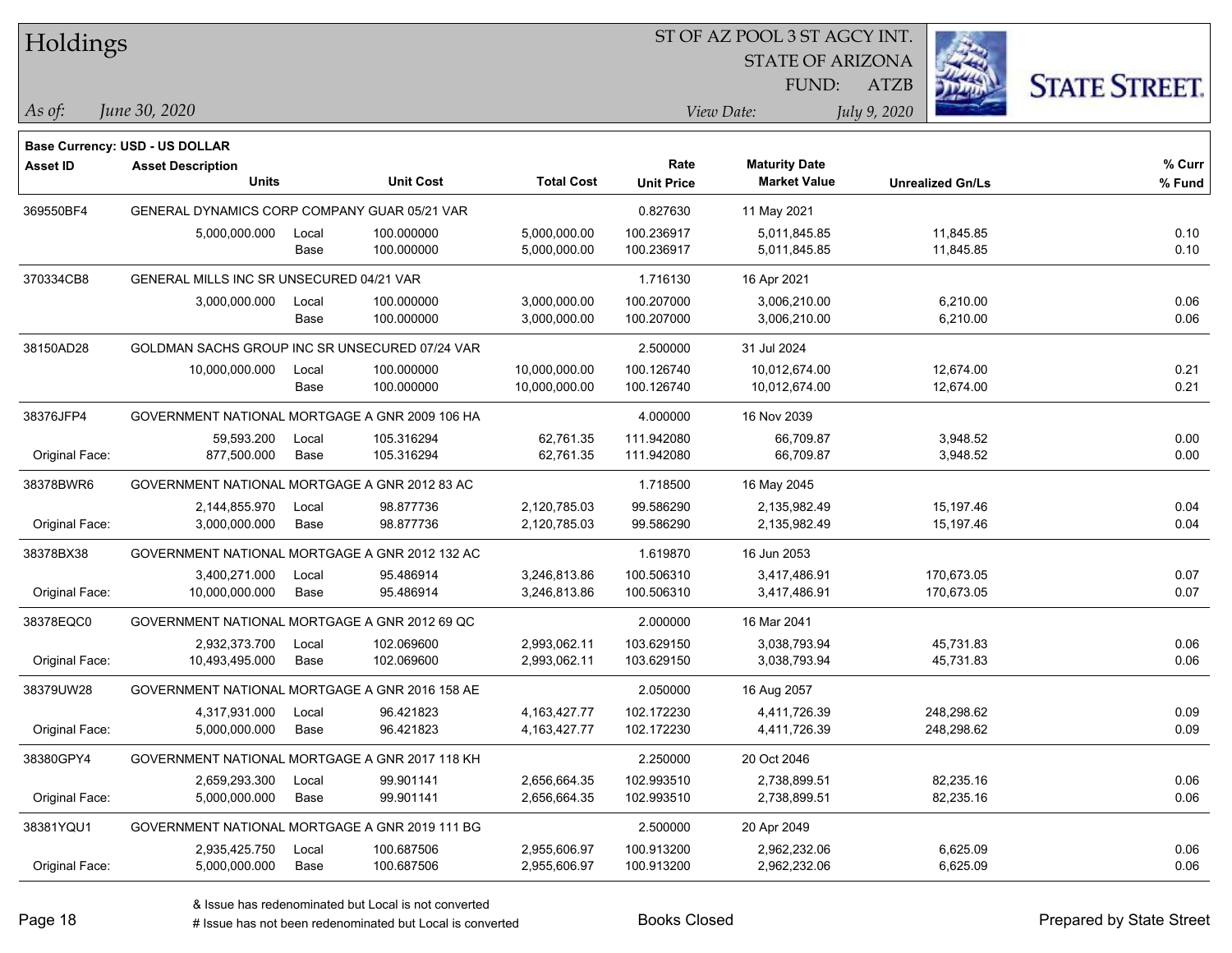| Holdings        |                                                  |       |            |                   | ST OF AZ POOL 3 ST AGCY INT. |                         |              |                         |                      |
|-----------------|--------------------------------------------------|-------|------------|-------------------|------------------------------|-------------------------|--------------|-------------------------|----------------------|
|                 |                                                  |       |            |                   |                              | <b>STATE OF ARIZONA</b> |              |                         |                      |
|                 |                                                  |       |            |                   |                              | FUND:                   | <b>ATZB</b>  |                         | <b>STATE STREET.</b> |
| As of:          | June 30, 2020                                    |       |            |                   |                              | View Date:              | July 9, 2020 |                         |                      |
|                 | Base Currency: USD - US DOLLAR                   |       |            |                   |                              |                         |              |                         |                      |
| <b>Asset ID</b> | <b>Asset Description</b>                         |       |            |                   | Rate                         | <b>Maturity Date</b>    |              |                         | % Curr               |
|                 | <b>Units</b>                                     |       | Unit Cost  | <b>Total Cost</b> | <b>Unit Price</b>            | <b>Market Value</b>     |              | <b>Unrealized Gn/Ls</b> | % Fund               |
| 427866BC1       | HERSHEY COMPANY SR UNSECURED 11/24 2.05          |       |            |                   | 2.050000                     | 15 Nov 2024             |              |                         |                      |
|                 | 1,000,000.000                                    | Local | 99.925587  | 999,255.87        | 105.224245                   | 1,052,242.45            |              | 52,986.58               | 0.02                 |
|                 |                                                  | Base  | 99.925587  | 999,255.87        | 105.224245                   | 1,052,242.45            |              | 52,986.58               | 0.02                 |
| 427866BF4       | HERSHEY COMPANY SR UNSECURED 06/25 0.9           |       |            |                   | 0.900000                     | 01 Jun 2025             |              |                         |                      |
|                 | 2,000,000.000                                    | Local | 99.818092  | 1,996,361.84      | 100.574134                   | 2,011,482.68            |              | 15,120.84               | 0.04                 |
|                 |                                                  | Base  | 99.818092  | 1,996,361.84      | 100.574134                   | 2,011,482.68            |              | 15,120.84               | 0.04                 |
| 438516BT2       | HONEYWELL INTERNATIONAL SR UNSECURED 08/22 2.15  |       |            |                   | 2.150000                     | 08 Aug 2022             |              |                         |                      |
|                 | 15,680,000.000                                   | Local | 101.164959 | 15,862,665.60     | 103.593189                   | 16,243,412.04           |              | 380,746.44              | 0.34                 |
|                 |                                                  | Base  | 101.164959 | 15,862,665.60     | 103.593189                   | 16,243,412.04           |              | 380,746.44              | 0.34                 |
| 438516CB0       | HONEYWELL INTERNATIONAL SR UNSECURED 06/25 1.35  |       |            |                   | 1.350000                     | 01 Jun 2025             |              |                         |                      |
|                 | 3,000,000.000                                    | Local | 99.990243  | 2,999,707.30      | 102.414670                   | 3,072,440.10            |              | 72,732.80               | 0.06                 |
|                 |                                                  | Base  | 99.990243  | 2,999,707.30      | 102.414670                   | 3,072,440.10            |              | 72,732.80               | 0.06                 |
| 44932HAK9       | IBM CREDIT LLC SR UNSECURED 11/20 3.45           |       |            |                   | 3.450000                     | 30 Nov 2020             |              |                         |                      |
|                 | 10,000,000.000                                   | Local | 99.983573  | 9,998,357.32      | 101.276091                   | 10,127,609.10           |              | 129,251.78              | 0.21                 |
|                 |                                                  | Base  | 99.983573  | 9,998,357.32      | 101.276091                   | 10,127,609.10           |              | 129,251.78              | 0.21                 |
| 459058FM0       | INTL BK RECON + DEVELOP SR UNSECURED 08/20 1.125 |       |            |                   | 1.125000                     | 10 Aug 2020             |              |                         |                      |
|                 | 10,000,000.000                                   | Local | 99.934684  | 9,993,468.42      | 100.091343                   | 10,009,134.30           |              | 15,665.88               | 0.21                 |
|                 |                                                  | Base  | 99.934684  | 9,993,468.42      | 100.091343                   | 10,009,134.30           |              | 15,665.88               | 0.21                 |
| 45905U5U4       | INTL BK RECON + DEVELOP SR UNSECURED 01/23 1.75  |       |            |                   | 1.750000                     | 27 Jan 2023             |              |                         |                      |
|                 | 10,000,000.000                                   | Local | 100.000000 | 10,000,000.00     | 100.863000                   | 10,086,300.00           |              | 86,300.00               | 0.21                 |
|                 |                                                  | Base  | 100.000000 | 10,000,000.00     | 100.863000                   | 10,086,300.00           |              | 86,300.00               | 0.21                 |
| 46649CAQ6       | JP MORGAN MORTGAGE TRUST JPMMT 2018 4 A15 144A   |       |            |                   | 3.500000                     | 25 Oct 2048             |              |                         |                      |
|                 | 1,823,851.620                                    | Local | 99.625330  | 1,817,018.20      | 100.695700                   | 1,836,540.16            |              | 19,521.96               | 0.04                 |
| Original Face:  | 5,000,000.000                                    | Base  | 99.625330  | 1,817,018.20      | 100.695700                   | 1,836,540.16            |              | 19,521.96               | 0.04                 |
| 48128GG79       | JPMORGAN CHASE + CO SR UNSECURED 08/24 2.25      |       |            |                   | 2.250000                     | 30 Aug 2024             |              |                         |                      |
|                 | 5,000,000.000                                    | Local | 100.000000 | 5,000,000.00      | 101.235036                   | 5,061,751.80            |              | 61,751.80               | 0.11                 |
|                 |                                                  | Base  | 100.000000 | 5,000,000.00      | 101.235036                   | 5,061,751.80            |              | 61,751.80               | 0.11                 |
| 48128GL73       | JPMORGAN CHASE + CO SR UNSECURED 10/24 VAR       |       |            |                   | 2.250000                     | 31 Oct 2024             |              |                         |                      |
|                 | 15,000,000.000                                   | Local | 100.000000 | 15,000,000.00     | 102.186000                   | 15,327,900.00           |              | 327,900.00              | 0.32                 |
|                 |                                                  | Base  | 100.000000 | 15,000,000.00     | 102.186000                   | 15,327,900.00           |              | 327,900.00              | 0.32                 |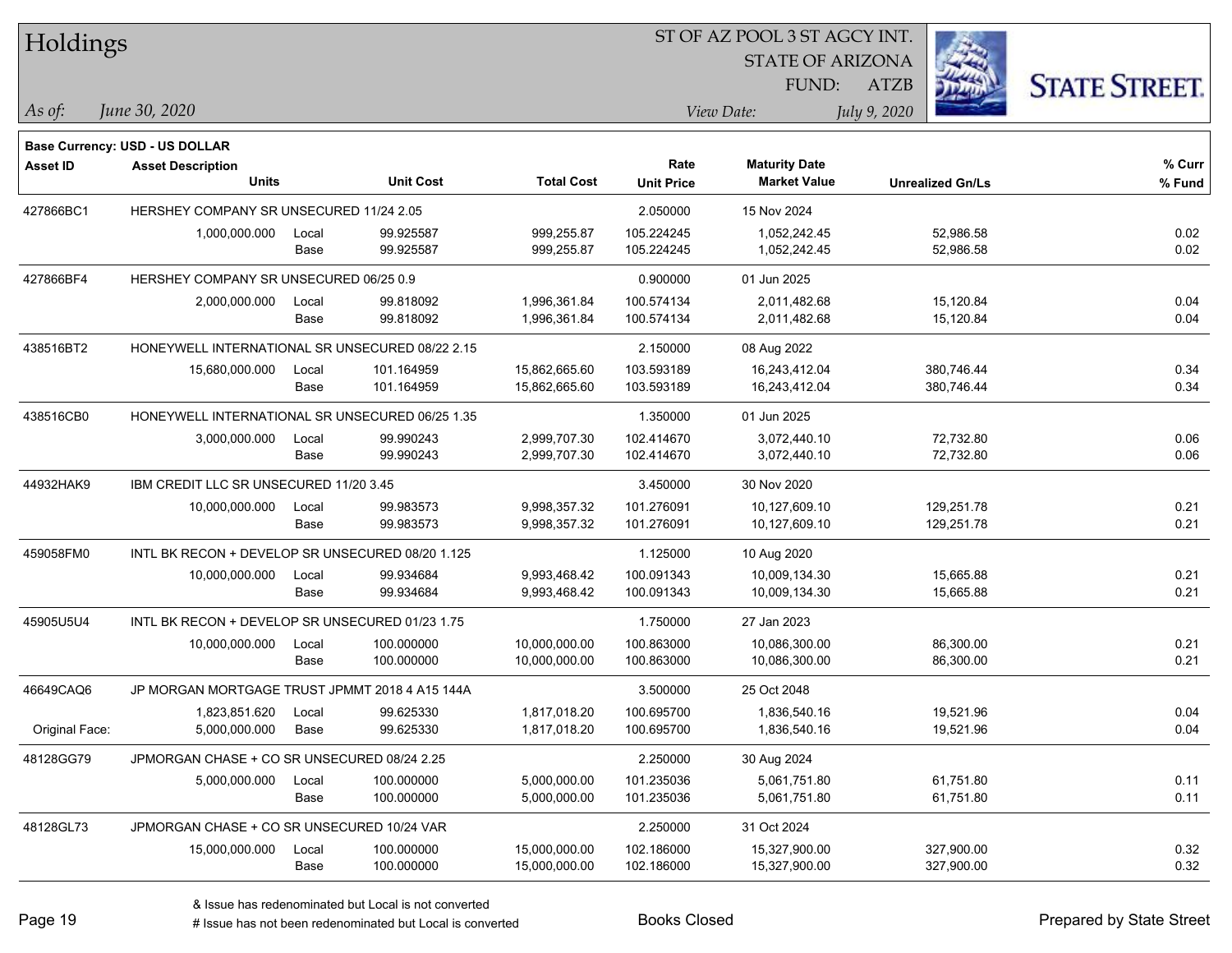| Holdings        |                                                  |       |                  |                   | 51 OF AZ POOL 3 51 AGCY INT. |                         |                         |                      |  |  |
|-----------------|--------------------------------------------------|-------|------------------|-------------------|------------------------------|-------------------------|-------------------------|----------------------|--|--|
|                 |                                                  |       |                  |                   |                              | <b>STATE OF ARIZONA</b> | Ż.                      |                      |  |  |
|                 |                                                  |       |                  |                   |                              | FUND:                   | ATZB                    | <b>STATE STREET.</b> |  |  |
| As of:          | June 30, 2020                                    |       |                  |                   |                              | View Date:              | July 9, 2020            |                      |  |  |
|                 |                                                  |       |                  |                   |                              |                         |                         |                      |  |  |
|                 | Base Currency: USD - US DOLLAR                   |       |                  |                   |                              |                         |                         |                      |  |  |
| <b>Asset ID</b> | <b>Asset Description</b>                         |       |                  |                   | Rate                         | <b>Maturity Date</b>    |                         | % Curr               |  |  |
|                 | <b>Units</b>                                     |       | <b>Unit Cost</b> | <b>Total Cost</b> | <b>Unit Price</b>            | <b>Market Value</b>     | <b>Unrealized Gn/Ls</b> | % Fund               |  |  |
| 48128GM49       | JPMORGAN CHASE + CO SR UNSECURED 11/24 VAR       |       |                  |                   | 2.300000                     | 27 Nov 2024             |                         |                      |  |  |
|                 | 5,000,000.000                                    | Local | 100.000000       | 5,000,000.00      | 100.220309                   | 5,011,015.45            | 11,015.45               | 0.10                 |  |  |
|                 |                                                  | Base  | 100.000000       | 5,000,000.00      | 100.220309                   | 5,011,015.45            | 11,015.45               | 0.10                 |  |  |
| 48128GN97       | JPMORGAN CHASE + CO SR UNSECURED 12/24 VAR       |       |                  |                   | 2.300000                     | 23 Dec 2024             |                         |                      |  |  |
|                 | 10,000,000.000                                   | Local | 100.000000       | 10,000,000.00     | 100.464756                   | 10,046,475.60           | 46,475.60               | 0.21                 |  |  |
|                 |                                                  | Base  | 100.000000       | 10,000,000.00     | 100.464756                   | 10,046,475.60           | 46,475.60               | 0.21                 |  |  |
| 48130UTJ4       | JPMORGAN CHASE FINANCIAL COMPANY GUAR 01/23 2    |       |                  |                   | 2.000000                     | 31 Jan 2023             |                         |                      |  |  |
|                 | 10,000,000.000                                   | Local | 100.000000       | 10,000,000.00     | 95.580716                    | 9,558,071.60            | -441,928.40             | 0.20                 |  |  |
|                 |                                                  | Base  | 100.000000       | 10,000,000.00     | 95.580716                    | 9,558,071.60            | -441,928.40             | 0.20                 |  |  |
| 49327M2Z6       | KEY BANK NA SR UNSECURED 03/23 1.25              |       |                  |                   | 1.250000                     | 10 Mar 2023             |                         |                      |  |  |
|                 | 3,000,000.000                                    | Local | 99.957850        | 2,998,735.51      | 101.511322                   | 3,045,339.66            | 46,604.15               | 0.06                 |  |  |
|                 |                                                  | Base  | 99.957850        | 2,998,735.51      | 101.511322                   | 3,045,339.66            | 46,604.15               | 0.06                 |  |  |
| 50117PAC3       | KUBOTA CREDIT OWNER TRUST KCOT 2018 1A A3 144A   |       |                  |                   | 3.100000                     | 15 Aug 2022             |                         |                      |  |  |
|                 | 10,539,157.130                                   | Local | 99.848633        | 10,523,204.28     | 101.495370                   | 10,696,756.52           | 173,552.24              | 0.22                 |  |  |
| Original Face:  | 12,640,000.000                                   | Base  | 99.848633        | 10,523,204.28     | 101.495370                   | 10,696,756.52           | 173,552.24              | 0.22                 |  |  |
| 571900BB4       | MARRIOTT INTERNATIONAL SR UNSECURED 04/24 3.6    |       |                  |                   | 3.600000                     | 15 Apr 2024             |                         |                      |  |  |
|                 | 3,000,000.000                                    | Local | 99.642938        | 2,989,288.13      | 100.548730                   | 3,016,461.90            | 27, 173. 77             | 0.06                 |  |  |
|                 |                                                  | Base  | 99.642938        | 2,989,288.13      | 100.548730                   | 3,016,461.90            | 27, 173. 77             | 0.06                 |  |  |
| 571903AM5       | MARRIOTT INTERNATIONAL SR UNSECURED 10/21 3.125  |       |                  |                   | 3.125000                     | 15 Oct 2021             |                         |                      |  |  |
|                 | 3,493,000.000                                    | Local | 101.147355       | 3,533,077.12      | 100.204861                   | 3,500,155.79            | $-32,921.33$            | 0.07                 |  |  |
|                 |                                                  | Base  | 101.147355       | 3,533,077.12      | 100.204861                   | 3,500,155.79            | $-32,921.33$            | 0.07                 |  |  |
| 57629WCF5       | MASSMUTUAL GLOBAL FUNDIN SECURED 144A 09/20 1.95 |       |                  |                   | 1.950000                     | 22 Sep 2020             |                         |                      |  |  |
|                 | 23,826,000.000                                   | Local | 100.020004       | 23,830,766.06     | 100.360000                   | 23,911,773.60           | 81,007.54               | 0.50                 |  |  |
|                 |                                                  | Base  | 100.020004       | 23,830,766.06     | 100.360000                   | 23,911,773.60           | 81,007.54               | 0.50                 |  |  |
| 58013MEX8       | MCDONALD S CORP SR UNSECURED 12/20 2.75          |       |                  |                   | 2.750000                     | 09 Dec 2020             |                         |                      |  |  |
|                 | 10,841,000.000                                   | Local | 100.323365       | 10,876,056.05     | 100.875153                   | 10,935,875.34           | 59,819.29               | 0.23                 |  |  |
|                 |                                                  | Base  | 100.323365       | 10,876,056.05     | 100.875153                   | 10,935,875.34           | 59,819.29               | 0.23                 |  |  |
| 58769QAB7       | MERCEDES BENZ AUTO LEASE TRUST MBALT 2019 B A2   |       |                  |                   | 2.010000                     | 15 Dec 2021             |                         |                      |  |  |
|                 | 2,329,723.430                                    | Local | 99.996079        | 2,329,632.07      | 100.485630                   | 2,341,037.27            | 11,405.20               | 0.05                 |  |  |
| Original Face:  | 2,750,000.000                                    | Base  | 99.996079        | 2,329,632.07      | 100.485630                   | 2,341,037.27            | 11,405.20               | 0.05                 |  |  |

ST OF A Z POOL 2 ST ACCV INT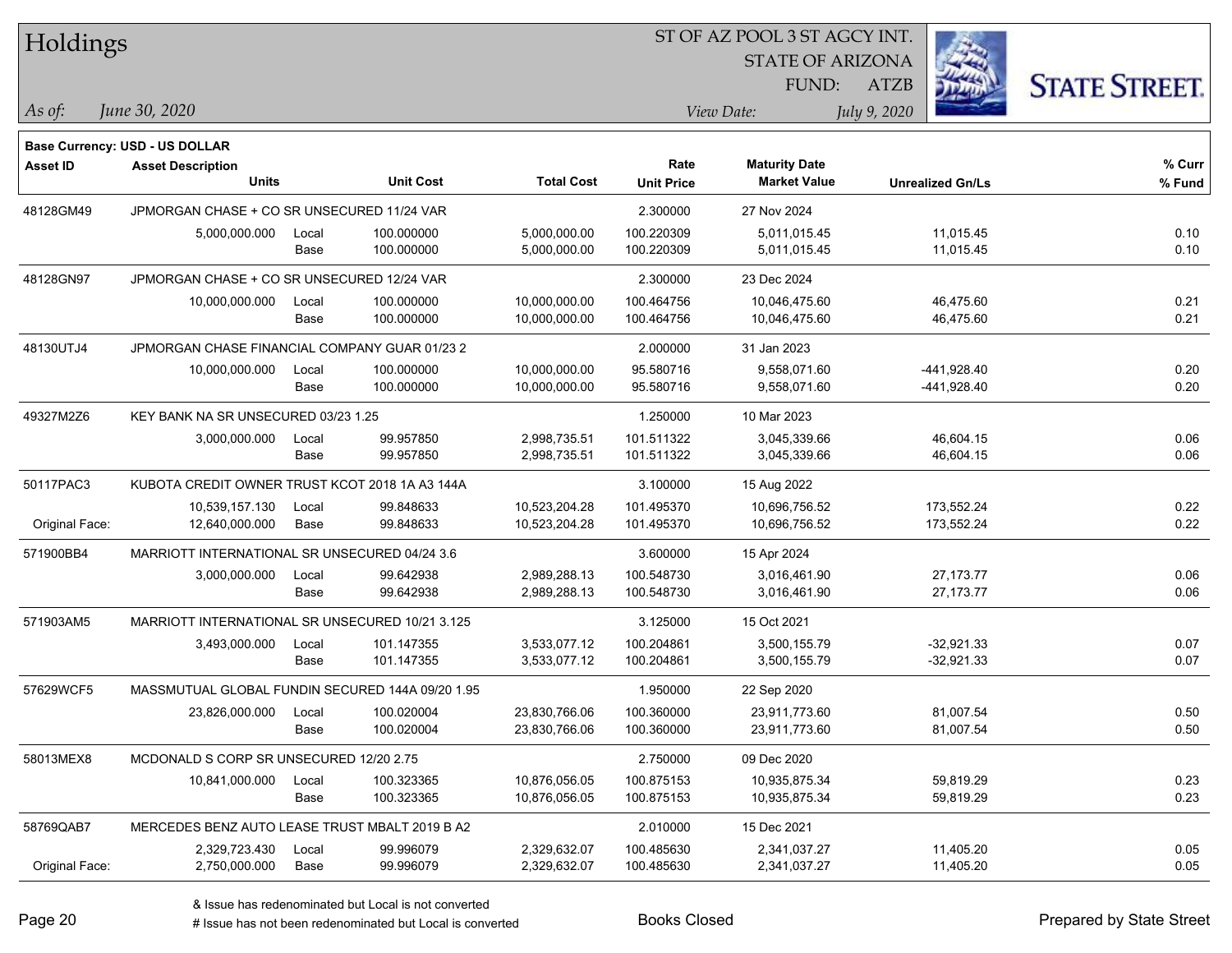| Holdings        |                                                      |       |                  |                   |                   | ST OF AZ POOL 3 ST AGCY INT. |                         |                      |
|-----------------|------------------------------------------------------|-------|------------------|-------------------|-------------------|------------------------------|-------------------------|----------------------|
|                 |                                                      |       |                  |                   |                   | <b>STATE OF ARIZONA</b>      |                         |                      |
|                 |                                                      |       |                  |                   |                   | FUND:                        | <b>ATZB</b>             | <b>STATE STREET.</b> |
| As of:          | June 30, 2020                                        |       |                  |                   |                   | View Date:                   | July 9, 2020            |                      |
|                 | Base Currency: USD - US DOLLAR                       |       |                  |                   |                   |                              |                         |                      |
| <b>Asset ID</b> | <b>Asset Description</b>                             |       |                  |                   | Rate              | <b>Maturity Date</b>         |                         | % Curr               |
|                 | <b>Units</b>                                         |       | <b>Unit Cost</b> | <b>Total Cost</b> | <b>Unit Price</b> | <b>Market Value</b>          | <b>Unrealized Gn/Ls</b> | % Fund               |
| 594918BP8       | MICROSOFT CORP SR UNSECURED 08/21 1.55               |       |                  |                   | 1.550000          | 08 Aug 2021                  |                         |                      |
|                 | 50,000,000.000                                       | Local | 99.978645        | 49.989.322.61     | 101.368959        | 50,684,479.50                | 695,156.89              | 1.06                 |
|                 |                                                      | Base  | 99.978645        | 49,989,322.61     | 101.368959        | 50,684,479.50                | 695,156.89              | 1.06                 |
| 594918BW3       | MICROSOFT CORP SR UNSECURED 02/22 2.4                |       |                  |                   | 2.400000          | 06 Feb 2022                  |                         |                      |
|                 | 10,354,000.000                                       | Local | 100.917424       | 10,448,990.08     | 103.190966        | 10,684,392.62                | 235,402.54              | 0.22                 |
|                 |                                                      | Base  | 100.917424       | 10,448,990.08     | 103.190966        | 10,684,392.62                | 235,402.54              | 0.22                 |
| 637432NM3       | NATIONAL RURAL UTIL COOP COLLATERAL T 04/22 2.4      |       |                  |                   | 2.400000          | 25 Apr 2022                  |                         |                      |
|                 | 8,867,000.000                                        | Local | 103.120084       | 9,143,657.87      | 103.230339        | 9,153,434.16                 | 9,776.29                | 0.19                 |
|                 |                                                      | Base  | 103.120084       | 9,143,657.87      | 103.230339        | 9,153,434.16                 | 9,776.29                | 0.19                 |
| 64952WCE1       | NEW YORK LIFE GLOBAL FDG SR SECURED 144A 04/21 2     |       |                  |                   | 2.000000          | 13 Apr 2021                  |                         |                      |
|                 | 3,000,000.000                                        | Local | 99.976976        | 2,999,309.27      | 101.338674        | 3,040,160.22                 | 40,850.95               | 0.06                 |
|                 |                                                      | Base  | 99.976976        | 2,999,309.27      | 101.338674        | 3,040,160.22                 | 40,850.95               | 0.06                 |
| 654740AN9       | NISSAN MOTOR ACCEPTANCE SR UNSECURED 144A 03/21 2.55 |       |                  |                   | 2.550000          | 08 Mar 2021                  |                         |                      |
|                 | 10,000,000.000                                       | Local | 99.983425        | 9,998,342.45      | 99.302092         | 9,930,209.20                 | $-68, 133.25$           | 0.21                 |
|                 |                                                      | Base  | 99.983425        | 9,998,342.45      | 99.302092         | 9,930,209.20                 | $-68, 133.25$           | 0.21                 |
| 655844BJ6       | NORFOLK SOUTHERN CORP SR UNSECURED 04/22 3           |       |                  |                   | 3.000000          | 01 Apr 2022                  |                         |                      |
|                 | 3,140,000.000                                        | Local | 101.735842       | 3,194,505.45      | 103.923999        | 3,263,213.57                 | 68,708.12               | 0.07                 |
|                 |                                                      | Base  | 101.735842       | 3,194,505.45      | 103.923999        | 3,263,213.57                 | 68,708.12               | 0.07                 |
| 693476BL6       | PNC FINANCIAL SERVICES SR UNSECURED 08/20 4.375      |       |                  |                   | 4.375000          | 11 Aug 2020                  |                         |                      |
|                 | 4,000,000.000                                        | Local | 100.235938       | 4,009,437.50      | 100.447000        | 4,017,880.00                 | 8,442.50                | 0.08                 |
|                 |                                                      | Base  | 100.235938       | 4,009,437.50      | 100.447000        | 4,017,880.00                 | 8,442.50                | 0.08                 |
| 717081ER0       | PFIZER INC SR UNSECURED 03/22 2.8                    |       |                  |                   | 2.800000          | 11 Mar 2022                  |                         |                      |
|                 | 3,000,000.000                                        | Local | 99.996617        | 2,999,898.50      | 104.123607        | 3,123,708.21                 | 123,809.71              | 0.07                 |
|                 |                                                      | Base  | 99.996617        | 2,999,898.50      | 104.123607        | 3,123,708.21                 | 123,809.71              | 0.07                 |
| 723484AH4       | PINNACLE WEST CAPITAL SR UNSECURED 06/25 1.3         |       |                  |                   | 1.300000          | 15 Jun 2025                  |                         |                      |
|                 | 12,000,000.000                                       | Local | 99.990078        | 11,998,809.37     | 101.228568        | 12,147,428.16                | 148,618.79              | 0.25                 |
|                 |                                                      | Base  | 99.990078        | 11,998,809.37     | 101.228568        | 12,147,428.16                | 148,618.79              | 0.25                 |
| 74005PBA1       | PRAXAIR INC COMPANY GUAR 02/22 2.45                  |       |                  |                   | 2.450000          | 15 Feb 2022                  |                         |                      |
|                 | 3,000,000.000                                        | Local | 101.199839       | 3,035,995.16      | 102.501794        | 3,075,053.82                 | 39,058.66               | 0.06                 |
|                 |                                                      | Base  | 101.199839       | 3,035,995.16      | 102.501794        | 3,075,053.82                 | 39,058.66               | 0.06                 |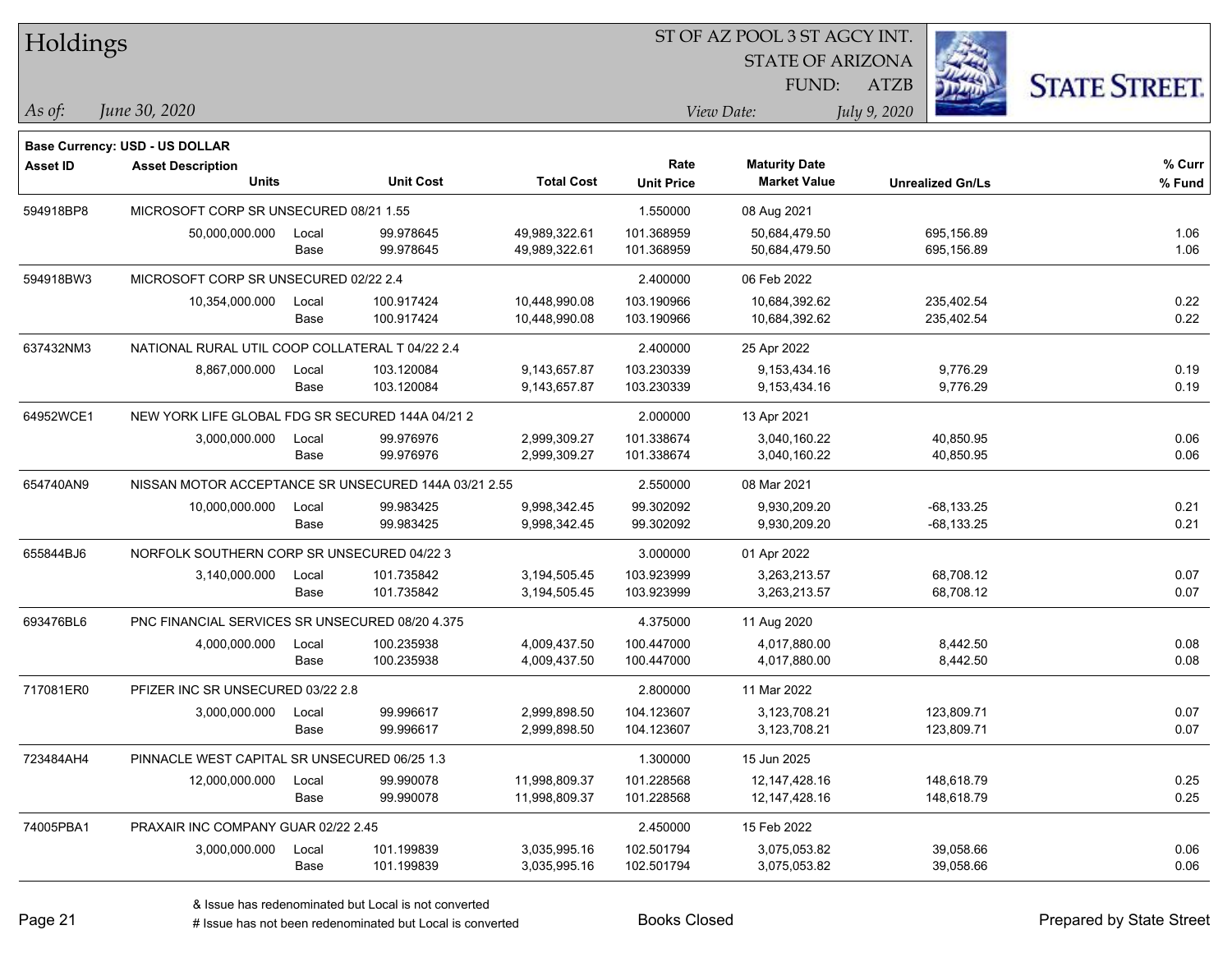| Holdings        |                                              |       |                  |                   |                   | ST OF AZ POOL 3 ST AGCY INT. |                         |                      |
|-----------------|----------------------------------------------|-------|------------------|-------------------|-------------------|------------------------------|-------------------------|----------------------|
|                 |                                              |       |                  |                   |                   | <b>STATE OF ARIZONA</b>      |                         |                      |
|                 |                                              |       |                  |                   |                   | FUND:                        | <b>ATZB</b>             | <b>STATE STREET.</b> |
| $\vert$ As of:  | June 30, 2020                                |       |                  |                   |                   | View Date:                   | July 9, 2020            |                      |
|                 | <b>Base Currency: USD - US DOLLAR</b>        |       |                  |                   |                   |                              |                         |                      |
| <b>Asset ID</b> | <b>Asset Description</b>                     |       |                  |                   | Rate              | <b>Maturity Date</b>         |                         | % Curr               |
|                 | <b>Units</b>                                 |       | <b>Unit Cost</b> | <b>Total Cost</b> | <b>Unit Price</b> | <b>Market Value</b>          | <b>Unrealized Gn/Ls</b> | % Fund               |
| 78014RAP5       | ROYAL BANK OF CANADA SR UNSECURED 09/21 VAR  |       |                  |                   | 0.656380          | 21 Sep 2021                  |                         |                      |
|                 | 10,000,000.000                               | Local | 99.920838        | 9,992,083.82      | 100.031490        | 10,003,149.00                | 11,065.18               | 0.21                 |
|                 |                                              | Base  | 99.920838        | 9,992,083.82      | 100.031490        | 10,003,149.00                | 11,065.18               | 0.21                 |
| 78014RAQ3       | ROYAL BANK OF CANADA SR UNSECURED 10/21 VAR  |       |                  |                   | 3.000000          | 22 Oct 2021                  |                         |                      |
|                 | 10,000,000.000                               | Local | 100.000000       | 10,000,000.00     | 102.837000        | 10,283,700.00                | 283,700.00              | 0.21                 |
|                 |                                              | Base  | 100.000000       | 10,000,000.00     | 102.837000        | 10,283,700.00                | 283,700.00              | 0.21                 |
| 78014RBX7       | ROYAL BANK OF CANADA SR UNSECURED 01/25 VAR  |       |                  |                   | 2.300000          | 30 Jan 2025                  |                         |                      |
|                 | 10,000,000.000                               | Local | 100.000000       | 10,000,000.00     | 101.717501        | 10,171,750.10                | 171,750.10              | 0.21                 |
|                 |                                              | Base  | 100.000000       | 10,000,000.00     | 101.717501        | 10,171,750.10                | 171,750.10              | 0.21                 |
| 78014RCM0       | ROYAL BANK OF CANADA SR UNSECURED 03/25 VAR  |       |                  |                   | 1.500000          | 27 Mar 2025                  |                         |                      |
|                 | 10,000,000.000                               | Local | 100.000000       | 10,000,000.00     | 104.220000        | 10,422,000.00                | 422,000.00              | 0.22                 |
|                 |                                              | Base  | 100.000000       | 10,000,000.00     | 104.220000        | 10,422,000.00                | 422,000.00              | 0.22                 |
| 78446YAA1       | SLM STUDENT LOAN TRUST SLMA 2012 2 A         |       |                  |                   | 0.868250          | 25 Jan 2029                  |                         |                      |
|                 | 895,383.750                                  | Local | 100.000000       | 895,383.75        | 92.895210         | 831,768.61                   | $-63,615.14$            | 0.02                 |
| Original Face:  | 2,838,688.000                                | Base  | 100.000000       | 895,383.75        | 92.895210         | 831,768.61                   | $-63,615.14$            | 0.02                 |
| 863667BA8       | STRYKER CORP SR UNSECURED 06/25 1.15         |       |                  |                   | 1.150000          | 15 Jun 2025                  |                         |                      |
|                 | 5,000,000.000                                | Local | 99.769498        | 4,988,474.92      | 100.564289        | 5,028,214.45                 | 39,739.53               | 0.11                 |
|                 |                                              | Base  | 99.769498        | 4,988,474.92      | 100.564289        | 5,028,214.45                 | 39,739.53               | 0.11                 |
| 86787EBE6       | TRUIST BANK SR UNSECURED 05/22 2.8           |       |                  |                   | 2.800000          | 17 May 2022                  |                         |                      |
|                 | 10,000,000.000                               | Local | 99.968125        | 9,996,812.50      | 104.068015        | 10,406,801.50                | 409,989.00              | 0.22                 |
|                 |                                              | Base  | 99.968125        | 9,996,812.50      | 104.068015        | 10,406,801.50                | 409,989.00              | 0.22                 |
| 89114Q3J5       | TORONTO DOMINION BANK SR UNSECURED 07/22 VAR |       |                  |                   | 2.750000          | 22 Jul 2022                  |                         |                      |
|                 | 5,000,000.000                                | Local | 100.000000       | 5,000,000.00      | 100.053297        | 5,002,664.85                 | 2,664.85                | 0.10                 |
|                 |                                              | Base  | 100.000000       | 5,000,000.00      | 100.053297        | 5,002,664.85                 | 2,664.85                | 0.10                 |
| 89114Q5A2       | TORONTO DOMINION BANK SR UNSECURED 08/24 VAR |       |                  |                   | 2.450000          | 14 Aug 2024                  |                         |                      |
|                 | 10,000,000.000                               | Local | 100.000000       | 10,000,000.00     | 105.647330        | 10,564,733.00                | 564,733.00              | 0.22                 |
|                 |                                              | Base  | 100.000000       | 10,000,000.00     | 105.647330        | 10,564,733.00                | 564,733.00              | 0.22                 |
| 89114Q5V6       | TORONTO DOMINION BANK SR UNSECURED 08/24 VAR |       |                  |                   | 2.300000          | 30 Aug 2024                  |                         |                      |
|                 | 10,000,000.000                               | Local | 100.000000       | 10,000,000.00     | 100.174566        | 10,017,456.60                | 17,456.60               | 0.21                 |
|                 |                                              | Base  | 100.000000       | 10,000,000.00     | 100.174566        | 10,017,456.60                | 17,456.60               | 0.21                 |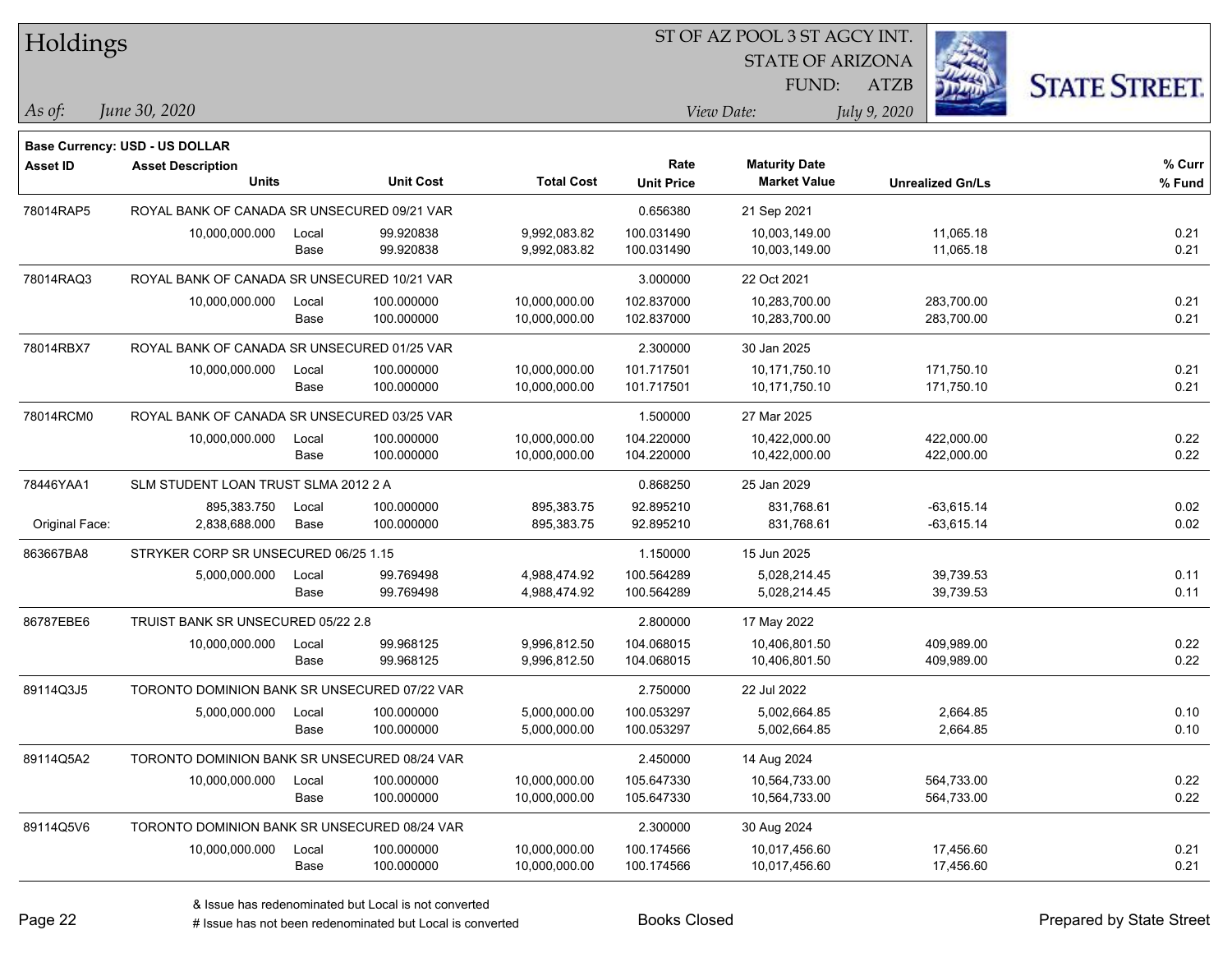| Holdings        |                                                  |       |                  |                   | ST OF AZ POOL 3 ST AGCY INT. |                         |                         |                      |
|-----------------|--------------------------------------------------|-------|------------------|-------------------|------------------------------|-------------------------|-------------------------|----------------------|
|                 |                                                  |       |                  |                   |                              | <b>STATE OF ARIZONA</b> |                         |                      |
|                 |                                                  |       |                  |                   |                              | FUND:                   | <b>ATZB</b>             | <b>STATE STREET.</b> |
| As of:          | June 30, 2020                                    |       |                  |                   |                              | View Date:              | July 9, 2020            |                      |
|                 | Base Currency: USD - US DOLLAR                   |       |                  |                   |                              |                         |                         |                      |
| <b>Asset ID</b> | <b>Asset Description</b>                         |       |                  |                   | Rate                         | <b>Maturity Date</b>    |                         | % Curr               |
|                 | <b>Units</b>                                     |       | <b>Unit Cost</b> | <b>Total Cost</b> | <b>Unit Price</b>            | <b>Market Value</b>     | <b>Unrealized Gn/Ls</b> | % Fund               |
| 89114RDF0       | TORONTO DOMINION BANK SR UNSECURED 02/25 VAR     |       |                  |                   | 1.750000                     | 28 Feb 2025             |                         |                      |
|                 | 1,429,000.000                                    | Local | 100.000000       | 1,429,000.00      | 98.948179                    | 1,413,969.48            | $-15,030.52$            | 0.03                 |
|                 |                                                  | Base  | 100.000000       | 1,429,000.00      | 98.948179                    | 1,413,969.48            | $-15,030.52$            | 0.03                 |
| 89233MAB9       | TOYOTA AUTO RECEIVABLES OWNER TAOT 2019 D A2     |       |                  |                   | 1.920000                     | 15 Jul 2022             |                         |                      |
|                 | 7,985,314.680                                    | Local | 99.993883        | 7,984,826.18      | 100.813543                   | 8,050,278.65            | 65,452.47               | 0.17                 |
| Original Face:  | 8,000,000.000                                    | Base  | 99.993883        | 7,984,826.18      | 100.813543                   | 8,050,278.65            | 65,452.47               | 0.17                 |
| 89236TEX9       | TOYOTA MOTOR CREDIT CORP SR UNSECURED 04/21 VAR  |       |                  |                   | 1.191380                     | 26 Apr 2021             |                         |                      |
|                 | 5,000,000.000                                    | Local | 99.926063        | 4,996,303.16      | 99.686154                    | 4,984,307.70            | $-11,995.46$            | 0.10                 |
|                 |                                                  | Base  | 99.926063        | 4,996,303.16      | 99.686154                    | 4,984,307.70            | -11,995.46              | 0.10                 |
| 89236TFX8       | TOYOTA MOTOR CREDIT CORP SR UNSECURED 04/22 2.65 |       |                  |                   | 2.650000                     | 12 Apr 2022             |                         |                      |
|                 | 13,000,000.000                                   | Local | 99.962637        | 12,995,142.79     | 103.591457                   | 13,466,889.41           | 471,746.62              | 0.28                 |
|                 |                                                  | Base  | 99.962637        | 12,995,142.79     | 103.591457                   | 13,466,889.41           | 471,746.62              | 0.28                 |
| 89236TGS8       | TOYOTA MOTOR CREDIT CORP SR UNSECURED 08/21 VAR  |       |                  |                   | 0.558500                     | 13 Aug 2021             |                         |                      |
|                 | 2,000,000.000                                    | Local | 100.000000       | 2,000,000.00      | 99.854333                    | 1,997,086.66            | $-2,913.34$             | 0.04                 |
|                 |                                                  | Base  | 100.000000       | 2,000,000.00      | 99.854333                    | 1,997,086.66            | $-2,913.34$             | 0.04                 |
| 89236TGT6       | TOYOTA MOTOR CREDIT CORP SR UNSECURED 02/25 1.8  |       |                  |                   | 1.800000                     | 13 Feb 2025             |                         |                      |
|                 | 10,000,000.000                                   | Local | 99.938097        | 9,993,809.74      | 103.653111                   | 10,365,311.10           | 371,501.36              | 0.22                 |
|                 |                                                  | Base  | 99.938097        | 9,993,809.74      | 103.653111                   | 10,365,311.10           | 371,501.36              | 0.22                 |
| 89788JAA7       | TRUIST BANK SR UNSECURED 03/25 1.5               |       |                  |                   | 1.500000                     | 10 Mar 2025             |                         |                      |
|                 | 2,000,000.000                                    | Local | 99.807054        | 1,996,141.08      | 102.637602                   | 2,052,752.04            | 56,610.96               | 0.04                 |
|                 |                                                  | Base  | 99.807054        | 1,996,141.08      | 102.637602                   | 2,052,752.04            | 56,610.96               | 0.04                 |
| 90327QD30       | USAA CAPITAL CORP SR UNSECURED 144A 06/21 2.625  |       |                  |                   | 2.625000                     | 01 Jun 2021             |                         |                      |
|                 | 13,810,000.000                                   | Local | 100.899846       | 13,934,268.72     | 102.081606                   | 14,097,469.79           | 163,201.07              | 0.29                 |
|                 |                                                  | Base  | 100.899846       | 13,934,268.72     | 102.081606                   | 14,097,469.79           | 163,201.07              | 0.29                 |
| 904764BF3       | UNILEVER CAPITAL CORP COMPANY GUAR 03/22 3       |       |                  |                   | 3.000000                     | 07 Mar 2022             |                         |                      |
|                 | 10,000,000.000                                   | Local | 102.247352       | 10,224,735.24     | 104.334043                   | 10,433,404.30           | 208,669.06              | 0.22                 |
|                 |                                                  | Base  | 102.247352       | 10,224,735.24     | 104.334043                   | 10,433,404.30           | 208,669.06              | 0.22                 |
| 91159HHX1       | US BANCORP SR UNSECURED 07/24 2.4                |       |                  |                   | 2.400000                     | 30 Jul 2024             |                         |                      |
|                 | 2,000,000.000                                    | Local | 99.920121        | 1,998,402.41      | 106.504914                   | 2,130,098.28            | 131,695.87              | 0.04                 |
|                 |                                                  | Base  | 99.920121        | 1,998,402.41      | 106.504914                   | 2,130,098.28            | 131,695.87              | 0.04                 |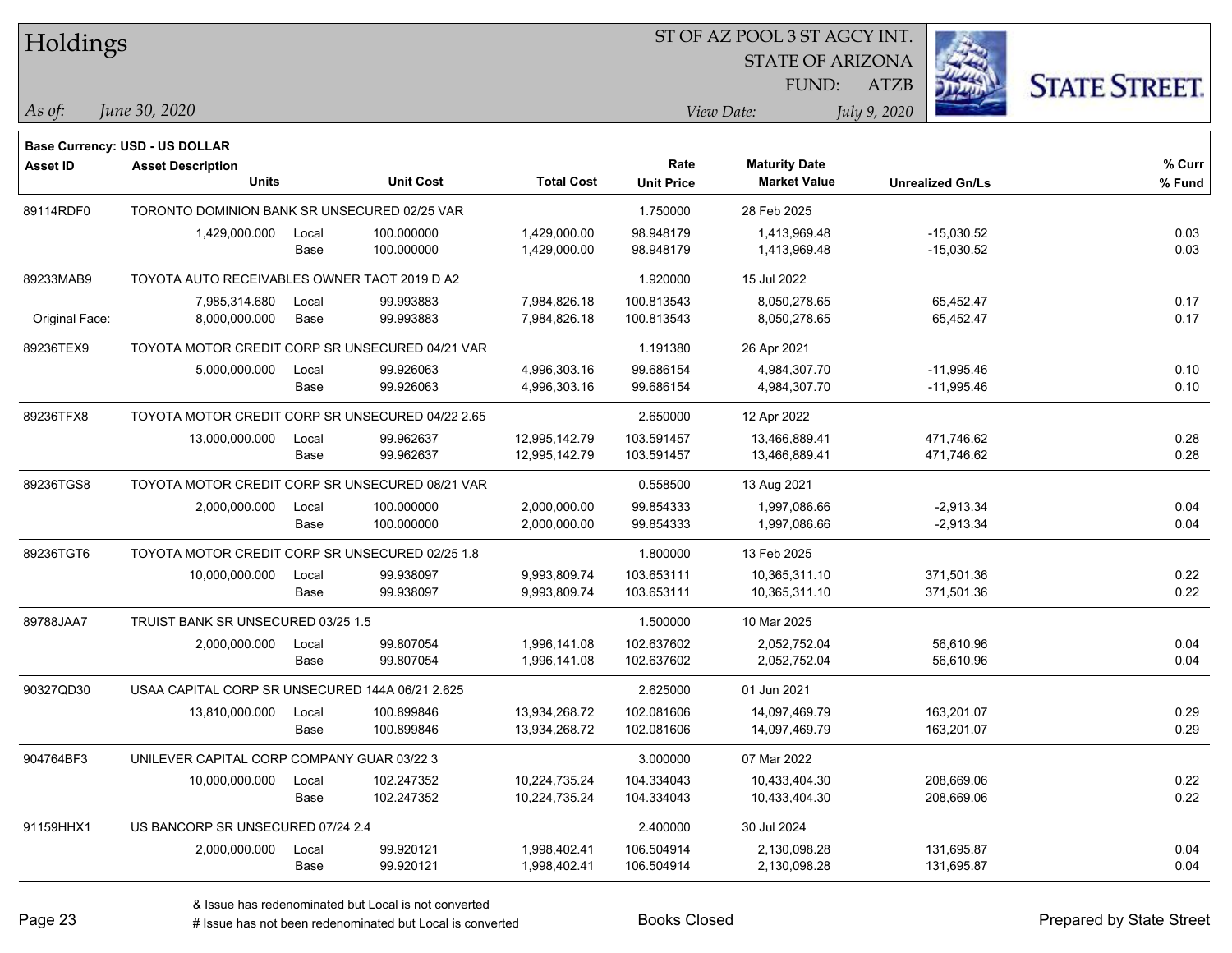| Holdings        |                                                |       |                  |                   | 51 OF AZ POOL 3 51 AGCY INT. |                         |                         |                     |  |  |  |
|-----------------|------------------------------------------------|-------|------------------|-------------------|------------------------------|-------------------------|-------------------------|---------------------|--|--|--|
|                 |                                                |       |                  |                   |                              | <b>STATE OF ARIZONA</b> |                         | <b>STATE STREET</b> |  |  |  |
|                 |                                                |       |                  |                   |                              | FUND:                   | ATZB                    |                     |  |  |  |
| $\vert$ As of:  | June 30, 2020                                  |       |                  |                   |                              | View Date:              | July 9, 2020            |                     |  |  |  |
|                 | <b>Base Currency: USD - US DOLLAR</b>          |       |                  |                   |                              |                         |                         |                     |  |  |  |
| <b>Asset ID</b> | <b>Asset Description</b>                       |       |                  |                   | Rate                         | <b>Maturity Date</b>    |                         | % Curr              |  |  |  |
|                 | <b>Units</b>                                   |       | <b>Unit Cost</b> | <b>Total Cost</b> | <b>Unit Price</b>            | <b>Market Value</b>     | <b>Unrealized Gn/Ls</b> | % Fund              |  |  |  |
| 912796WY1       | TREASURY BILL 07/20 0.00000                    |       |                  |                   |                              | 30 Jul 2020             |                         |                     |  |  |  |
|                 | 30,000,000.000                                 | Local | 99.990333        | 29,997,100.03     | 99.989528                    | 29,996,858.40           | $-241.63$               | 0.63                |  |  |  |
|                 |                                                | Base  | 99.990333        | 29,997,100.03     | 99.989528                    | 29,996,858.40           | $-241.63$               | 0.63                |  |  |  |
| 9128284Y3       | US TREASURY N/B 08/20 2.625                    |       |                  |                   | 2.625000                     | 31 Aug 2020             |                         |                     |  |  |  |
|                 | 20,000,000.000                                 | Local | 99.974637        | 19,994,927.34     | 100.404903                   | 20,080,980.60           | 86,053.26               | 0.42                |  |  |  |
|                 |                                                | Base  | 99.974637        | 19,994,927.34     | 100.404903                   | 20,080,980.60           | 86,053.26               | 0.42                |  |  |  |
| 9128285B2       | <b>US TREASURY N/B 09/20 2.75</b>              |       |                  |                   | 2.750000                     | 30 Sep 2020             |                         |                     |  |  |  |
|                 | 40,000,000.000                                 | Local | 99.983181        | 39,993,272.42     | 100.638394                   | 40,255,357.60           | 262,085.18              | 0.84                |  |  |  |
|                 |                                                | Base  | 99.983181        | 39,993,272.42     | 100.638394                   | 40,255,357.60           | 262,085.18              | 0.84                |  |  |  |
| 912828P87       | US TREASURY N/B 02/21 1.125                    |       |                  |                   | 1.125000                     | 28 Feb 2021             |                         |                     |  |  |  |
|                 | 5,000,000.000                                  | Local | 99.879244        | 4,993,962.22      | 100.613281                   | 5,030,664.05            | 36,701.83               | 0.11                |  |  |  |
|                 |                                                | Base  | 99.879244        | 4,993,962.22      | 100.613281                   | 5,030,664.05            | 36,701.83               | 0.11                |  |  |  |
| 912828XV7       | US TREASURY N/B 06/19 1.25                     |       |                  |                   | 1.250000                     | 30 Jun 2019             |                         |                     |  |  |  |
|                 | 0.000                                          | Local | 0.000000         | $-0.03$           | 0.000000                     | 0.00                    | 0.03                    | 0.00                |  |  |  |
|                 |                                                | Base  | 0.000000         | $-0.03$           | 0.000000                     | 0.00                    | 0.03                    | 0.00                |  |  |  |
| 91324PDG4       | UNITEDHEALTH GROUP INC SR UNSECURED 06/21 VAR  |       |                  |                   | 0.573380                     | 15 Jun 2021             |                         |                     |  |  |  |
|                 | 3,000,000.000                                  | Local | 100.000000       | 3,000,000.00      | 100.035279                   | 3,001,058.37            | 1,058.37                | 0.06                |  |  |  |
|                 |                                                | Base  | 100.000000       | 3,000,000.00      | 100.035279                   | 3,001,058.37            | 1,058.37                | 0.06                |  |  |  |
| 91324PDH2       | UNITEDHEALTH GROUP INC SR UNSECURED 06/21 3.15 |       |                  |                   | 3.150000                     | 15 Jun 2021             |                         |                     |  |  |  |
|                 | 3,000,000.000                                  | Local | 99.982742        | 2,999,482.25      | 102.723690                   | 3,081,710.70            | 82,228.45               | 0.06                |  |  |  |
|                 |                                                | Base  | 99.982742        | 2,999,482.25      | 102.723690                   | 3,081,710.70            | 82,228.45               | 0.06                |  |  |  |
| 92347YAA2       | VERIZON OWNER TRUST VZOT 2019 A A1A            |       |                  |                   | 2.930000                     | 20 Sep 2023             |                         |                     |  |  |  |
|                 | 8,000,000.000                                  | Local | 99.985763        | 7,998,861.02      | 102.929900                   | 8,234,392.00            | 235,530.98              | 0.17                |  |  |  |
| Original Face:  | 8,000,000.000                                  | Base  | 99.985763        | 7,998,861.02      | 102.929900                   | 8,234,392.00            | 235,530.98              | 0.17                |  |  |  |
| 92348TAA2       | VERIZON OWNER TRUST VZOT 2020 A A1A            |       |                  |                   | 1.850000                     | 22 Jul 2024             |                         |                     |  |  |  |
|                 | 5,500,000.000                                  | Local | 99.989392        | 5,499,416.58      | 102.583820                   | 5,642,110.10            | 142,693.52              | 0.12                |  |  |  |
| Original Face:  | 5,500,000.000                                  | Base  | 99.989392        | 5,499,416.58      | 102.583820                   | 5,642,110.10            | 142,693.52              | 0.12                |  |  |  |
| 92348XAA3       | VERIZON OWNER TRUST VZOT 2018 A A1A            |       |                  |                   | 3.230000                     | 20 Apr 2023             |                         |                     |  |  |  |
|                 | 5,000,000.000                                  | Local | 99.999034        | 4,999,951.72      | 102.202140                   | 5.110.107.00            | 110,155.28              | 0.11                |  |  |  |
| Original Face:  | 5,000,000.000                                  | Base  | 99.999034        | 4,999,951.72      | 102.202140                   | 5,110,107.00            | 110,155.28              | 0.11                |  |  |  |

 $\overline{S}$   $\overline{S}$   $\overline{S}$   $\overline{S}$   $\overline{S}$   $\overline{S}$   $\overline{S}$   $\overline{S}$   $\overline{S}$   $\overline{S}$   $\overline{S}$   $\overline{S}$   $\overline{S}$   $\overline{S}$   $\overline{S}$   $\overline{S}$   $\overline{S}$   $\overline{S}$   $\overline{S}$   $\overline{S}$   $\overline{S}$   $\overline{S}$   $\overline{S}$   $\overline{S}$   $\overline{$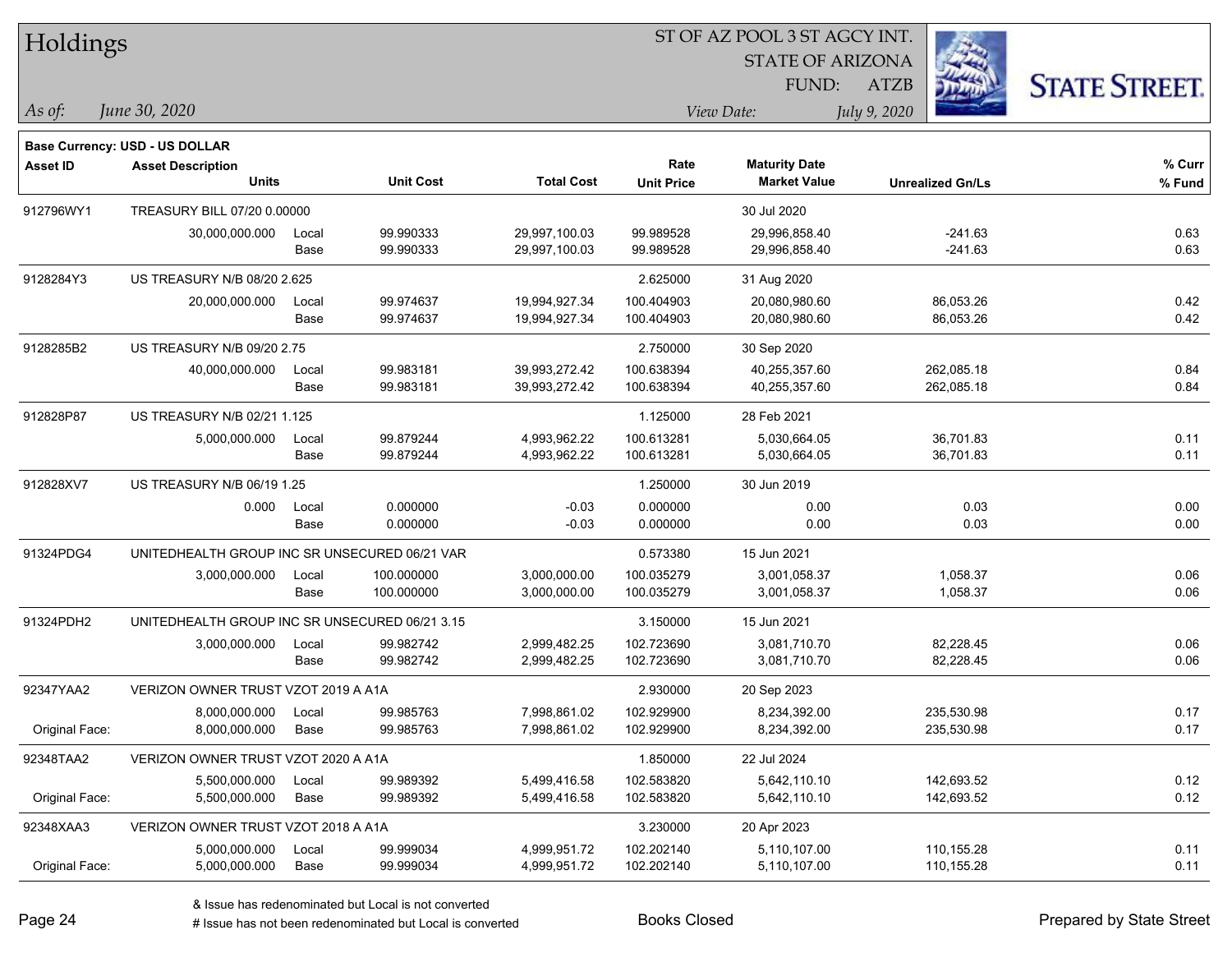| Holdings               |                                                |       |                                                           |                   | ST OF AZ POOL 3 ST AGCY INT. |                         |                         |                          |
|------------------------|------------------------------------------------|-------|-----------------------------------------------------------|-------------------|------------------------------|-------------------------|-------------------------|--------------------------|
|                        |                                                |       |                                                           |                   |                              | <b>STATE OF ARIZONA</b> |                         |                          |
|                        |                                                |       |                                                           |                   |                              | FUND:                   | <b>ATZB</b>             | <b>STATE STREET.</b>     |
| As of:                 | June 30, 2020                                  |       |                                                           |                   |                              | View Date:              | July 9, 2020            |                          |
|                        | <b>Base Currency: USD - US DOLLAR</b>          |       |                                                           |                   |                              |                         |                         |                          |
| <b>Asset ID</b>        | <b>Asset Description</b>                       |       |                                                           |                   | Rate                         | <b>Maturity Date</b>    |                         | % Curr                   |
|                        | <b>Units</b>                                   |       | <b>Unit Cost</b>                                          | <b>Total Cost</b> | <b>Unit Price</b>            | <b>Market Value</b>     | <b>Unrealized Gn/Ls</b> | % Fund                   |
| 931142EL3              | WALMART INC SR UNSECURED 07/24 2.85            |       |                                                           |                   | 2.850000                     | 08 Jul 2024             |                         |                          |
|                        | 3,000,000.000                                  | Local | 99.905887                                                 | 2,997,176.62      | 108.824886                   | 3,264,746.58            | 267,569.96              | 0.07                     |
|                        |                                                | Base  | 99.905887                                                 | 2,997,176.62      | 108.824886                   | 3,264,746.58            | 267,569.96              | 0.07                     |
| 94106LAY5              | WASTE MANAGEMENT INC COMPANY GUAR 09/22 2.9    |       |                                                           |                   | 2.900000                     | 15 Sep 2022             |                         |                          |
|                        | 1,625,000.000                                  | Local | 104.337383                                                | 1,695,482.48      | 104.508295                   | 1,698,259.79            | 2,777.31                | 0.04                     |
|                        |                                                | Base  | 104.337383                                                | 1,695,482.48      | 104.508295                   | 1,698,259.79            | 2,777.31                | 0.04                     |
| 949746SP7              | WELLS FARGO + COMPANY SR UNSECURED 02/22 VAR   |       |                                                           |                   | 1.377630                     | 11 Feb 2022             |                         |                          |
|                        | 4,000,000.000                                  | Local | 100.000000                                                | 4,000,000.00      | 100.303258                   | 4,012,130.32            | 12,130.32               | 0.08                     |
|                        |                                                | Base  | 100.000000                                                | 4,000,000.00      | 100.303258                   | 4,012,130.32            | 12,130.32               | 0.08                     |
| 94988J5T0              | WELLS FARGO BANK NA SR UNSECURED 10/21 3.625   |       |                                                           |                   | 3.625000                     | 22 Oct 2021             |                         |                          |
|                        | 5,000,000.000                                  | Local | 99.978991                                                 | 4,998,949.53      | 103.783555                   | 5,189,177.75            | 190,228.22              | 0.11                     |
|                        |                                                | Base  | 99.978991                                                 | 4,998,949.53      | 103.783555                   | 5,189,177.75            | 190,228.22              | 0.11                     |
| 95000U2C6              | WELLS FARGO + COMPANY SR UNSECURED 01/24 3.75  |       |                                                           |                   | 3.750000                     | 24 Jan 2024             |                         |                          |
|                        | 5,000,000.000                                  | Local | 99.870941                                                 | 4,993,547.04      | 109.264827                   | 5,463,241.35            | 469,694.31              | 0.11                     |
|                        |                                                | Base  | 99.870941                                                 | 4,993,547.04      | 109.264827                   | 5,463,241.35            | 469,694.31              | 0.11                     |
| 95001D3V0              | WELLS FARGO + COMPANY SR UNSECURED 08/22 VAR   |       |                                                           |                   | 3.000000                     | 27 Aug 2022             |                         |                          |
|                        | 5,000,000.000                                  | Local | 100.000000                                                | 5,000,000.00      | 100.099000                   | 5,004,950.00            | 4,950.00                | 0.10                     |
|                        |                                                | Base  | 100.000000                                                | 5,000,000.00      | 100.099000                   | 5,004,950.00            | 4,950.00                | 0.10                     |
| 95001D4Q0              | WELLS FARGO + COMPANY SR UNSECURED 02/23 VAR   |       |                                                           |                   | 2.300000                     | 28 Feb 2023             |                         |                          |
|                        | 10,000,000.000                                 | Local | 100.000000                                                | 10,000,000.00     | 100.170222                   | 10,017,022.20           | 17,022.20               | 0.21                     |
|                        |                                                | Base  | 100.000000                                                | 10,000,000.00     | 100.170222                   | 10,017,022.20           | 17,022.20               | 0.21                     |
| 95001DA75              | WELLS FARGO + COMPANY SR UNSECURED 06/22 1     |       |                                                           |                   | 1.000000                     | 17 Jun 2022             |                         |                          |
|                        | 3,000,000.000                                  | Local | 100.000000                                                | 3,000,000.00      | 99.749565                    | 2,992,486.95            | $-7,513.05$             | 0.06                     |
|                        |                                                | Base  | 100.000000                                                | 3,000,000.00      | 99.749565                    | 2,992,486.95            | $-7,513.05$             | 0.06                     |
| 98163MAA6              | WORLD OMNI AUTO RECEIVABLES TR WOART 2020 A A1 |       |                                                           |                   | 1.049920                     | 15 Mar 2021             |                         |                          |
|                        | 7,436,601.210                                  | Local | 100.000000                                                | 7,436,601.21      | 100.075940                   | 7,442,248.56            | 5,647.35                | 0.16                     |
| Original Face:         | 20,000,000.000                                 | Base  | 100.000000                                                | 7,436,601.21      | 100.075940                   | 7,442,248.56            | 5,647.35                | 0.16                     |
| <b>US DOLLAR Total</b> |                                                |       |                                                           |                   |                              |                         |                         |                          |
|                        | 1,292,182,081.220                              | Local |                                                           | 1,293,962,555.96  |                              | 1,309,937,629.25        | 15,975,073.29           | 27.38                    |
| Original Face:         | 499,725,547.000                                | Base  |                                                           | 1,293,962,555.96  |                              | 1,309,937,629.25        | 15,975,073.29           | 27.38                    |
|                        |                                                |       | & Issue has redenominated but Local is not converted      |                   |                              |                         |                         |                          |
| Page 25                |                                                |       | # Issue has not been redenominated but Local is converted |                   | <b>Books Closed</b>          |                         |                         | Prepared by State Street |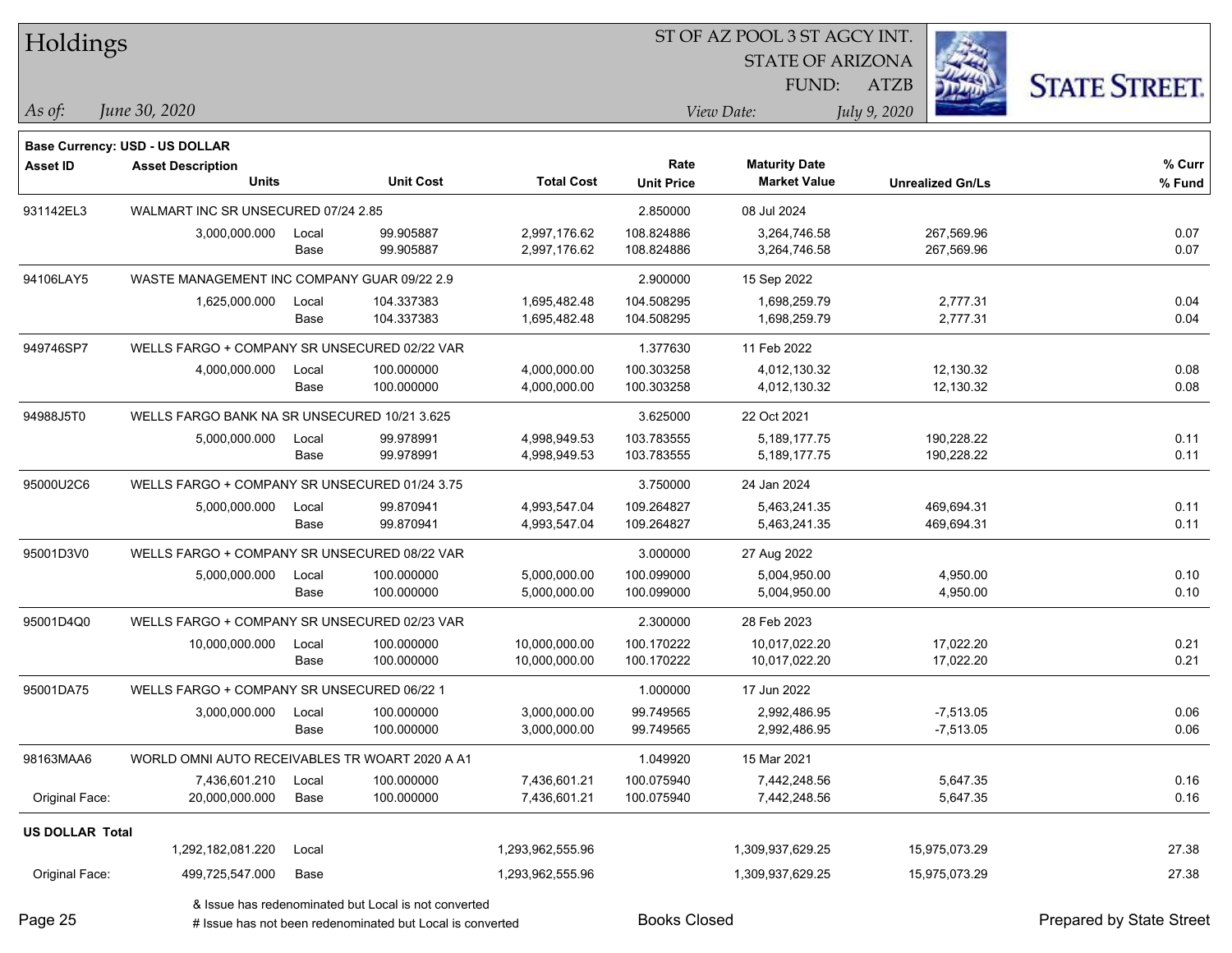| Holdings       |                                          |      |                  |                   |                           | ST OF AZ POOL 3 ST AGCY INT.<br><b>STATE OF ARIZONA</b><br>FUND: | <b>ATZB</b><br>Дер      | <b>STATE STREET.</b> |
|----------------|------------------------------------------|------|------------------|-------------------|---------------------------|------------------------------------------------------------------|-------------------------|----------------------|
| $\vert$ As of: | June 30, 2020                            |      |                  |                   |                           | View Date:                                                       | July 9, 2020            |                      |
|                | <b>Base Currency: USD - US DOLLAR</b>    |      |                  |                   |                           |                                                                  |                         |                      |
| Asset ID       | <b>Asset Description</b><br><b>Units</b> |      | <b>Unit Cost</b> | <b>Total Cost</b> | Rate<br><b>Unit Price</b> | <b>Maturity Date</b><br><b>Market Value</b>                      | <b>Unrealized Gn/Ls</b> | % Curr               |
|                |                                          |      |                  |                   |                           |                                                                  |                         | % Fund               |
|                | <b>FIXED INCOME Total</b>                |      |                  |                   |                           |                                                                  |                         |                      |
|                | 1,292,182,081.220                        | Base |                  | 1,293,962,555.96  |                           | 1,309,937,629.25                                                 | 15,975,073.29           | 27.38                |
| Original Face: | 499,725,547.000                          |      |                  |                   |                           |                                                                  |                         |                      |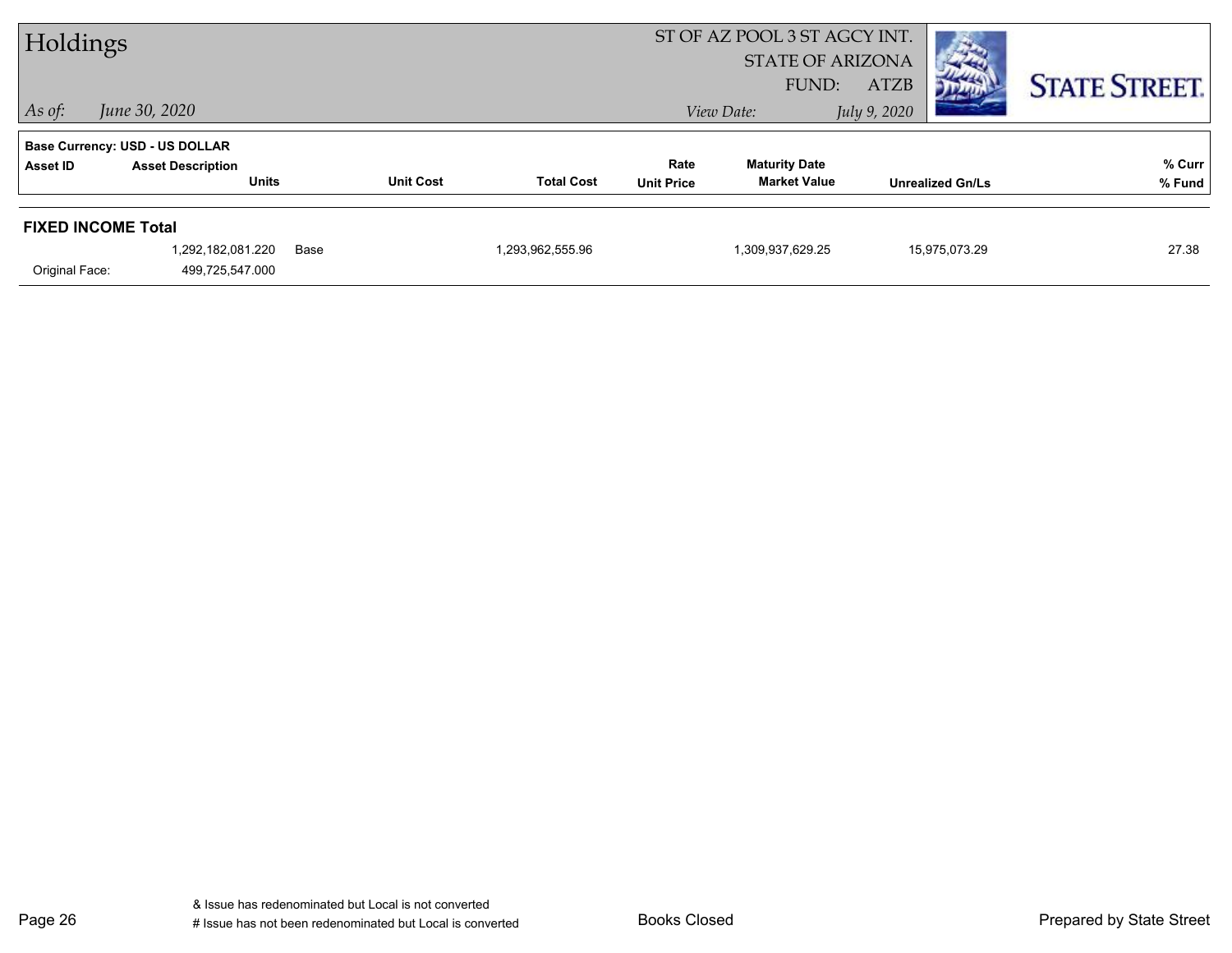| Holdings          |                                       |      |                  |                   |                   | ST OF AZ POOL 3 ST AGCY INT.<br><b>STATE OF ARIZONA</b> |                         |               |                      |
|-------------------|---------------------------------------|------|------------------|-------------------|-------------------|---------------------------------------------------------|-------------------------|---------------|----------------------|
|                   |                                       |      |                  |                   |                   | FUND:                                                   | <b>ATZB</b>             |               | <b>STATE STREET.</b> |
| $\vert$ As of:    | June 30, 2020                         |      |                  |                   |                   | View Date:                                              | July 9, 2020            |               |                      |
|                   | <b>Base Currency: USD - US DOLLAR</b> |      |                  |                   |                   |                                                         |                         |               |                      |
| Asset ID          | <b>Asset Description</b>              |      |                  |                   | Rate              | <b>Maturity Date</b>                                    |                         |               | % Curr               |
|                   | <b>Units</b>                          |      | <b>Unit Cost</b> | <b>Total Cost</b> | <b>Unit Price</b> | <b>Market Value</b>                                     | <b>Unrealized Gn/Ls</b> |               | % Fund               |
| <b>FUND Total</b> |                                       |      |                  |                   |                   |                                                         |                         |               |                      |
|                   | 4,767,107,098.880                     | Base |                  | 4,768,504,597.17  |                   | 4,784,760,271.54                                        |                         | 16,255,674.37 | 100.00               |
| Original Face:    | 499,725,547.000                       |      |                  |                   |                   |                                                         |                         |               |                      |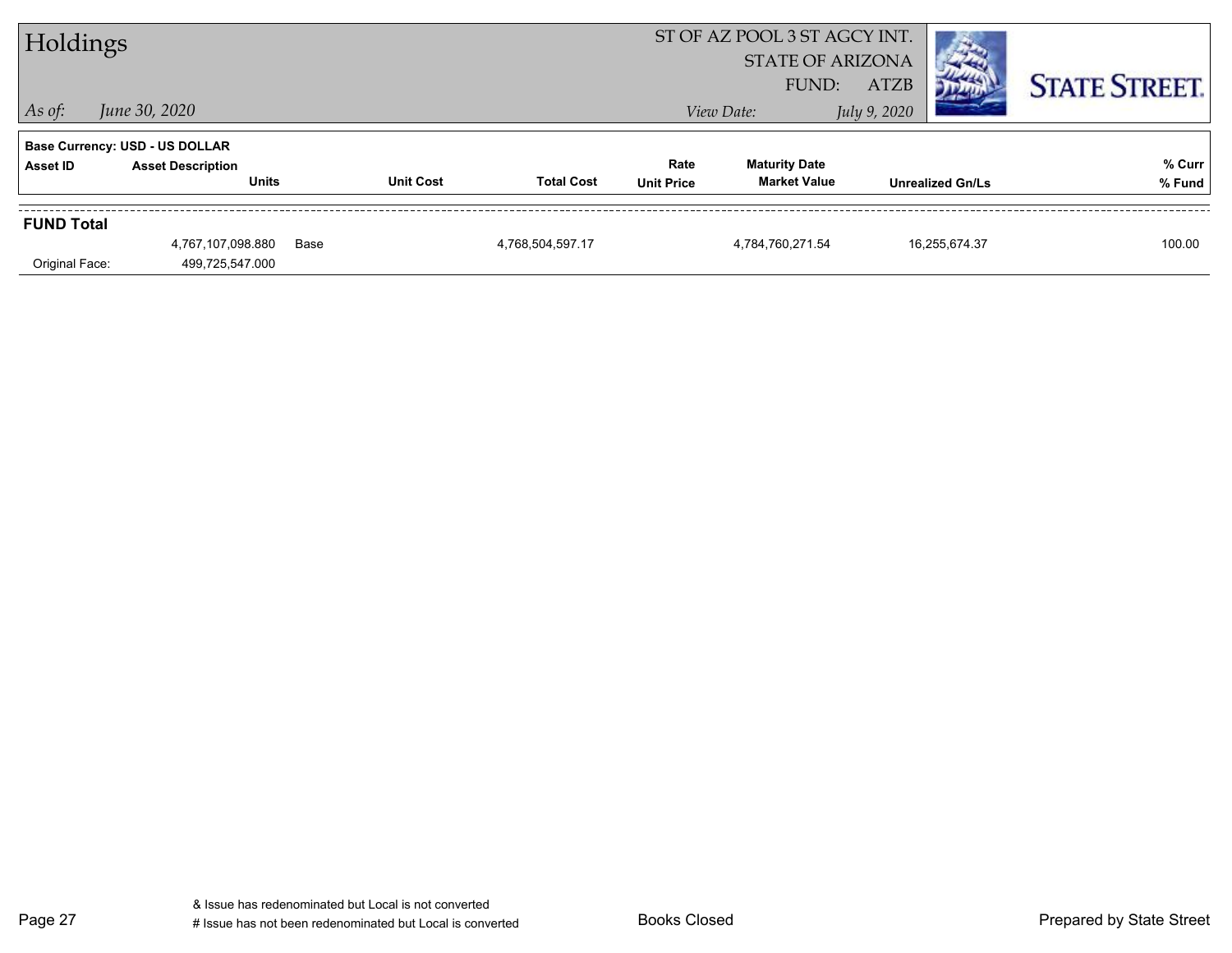## Holdings

Currency Summary

*As of: June 30, 2020*

## ST OF AZ POOL 3 ST AGCY INT.

STATE OF ARIZONA

FUND: ATZB



*View Date:July 9, 2020*

## **Base Currency:USD - US DOLLAR**

|                        |                   |       |                   |                     | % Currency |                         |                          |                           |
|------------------------|-------------------|-------|-------------------|---------------------|------------|-------------------------|--------------------------|---------------------------|
|                        | <b>Units</b>      |       | <b>Total Cost</b> | <b>Market Value</b> | % Fund     | <b>Unreal Sec Gn/Ls</b> | <b>Unreal Curr Gn/Ls</b> | <b>Total Unreal Gn/Ls</b> |
| <b>US DOLLAR</b>       |                   |       |                   |                     |            |                         | Exchange Rate:           | 1.000000                  |
| <b>CASH</b>            |                   |       |                   |                     |            |                         |                          |                           |
|                        | 117,500.010       | Local | 117,500.01        | 117,500.01          | 0.00       | 0.00                    |                          | 0.00                      |
|                        |                   | Base  | 117,500.01        | 117,500.01          | 0.00       | 0.00                    | 0.00                     | 0.00                      |
| <b>CASH EQUIVALENT</b> |                   |       |                   |                     |            |                         |                          |                           |
|                        | 3,474,807,517.650 | Local | 3,474,424,541.20  | 3,474,705,142.28    | 72.62      | 280,601.08              |                          | 280,601.08                |
|                        |                   | Base  | 3,474,424,541.20  | 3,474,705,142.28    | 72.62      | 280,601.08              | 0.00                     | 280,601.08                |
| <b>FIXED INCOME</b>    |                   |       |                   |                     |            |                         |                          |                           |
|                        | 1,292,182,081.220 | Local | 1,293,962,555.96  | 1,309,937,629.25    | 27.38      | 15,975,073.29           |                          | 15,975,073.29             |
| Original Face:         | 499,725,547.000   | Base  | 1,293,962,555.96  | 1,309,937,629.25    | 27.38      | 15,975,073.29           | 0.00                     | 15,975,073.29             |
| <b>US DOLLAR Total</b> |                   |       |                   |                     |            |                         |                          |                           |
|                        | 4,767,107,098.880 | Local | 4,768,504,597.17  | 4,784,760,271.54    | 100.00     | 16,255,674.37           |                          | 16,255,674.37             |
| Original Face:         | 499,725,547.000   | Base  | 4,768,504,597.17  | 4,784,760,271.54    | 100.00     | 16,255,674.37           | 0.00                     | 16,255,674.37             |
| <b>FUND Total</b>      |                   |       |                   |                     |            |                         |                          |                           |
|                        | 4,767,107,098.880 | Base  | 4,768,504,597.17  | 4,784,760,271.54    | 100.00     | 16,255,674.37           | 0.00                     | 16,255,674.37             |
| Original Face:         | 499,725,547.000   |       |                   |                     |            |                         |                          |                           |
|                        |                   |       |                   |                     |            |                         |                          |                           |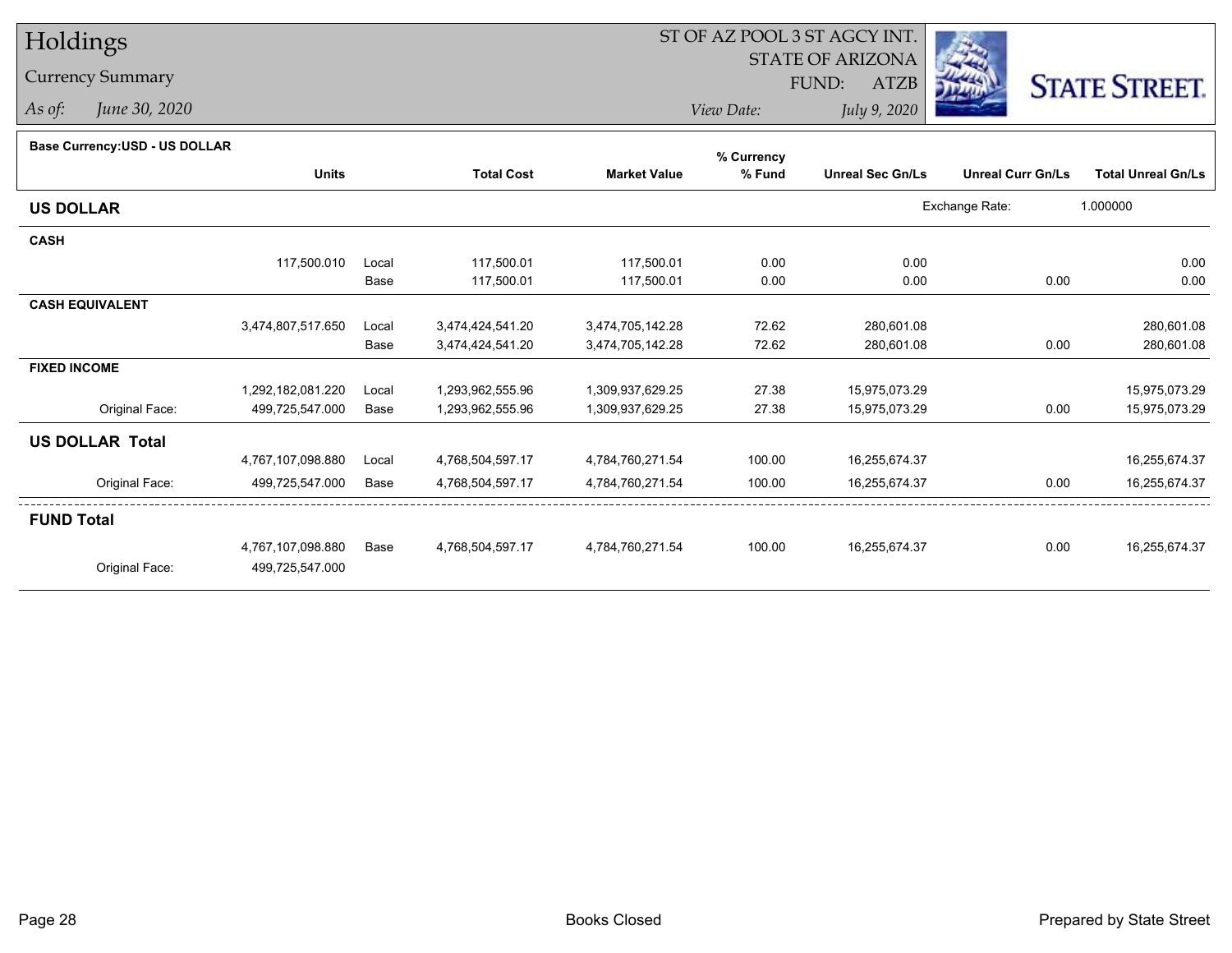| Holdings             |                                       |                   |                     | ST OF AZ POOL 3 ST AGCY INT. |                                                 |                          |                           |
|----------------------|---------------------------------------|-------------------|---------------------|------------------------------|-------------------------------------------------|--------------------------|---------------------------|
| <b>Asset Summary</b> |                                       |                   |                     |                              | <b>STATE OF ARIZONA</b><br>FUND:<br><b>ATZB</b> |                          | <b>STATE STREET.</b>      |
| As of:               | June 30, 2020                         |                   |                     | View Date:                   | July 9, 2020                                    |                          |                           |
|                      | <b>Base Currency: USD - US DOLLAR</b> |                   |                     |                              |                                                 |                          |                           |
|                      | <b>Units</b>                          | <b>Total Cost</b> | <b>Market Value</b> | % Fund                       | <b>Unreal Sec Gn/Ls</b>                         | <b>Unreal Curr Gn/Ls</b> | <b>Total Unreal Gn/Ls</b> |
| <b>CASH</b>          |                                       |                   |                     |                              |                                                 |                          |                           |
| <b>US DOLLAR</b>     |                                       |                   |                     |                              |                                                 |                          |                           |
|                      | 117,500.010                           | 117,500.01        | 117,500.01          | 0.00                         | 0.00                                            | 0.00                     | 0.00                      |
| <b>CASH Total</b>    | 117,500.010                           | 117,500.01        | 117,500.01          | 0.00                         | 0.00                                            | 0.00                     | 0.00                      |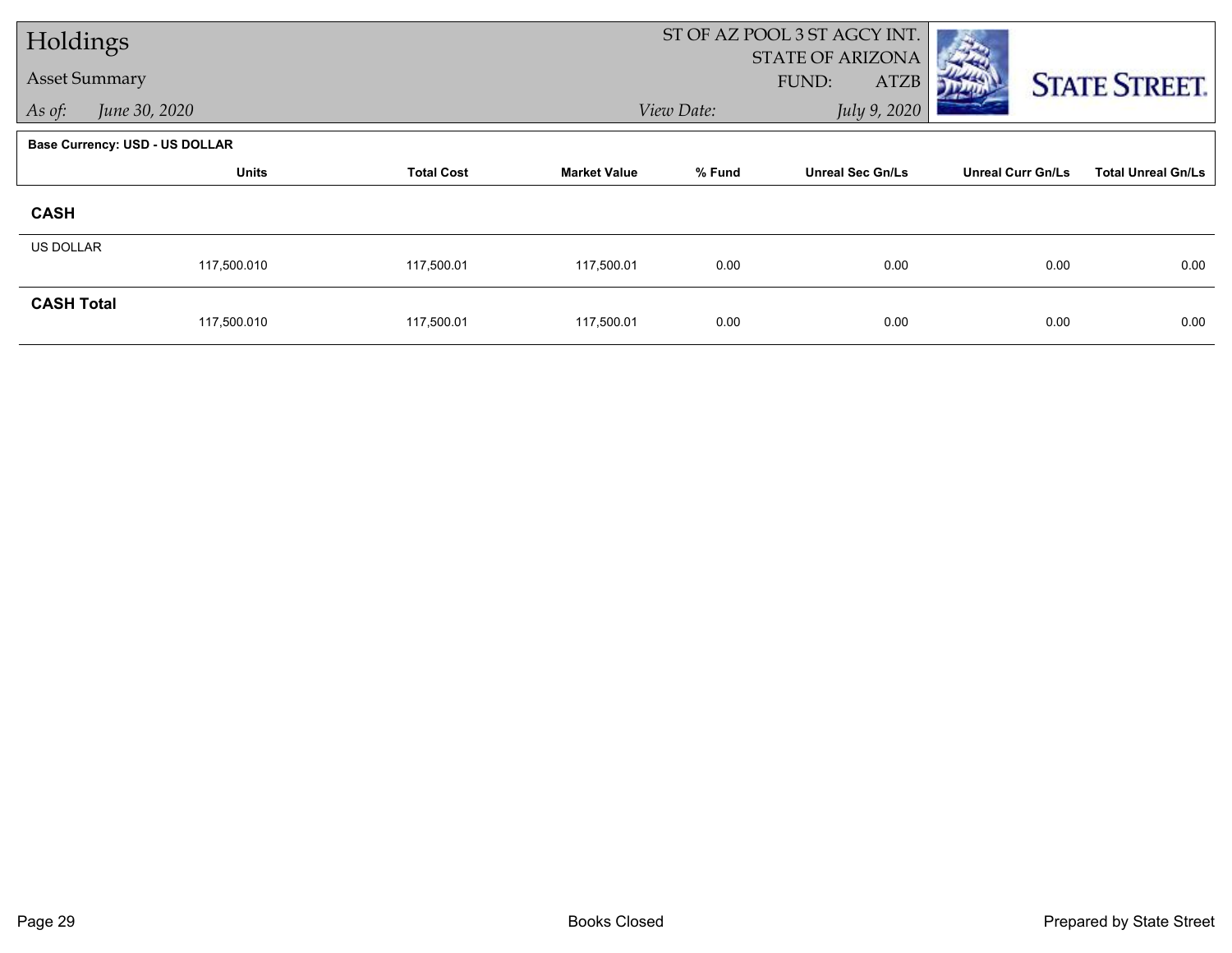| Holdings  |                                       |                   |                     | ST OF AZ POOL 3 ST AGCY INT. |                         |                          |                           |  |
|-----------|---------------------------------------|-------------------|---------------------|------------------------------|-------------------------|--------------------------|---------------------------|--|
|           | <b>Asset Summary</b>                  |                   |                     |                              | <b>STATE OF ARIZONA</b> |                          |                           |  |
|           |                                       |                   |                     |                              | FUND:<br><b>ATZB</b>    |                          | <b>STATE STREET.</b>      |  |
| As of:    | June 30, 2020                         |                   |                     | View Date:                   | July 9, 2020            |                          |                           |  |
|           | <b>Base Currency: USD - US DOLLAR</b> |                   |                     |                              |                         |                          |                           |  |
|           | <b>Units</b>                          | <b>Total Cost</b> | <b>Market Value</b> | % Fund                       | <b>Unreal Sec Gn/Ls</b> | <b>Unreal Curr Gn/Ls</b> | <b>Total Unreal Gn/Ls</b> |  |
|           | <b>CASH EQUIVALENT</b>                |                   |                     |                              |                         |                          |                           |  |
| US DOLLAR |                                       |                   |                     |                              |                         |                          |                           |  |
|           | 3,474,807,517.650                     | 3,474,424,541.20  | 3,474,705,142.28    | 72.62                        | 280,601.08              | 0.00                     | 280,601.08                |  |
|           | <b>CASH EQUIVALENT Total</b>          |                   |                     |                              |                         |                          |                           |  |
|           | 3,474,807,517.650                     | 3,474,424,541.20  | 3,474,705,142.28    | 72.62                        | 280,601.08              | 0.00                     | 280,601.08                |  |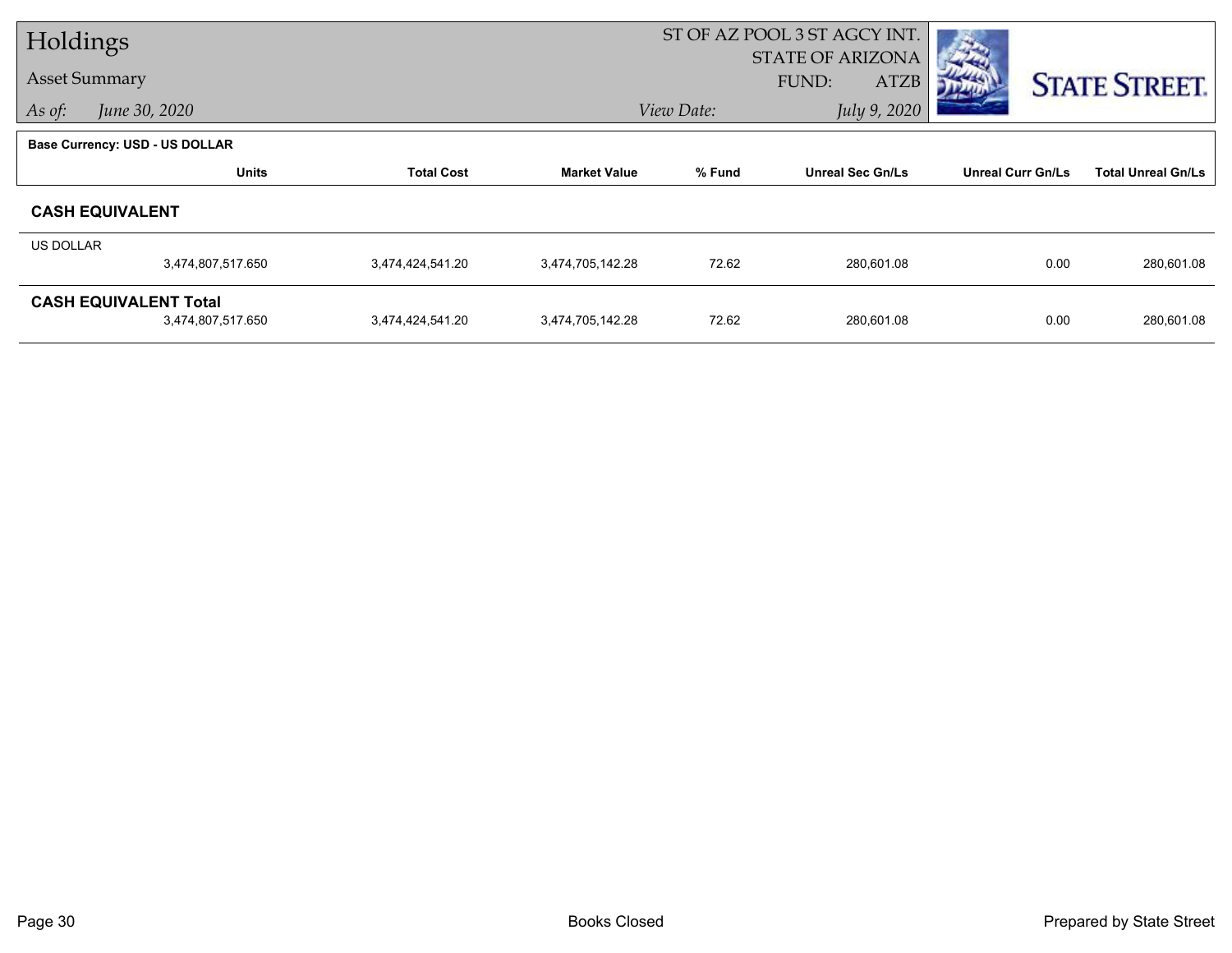| Holdings             |                                                |                   |                     | ST OF AZ POOL 3 ST AGCY INT. |                                                 |                          |                           |
|----------------------|------------------------------------------------|-------------------|---------------------|------------------------------|-------------------------------------------------|--------------------------|---------------------------|
| <b>Asset Summary</b> |                                                |                   |                     |                              | <b>STATE OF ARIZONA</b><br>FUND:<br><b>ATZB</b> |                          | <b>STATE STREET.</b>      |
| As of:               | June 30, 2020                                  |                   |                     | View Date:                   | July 9, 2020                                    |                          |                           |
|                      | <b>Base Currency: USD - US DOLLAR</b>          |                   |                     |                              |                                                 |                          |                           |
|                      | <b>Units</b>                                   | <b>Total Cost</b> | <b>Market Value</b> | % Fund                       | <b>Unreal Sec Gn/Ls</b>                         | <b>Unreal Curr Gn/Ls</b> | <b>Total Unreal Gn/Ls</b> |
|                      | <b>FIXED INCOME</b>                            |                   |                     |                              |                                                 |                          |                           |
| US DOLLAR            |                                                |                   |                     |                              |                                                 |                          |                           |
|                      | 1,292,182,081.220                              | 1,293,962,555.96  | 1,309,937,629.25    | 27.38                        | 15,975,073.29                                   | 0.00                     | 15,975,073.29             |
|                      | <b>FIXED INCOME Total</b><br>1,292,182,081.220 | 1,293,962,555.96  | 1,309,937,629.25    | 27.38                        | 15,975,073.29                                   | 0.00                     | 15,975,073.29             |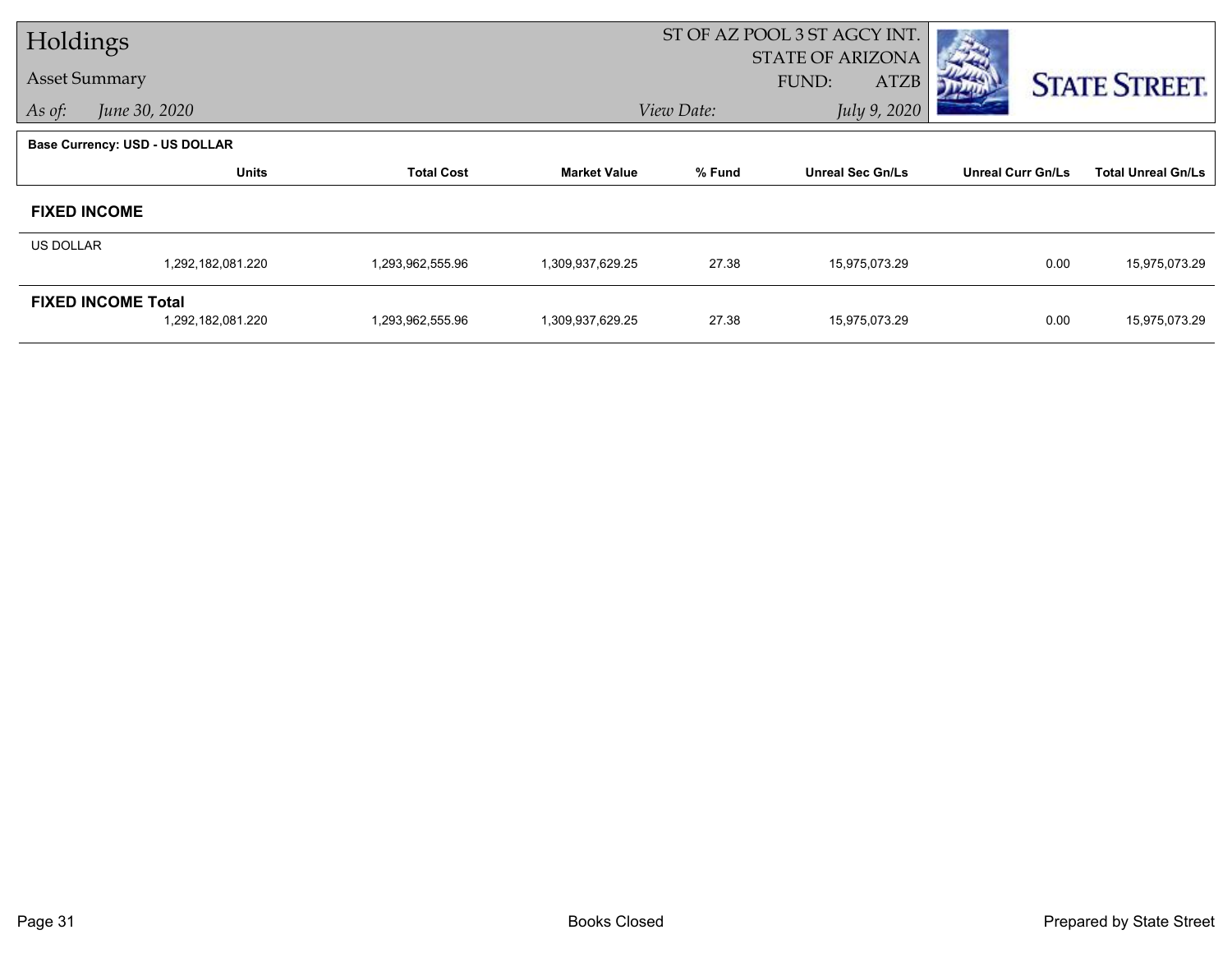| Holdings          |                                       |                   |                     | ST OF AZ POOL 3 ST AGCY INT. |                                                 |                          |                           |
|-------------------|---------------------------------------|-------------------|---------------------|------------------------------|-------------------------------------------------|--------------------------|---------------------------|
|                   | <b>Asset Summary</b>                  |                   |                     |                              | <b>STATE OF ARIZONA</b><br><b>ATZB</b><br>FUND: |                          | <b>STATE STREET.</b>      |
| As of:            | June 30, 2020                         |                   |                     | View Date:                   | July 9, 2020                                    |                          |                           |
|                   | <b>Base Currency: USD - US DOLLAR</b> |                   |                     |                              |                                                 |                          |                           |
|                   | Units                                 | <b>Total Cost</b> | <b>Market Value</b> | % Fund                       | <b>Unreal Sec Gn/Ls</b>                         | <b>Unreal Curr Gn/Ls</b> | <b>Total Unreal Gn/Ls</b> |
| <b>FUND Total</b> |                                       |                   |                     |                              |                                                 |                          |                           |
|                   | 4,767,107,098.880                     | 4,768,504,597.17  | 4.784.760.271.54    | 100.00                       | 16.255.674.37                                   | 0.00                     | 16,255,674.37             |